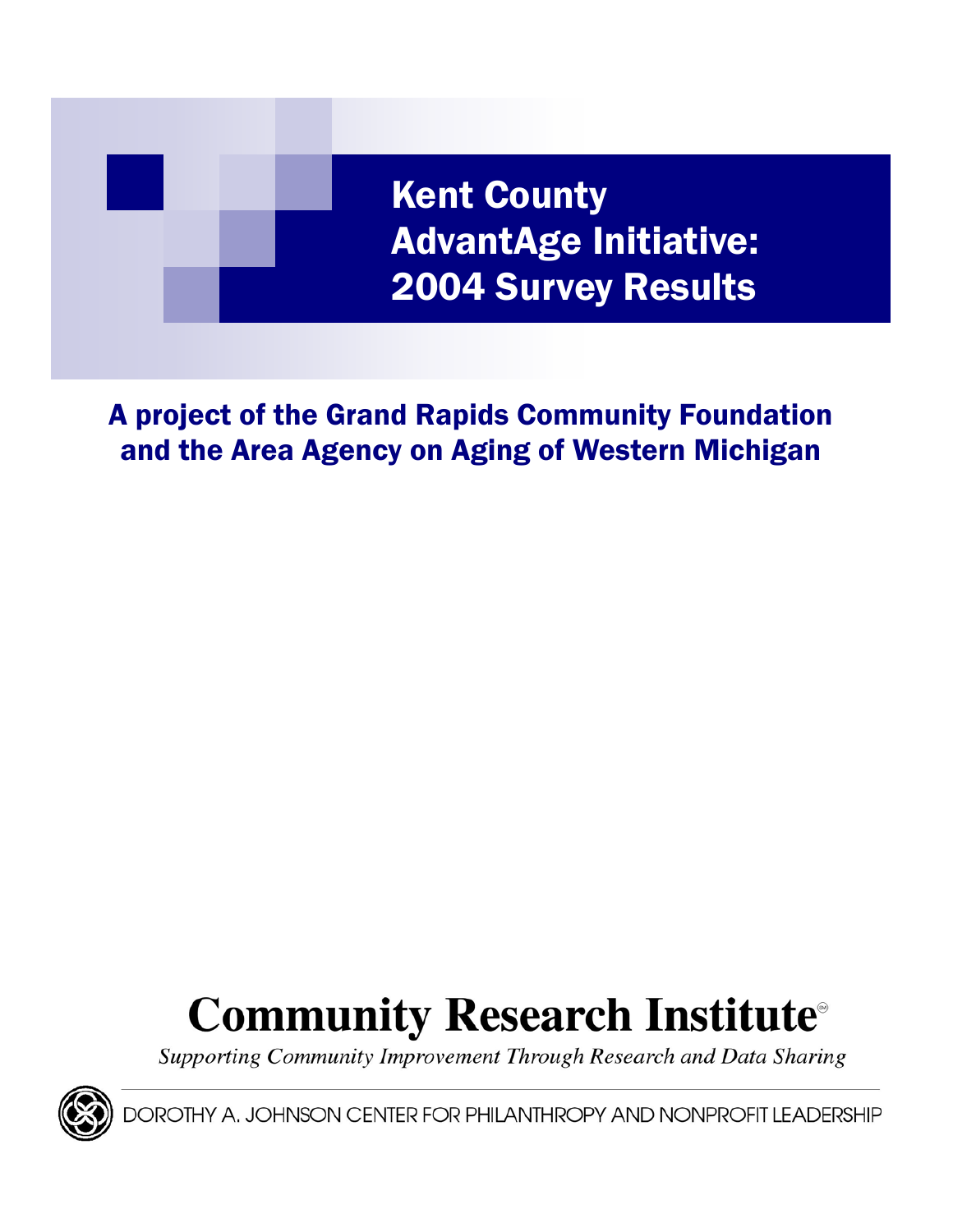# About the Community Research Institute

The Community Research Institute (CRI) at Grand Valley State University, a partnership between the Dorothy A. Johnson Center for Philanthropy and Nonprofit Leadership and the Grand Rapids Community Foundation, serves the Greater Grand Rapids nonprofit and philanthropic community. CRI's mission is to assist nonprofit organizations with acquisition of information and technical skills that will help them to understand the evolving needs of the community, plan programs, solve problems, and measure outcomes.

CRI engages in applied research and Geographic Information Systems (GIS) projects and is a clearinghouse for community data. The CRI web site provides a comprehensive overview of community indicators at www.cridata.org. Questions about the AdvantAge Initiative Survey may be directed to Korrie Ottenwess at 331-7585 or ottenwko@gvsu.edu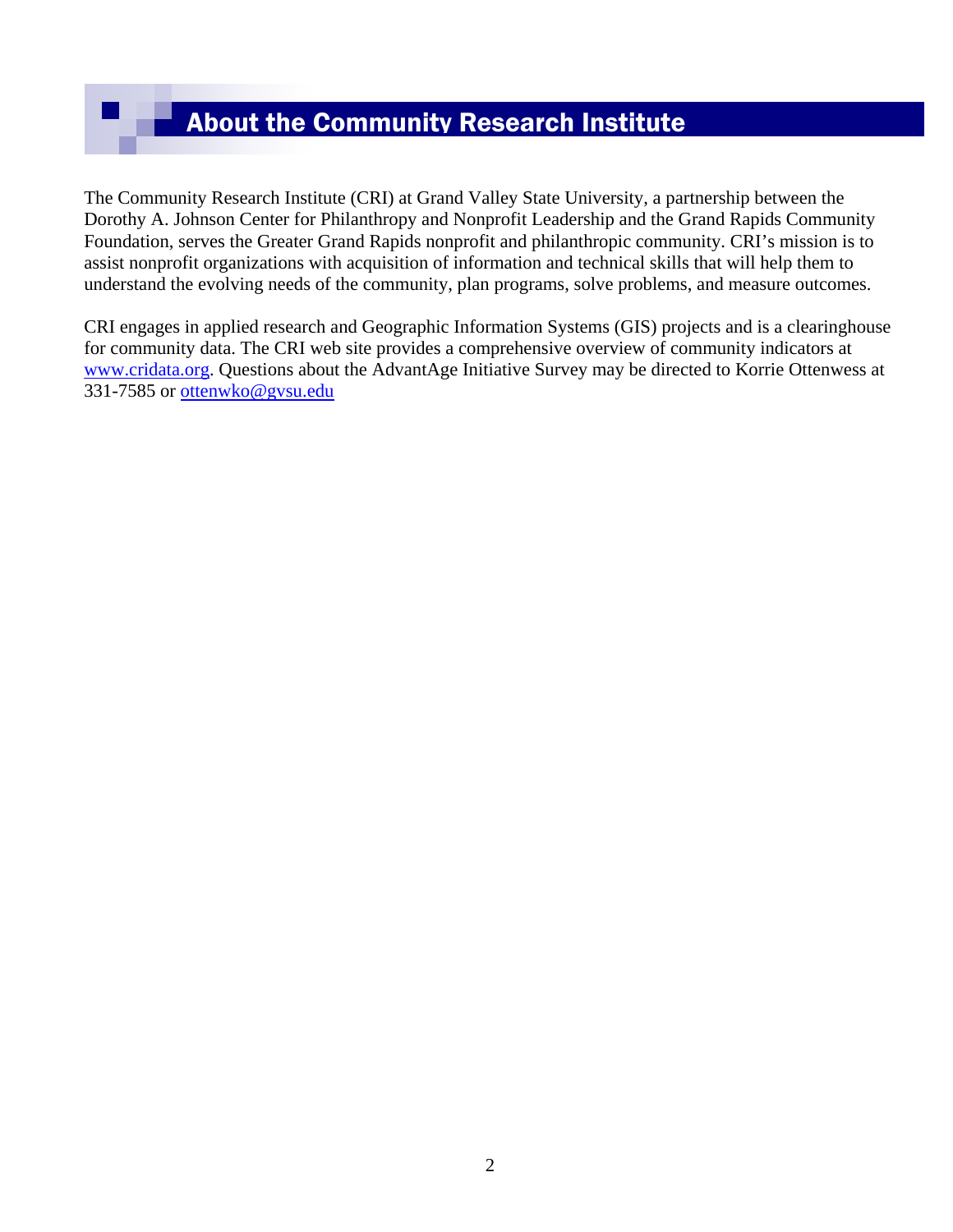# **Table of Contents**

| <b>Executive Summary</b><br>4<br><b>Introduction</b><br>6<br>7<br><b>Methodology</b><br>8<br><b>Domain 1 - Addresses Basic Needs</b><br>8<br>Indicator 1 - % of People Age 65+ who Spend >30%<30% of their Income on Housing<br>10<br>Indicator 2 - % of People Age 65+who Want to Remain in their Current Residence and are Confident<br>they will be Able to Afford to Do So<br>13<br>Indicator 3 - % of Householders Age 65+ in Housing Units with Home Modification Needs<br>Indicator 4 - % of People Age 65+ who Feel Safe/Unsafe in their Neighborhood<br>16<br>18<br>Indicator 5 - % of People Age 65+ who Report Few/Multiple Problems in their Neighborhood<br>Indicator 6 - % of People Age 65+ who are Satisfied with their Neighborhood as a Place to Live<br>19<br>Indicator 7 - % of People Age 65+ who Report Cutting the Size/Skipping Meals<br>22<br>Indicator 8 - % of People Age 65+ who do not know who to Call if they Need Information about<br>24<br><b>Services in their Community</b><br>Indicator 9 - % of People Age 65+ who are Unaware of Selected Services in their Community<br>24<br>Indicator 10 - % of People Age 65+ with Adequate Assistance in ADL and/or IADL Activities<br>27<br>29<br>Domain 2 - Optimizes Physical and Mental Health and Well-being<br>Indicator 11 - Rates of screening and vaccination for various conditions among people 65 +<br>29<br>31<br>Indicator 12 - % of People Age 65+ who thought they Needed the Help of a Health Care Professional<br>because they felt Depressed or Anxious<br>Indicator 13 - % of People Age 65+ whose Physical/Mental Health Interfered with Activities<br>34<br>Indicator 14 - % of People Age 65+ who Report being in Good to Excellent Health<br>34<br>36<br>Indicator 15 - % of People Age 65+ who Participate in Regular Physical Exercise<br>Indicator 16 - % of People Age 65+ with a Usual Source of Care<br>39<br>Indicator 17 - % of People Age 65+ who Failed to Obtain Needed Medical Care<br>41<br>Indicator 18 - % of People Age 65+ who had Problems Paying for Medical Care<br>41<br>Indicator 19 - % of People Age 65+ who had Problems Paying for Prescription Drugs<br>42<br>Indicator 20 - % of People Age 65+ who had Problems Paying for Dental Care or Eyeglasses<br>43<br>Indicator 21 - % of People Age 65+ who know whether Palliative Care Services are Available<br>44<br>Domain 3 - Maximizes Independence for the Frail and Disabled<br>45<br>Indicator 22 - % of People Age 65+ who have access to public transportation<br>45<br>Indicator 23 - % of People Age 65+ with adequate assistance of daily living (ADLs)<br>47<br>Indicator 24 - % of People Age 65+ with adequate assistance in IADLs<br>49<br>Indicator 25 - % of People Age 65+ who provide health to the frail or disabled<br>52<br>Indicator 26 - % of People Age 65+ who get respite/relief from their care giving activity<br>55<br>56<br><b>Domain 4 - Promotes Social and Civic Engagement</b><br>Indicator 27 - % of People Age 65+ who Socialized with Friends or Neighbors in the Past Week<br>56<br>Indicator 28 - % of People Age 65+ who Attended Church, Temple, or other in the Past Week<br>58<br>Indicator 29 - % of People Age 65+ who Attended Movies/Sports Events/Clubs/Group Events<br>60<br>Indicator 30 - % of People Age 65+ who engaged in at least 1 Social, Religious, or Cultural Activity<br>62<br>Indicator 31 - % of People Age 65+ who Participate in Volunteer Work<br>64<br>Indicator 32 - % of People Age 65+ who Live in "Helping Communities"<br>66<br>Indicator 33 - % of People Age 65+ who would like to be Working for Pay<br>68 |                     |    |
|----------------------------------------------------------------------------------------------------------------------------------------------------------------------------------------------------------------------------------------------------------------------------------------------------------------------------------------------------------------------------------------------------------------------------------------------------------------------------------------------------------------------------------------------------------------------------------------------------------------------------------------------------------------------------------------------------------------------------------------------------------------------------------------------------------------------------------------------------------------------------------------------------------------------------------------------------------------------------------------------------------------------------------------------------------------------------------------------------------------------------------------------------------------------------------------------------------------------------------------------------------------------------------------------------------------------------------------------------------------------------------------------------------------------------------------------------------------------------------------------------------------------------------------------------------------------------------------------------------------------------------------------------------------------------------------------------------------------------------------------------------------------------------------------------------------------------------------------------------------------------------------------------------------------------------------------------------------------------------------------------------------------------------------------------------------------------------------------------------------------------------------------------------------------------------------------------------------------------------------------------------------------------------------------------------------------------------------------------------------------------------------------------------------------------------------------------------------------------------------------------------------------------------------------------------------------------------------------------------------------------------------------------------------------------------------------------------------------------------------------------------------------------------------------------------------------------------------------------------------------------------------------------------------------------------------------------------------------------------------------------------------------------------------------------------------------------------------------------------------------------------------------------------------------------------------------------------------------------------------------------------------------------------------------------------------------------------------------------------------------------------------------------------------------------------------------------------------------------------------------------------------------------------------------------------------------------------------------------------------------------------------------------------------------|---------------------|----|
|                                                                                                                                                                                                                                                                                                                                                                                                                                                                                                                                                                                                                                                                                                                                                                                                                                                                                                                                                                                                                                                                                                                                                                                                                                                                                                                                                                                                                                                                                                                                                                                                                                                                                                                                                                                                                                                                                                                                                                                                                                                                                                                                                                                                                                                                                                                                                                                                                                                                                                                                                                                                                                                                                                                                                                                                                                                                                                                                                                                                                                                                                                                                                                                                                                                                                                                                                                                                                                                                                                                                                                                                                                                                      |                     |    |
|                                                                                                                                                                                                                                                                                                                                                                                                                                                                                                                                                                                                                                                                                                                                                                                                                                                                                                                                                                                                                                                                                                                                                                                                                                                                                                                                                                                                                                                                                                                                                                                                                                                                                                                                                                                                                                                                                                                                                                                                                                                                                                                                                                                                                                                                                                                                                                                                                                                                                                                                                                                                                                                                                                                                                                                                                                                                                                                                                                                                                                                                                                                                                                                                                                                                                                                                                                                                                                                                                                                                                                                                                                                                      |                     |    |
|                                                                                                                                                                                                                                                                                                                                                                                                                                                                                                                                                                                                                                                                                                                                                                                                                                                                                                                                                                                                                                                                                                                                                                                                                                                                                                                                                                                                                                                                                                                                                                                                                                                                                                                                                                                                                                                                                                                                                                                                                                                                                                                                                                                                                                                                                                                                                                                                                                                                                                                                                                                                                                                                                                                                                                                                                                                                                                                                                                                                                                                                                                                                                                                                                                                                                                                                                                                                                                                                                                                                                                                                                                                                      |                     |    |
|                                                                                                                                                                                                                                                                                                                                                                                                                                                                                                                                                                                                                                                                                                                                                                                                                                                                                                                                                                                                                                                                                                                                                                                                                                                                                                                                                                                                                                                                                                                                                                                                                                                                                                                                                                                                                                                                                                                                                                                                                                                                                                                                                                                                                                                                                                                                                                                                                                                                                                                                                                                                                                                                                                                                                                                                                                                                                                                                                                                                                                                                                                                                                                                                                                                                                                                                                                                                                                                                                                                                                                                                                                                                      |                     |    |
|                                                                                                                                                                                                                                                                                                                                                                                                                                                                                                                                                                                                                                                                                                                                                                                                                                                                                                                                                                                                                                                                                                                                                                                                                                                                                                                                                                                                                                                                                                                                                                                                                                                                                                                                                                                                                                                                                                                                                                                                                                                                                                                                                                                                                                                                                                                                                                                                                                                                                                                                                                                                                                                                                                                                                                                                                                                                                                                                                                                                                                                                                                                                                                                                                                                                                                                                                                                                                                                                                                                                                                                                                                                                      |                     |    |
|                                                                                                                                                                                                                                                                                                                                                                                                                                                                                                                                                                                                                                                                                                                                                                                                                                                                                                                                                                                                                                                                                                                                                                                                                                                                                                                                                                                                                                                                                                                                                                                                                                                                                                                                                                                                                                                                                                                                                                                                                                                                                                                                                                                                                                                                                                                                                                                                                                                                                                                                                                                                                                                                                                                                                                                                                                                                                                                                                                                                                                                                                                                                                                                                                                                                                                                                                                                                                                                                                                                                                                                                                                                                      |                     |    |
|                                                                                                                                                                                                                                                                                                                                                                                                                                                                                                                                                                                                                                                                                                                                                                                                                                                                                                                                                                                                                                                                                                                                                                                                                                                                                                                                                                                                                                                                                                                                                                                                                                                                                                                                                                                                                                                                                                                                                                                                                                                                                                                                                                                                                                                                                                                                                                                                                                                                                                                                                                                                                                                                                                                                                                                                                                                                                                                                                                                                                                                                                                                                                                                                                                                                                                                                                                                                                                                                                                                                                                                                                                                                      |                     |    |
|                                                                                                                                                                                                                                                                                                                                                                                                                                                                                                                                                                                                                                                                                                                                                                                                                                                                                                                                                                                                                                                                                                                                                                                                                                                                                                                                                                                                                                                                                                                                                                                                                                                                                                                                                                                                                                                                                                                                                                                                                                                                                                                                                                                                                                                                                                                                                                                                                                                                                                                                                                                                                                                                                                                                                                                                                                                                                                                                                                                                                                                                                                                                                                                                                                                                                                                                                                                                                                                                                                                                                                                                                                                                      |                     |    |
|                                                                                                                                                                                                                                                                                                                                                                                                                                                                                                                                                                                                                                                                                                                                                                                                                                                                                                                                                                                                                                                                                                                                                                                                                                                                                                                                                                                                                                                                                                                                                                                                                                                                                                                                                                                                                                                                                                                                                                                                                                                                                                                                                                                                                                                                                                                                                                                                                                                                                                                                                                                                                                                                                                                                                                                                                                                                                                                                                                                                                                                                                                                                                                                                                                                                                                                                                                                                                                                                                                                                                                                                                                                                      |                     |    |
|                                                                                                                                                                                                                                                                                                                                                                                                                                                                                                                                                                                                                                                                                                                                                                                                                                                                                                                                                                                                                                                                                                                                                                                                                                                                                                                                                                                                                                                                                                                                                                                                                                                                                                                                                                                                                                                                                                                                                                                                                                                                                                                                                                                                                                                                                                                                                                                                                                                                                                                                                                                                                                                                                                                                                                                                                                                                                                                                                                                                                                                                                                                                                                                                                                                                                                                                                                                                                                                                                                                                                                                                                                                                      |                     |    |
|                                                                                                                                                                                                                                                                                                                                                                                                                                                                                                                                                                                                                                                                                                                                                                                                                                                                                                                                                                                                                                                                                                                                                                                                                                                                                                                                                                                                                                                                                                                                                                                                                                                                                                                                                                                                                                                                                                                                                                                                                                                                                                                                                                                                                                                                                                                                                                                                                                                                                                                                                                                                                                                                                                                                                                                                                                                                                                                                                                                                                                                                                                                                                                                                                                                                                                                                                                                                                                                                                                                                                                                                                                                                      |                     |    |
|                                                                                                                                                                                                                                                                                                                                                                                                                                                                                                                                                                                                                                                                                                                                                                                                                                                                                                                                                                                                                                                                                                                                                                                                                                                                                                                                                                                                                                                                                                                                                                                                                                                                                                                                                                                                                                                                                                                                                                                                                                                                                                                                                                                                                                                                                                                                                                                                                                                                                                                                                                                                                                                                                                                                                                                                                                                                                                                                                                                                                                                                                                                                                                                                                                                                                                                                                                                                                                                                                                                                                                                                                                                                      |                     |    |
|                                                                                                                                                                                                                                                                                                                                                                                                                                                                                                                                                                                                                                                                                                                                                                                                                                                                                                                                                                                                                                                                                                                                                                                                                                                                                                                                                                                                                                                                                                                                                                                                                                                                                                                                                                                                                                                                                                                                                                                                                                                                                                                                                                                                                                                                                                                                                                                                                                                                                                                                                                                                                                                                                                                                                                                                                                                                                                                                                                                                                                                                                                                                                                                                                                                                                                                                                                                                                                                                                                                                                                                                                                                                      |                     |    |
|                                                                                                                                                                                                                                                                                                                                                                                                                                                                                                                                                                                                                                                                                                                                                                                                                                                                                                                                                                                                                                                                                                                                                                                                                                                                                                                                                                                                                                                                                                                                                                                                                                                                                                                                                                                                                                                                                                                                                                                                                                                                                                                                                                                                                                                                                                                                                                                                                                                                                                                                                                                                                                                                                                                                                                                                                                                                                                                                                                                                                                                                                                                                                                                                                                                                                                                                                                                                                                                                                                                                                                                                                                                                      |                     |    |
|                                                                                                                                                                                                                                                                                                                                                                                                                                                                                                                                                                                                                                                                                                                                                                                                                                                                                                                                                                                                                                                                                                                                                                                                                                                                                                                                                                                                                                                                                                                                                                                                                                                                                                                                                                                                                                                                                                                                                                                                                                                                                                                                                                                                                                                                                                                                                                                                                                                                                                                                                                                                                                                                                                                                                                                                                                                                                                                                                                                                                                                                                                                                                                                                                                                                                                                                                                                                                                                                                                                                                                                                                                                                      |                     |    |
|                                                                                                                                                                                                                                                                                                                                                                                                                                                                                                                                                                                                                                                                                                                                                                                                                                                                                                                                                                                                                                                                                                                                                                                                                                                                                                                                                                                                                                                                                                                                                                                                                                                                                                                                                                                                                                                                                                                                                                                                                                                                                                                                                                                                                                                                                                                                                                                                                                                                                                                                                                                                                                                                                                                                                                                                                                                                                                                                                                                                                                                                                                                                                                                                                                                                                                                                                                                                                                                                                                                                                                                                                                                                      |                     |    |
|                                                                                                                                                                                                                                                                                                                                                                                                                                                                                                                                                                                                                                                                                                                                                                                                                                                                                                                                                                                                                                                                                                                                                                                                                                                                                                                                                                                                                                                                                                                                                                                                                                                                                                                                                                                                                                                                                                                                                                                                                                                                                                                                                                                                                                                                                                                                                                                                                                                                                                                                                                                                                                                                                                                                                                                                                                                                                                                                                                                                                                                                                                                                                                                                                                                                                                                                                                                                                                                                                                                                                                                                                                                                      |                     |    |
|                                                                                                                                                                                                                                                                                                                                                                                                                                                                                                                                                                                                                                                                                                                                                                                                                                                                                                                                                                                                                                                                                                                                                                                                                                                                                                                                                                                                                                                                                                                                                                                                                                                                                                                                                                                                                                                                                                                                                                                                                                                                                                                                                                                                                                                                                                                                                                                                                                                                                                                                                                                                                                                                                                                                                                                                                                                                                                                                                                                                                                                                                                                                                                                                                                                                                                                                                                                                                                                                                                                                                                                                                                                                      |                     |    |
|                                                                                                                                                                                                                                                                                                                                                                                                                                                                                                                                                                                                                                                                                                                                                                                                                                                                                                                                                                                                                                                                                                                                                                                                                                                                                                                                                                                                                                                                                                                                                                                                                                                                                                                                                                                                                                                                                                                                                                                                                                                                                                                                                                                                                                                                                                                                                                                                                                                                                                                                                                                                                                                                                                                                                                                                                                                                                                                                                                                                                                                                                                                                                                                                                                                                                                                                                                                                                                                                                                                                                                                                                                                                      |                     |    |
|                                                                                                                                                                                                                                                                                                                                                                                                                                                                                                                                                                                                                                                                                                                                                                                                                                                                                                                                                                                                                                                                                                                                                                                                                                                                                                                                                                                                                                                                                                                                                                                                                                                                                                                                                                                                                                                                                                                                                                                                                                                                                                                                                                                                                                                                                                                                                                                                                                                                                                                                                                                                                                                                                                                                                                                                                                                                                                                                                                                                                                                                                                                                                                                                                                                                                                                                                                                                                                                                                                                                                                                                                                                                      |                     |    |
|                                                                                                                                                                                                                                                                                                                                                                                                                                                                                                                                                                                                                                                                                                                                                                                                                                                                                                                                                                                                                                                                                                                                                                                                                                                                                                                                                                                                                                                                                                                                                                                                                                                                                                                                                                                                                                                                                                                                                                                                                                                                                                                                                                                                                                                                                                                                                                                                                                                                                                                                                                                                                                                                                                                                                                                                                                                                                                                                                                                                                                                                                                                                                                                                                                                                                                                                                                                                                                                                                                                                                                                                                                                                      |                     |    |
|                                                                                                                                                                                                                                                                                                                                                                                                                                                                                                                                                                                                                                                                                                                                                                                                                                                                                                                                                                                                                                                                                                                                                                                                                                                                                                                                                                                                                                                                                                                                                                                                                                                                                                                                                                                                                                                                                                                                                                                                                                                                                                                                                                                                                                                                                                                                                                                                                                                                                                                                                                                                                                                                                                                                                                                                                                                                                                                                                                                                                                                                                                                                                                                                                                                                                                                                                                                                                                                                                                                                                                                                                                                                      |                     |    |
|                                                                                                                                                                                                                                                                                                                                                                                                                                                                                                                                                                                                                                                                                                                                                                                                                                                                                                                                                                                                                                                                                                                                                                                                                                                                                                                                                                                                                                                                                                                                                                                                                                                                                                                                                                                                                                                                                                                                                                                                                                                                                                                                                                                                                                                                                                                                                                                                                                                                                                                                                                                                                                                                                                                                                                                                                                                                                                                                                                                                                                                                                                                                                                                                                                                                                                                                                                                                                                                                                                                                                                                                                                                                      |                     |    |
|                                                                                                                                                                                                                                                                                                                                                                                                                                                                                                                                                                                                                                                                                                                                                                                                                                                                                                                                                                                                                                                                                                                                                                                                                                                                                                                                                                                                                                                                                                                                                                                                                                                                                                                                                                                                                                                                                                                                                                                                                                                                                                                                                                                                                                                                                                                                                                                                                                                                                                                                                                                                                                                                                                                                                                                                                                                                                                                                                                                                                                                                                                                                                                                                                                                                                                                                                                                                                                                                                                                                                                                                                                                                      |                     |    |
|                                                                                                                                                                                                                                                                                                                                                                                                                                                                                                                                                                                                                                                                                                                                                                                                                                                                                                                                                                                                                                                                                                                                                                                                                                                                                                                                                                                                                                                                                                                                                                                                                                                                                                                                                                                                                                                                                                                                                                                                                                                                                                                                                                                                                                                                                                                                                                                                                                                                                                                                                                                                                                                                                                                                                                                                                                                                                                                                                                                                                                                                                                                                                                                                                                                                                                                                                                                                                                                                                                                                                                                                                                                                      |                     |    |
|                                                                                                                                                                                                                                                                                                                                                                                                                                                                                                                                                                                                                                                                                                                                                                                                                                                                                                                                                                                                                                                                                                                                                                                                                                                                                                                                                                                                                                                                                                                                                                                                                                                                                                                                                                                                                                                                                                                                                                                                                                                                                                                                                                                                                                                                                                                                                                                                                                                                                                                                                                                                                                                                                                                                                                                                                                                                                                                                                                                                                                                                                                                                                                                                                                                                                                                                                                                                                                                                                                                                                                                                                                                                      |                     |    |
|                                                                                                                                                                                                                                                                                                                                                                                                                                                                                                                                                                                                                                                                                                                                                                                                                                                                                                                                                                                                                                                                                                                                                                                                                                                                                                                                                                                                                                                                                                                                                                                                                                                                                                                                                                                                                                                                                                                                                                                                                                                                                                                                                                                                                                                                                                                                                                                                                                                                                                                                                                                                                                                                                                                                                                                                                                                                                                                                                                                                                                                                                                                                                                                                                                                                                                                                                                                                                                                                                                                                                                                                                                                                      |                     |    |
|                                                                                                                                                                                                                                                                                                                                                                                                                                                                                                                                                                                                                                                                                                                                                                                                                                                                                                                                                                                                                                                                                                                                                                                                                                                                                                                                                                                                                                                                                                                                                                                                                                                                                                                                                                                                                                                                                                                                                                                                                                                                                                                                                                                                                                                                                                                                                                                                                                                                                                                                                                                                                                                                                                                                                                                                                                                                                                                                                                                                                                                                                                                                                                                                                                                                                                                                                                                                                                                                                                                                                                                                                                                                      |                     |    |
|                                                                                                                                                                                                                                                                                                                                                                                                                                                                                                                                                                                                                                                                                                                                                                                                                                                                                                                                                                                                                                                                                                                                                                                                                                                                                                                                                                                                                                                                                                                                                                                                                                                                                                                                                                                                                                                                                                                                                                                                                                                                                                                                                                                                                                                                                                                                                                                                                                                                                                                                                                                                                                                                                                                                                                                                                                                                                                                                                                                                                                                                                                                                                                                                                                                                                                                                                                                                                                                                                                                                                                                                                                                                      |                     |    |
|                                                                                                                                                                                                                                                                                                                                                                                                                                                                                                                                                                                                                                                                                                                                                                                                                                                                                                                                                                                                                                                                                                                                                                                                                                                                                                                                                                                                                                                                                                                                                                                                                                                                                                                                                                                                                                                                                                                                                                                                                                                                                                                                                                                                                                                                                                                                                                                                                                                                                                                                                                                                                                                                                                                                                                                                                                                                                                                                                                                                                                                                                                                                                                                                                                                                                                                                                                                                                                                                                                                                                                                                                                                                      |                     |    |
|                                                                                                                                                                                                                                                                                                                                                                                                                                                                                                                                                                                                                                                                                                                                                                                                                                                                                                                                                                                                                                                                                                                                                                                                                                                                                                                                                                                                                                                                                                                                                                                                                                                                                                                                                                                                                                                                                                                                                                                                                                                                                                                                                                                                                                                                                                                                                                                                                                                                                                                                                                                                                                                                                                                                                                                                                                                                                                                                                                                                                                                                                                                                                                                                                                                                                                                                                                                                                                                                                                                                                                                                                                                                      |                     |    |
|                                                                                                                                                                                                                                                                                                                                                                                                                                                                                                                                                                                                                                                                                                                                                                                                                                                                                                                                                                                                                                                                                                                                                                                                                                                                                                                                                                                                                                                                                                                                                                                                                                                                                                                                                                                                                                                                                                                                                                                                                                                                                                                                                                                                                                                                                                                                                                                                                                                                                                                                                                                                                                                                                                                                                                                                                                                                                                                                                                                                                                                                                                                                                                                                                                                                                                                                                                                                                                                                                                                                                                                                                                                                      |                     |    |
|                                                                                                                                                                                                                                                                                                                                                                                                                                                                                                                                                                                                                                                                                                                                                                                                                                                                                                                                                                                                                                                                                                                                                                                                                                                                                                                                                                                                                                                                                                                                                                                                                                                                                                                                                                                                                                                                                                                                                                                                                                                                                                                                                                                                                                                                                                                                                                                                                                                                                                                                                                                                                                                                                                                                                                                                                                                                                                                                                                                                                                                                                                                                                                                                                                                                                                                                                                                                                                                                                                                                                                                                                                                                      |                     |    |
|                                                                                                                                                                                                                                                                                                                                                                                                                                                                                                                                                                                                                                                                                                                                                                                                                                                                                                                                                                                                                                                                                                                                                                                                                                                                                                                                                                                                                                                                                                                                                                                                                                                                                                                                                                                                                                                                                                                                                                                                                                                                                                                                                                                                                                                                                                                                                                                                                                                                                                                                                                                                                                                                                                                                                                                                                                                                                                                                                                                                                                                                                                                                                                                                                                                                                                                                                                                                                                                                                                                                                                                                                                                                      |                     |    |
|                                                                                                                                                                                                                                                                                                                                                                                                                                                                                                                                                                                                                                                                                                                                                                                                                                                                                                                                                                                                                                                                                                                                                                                                                                                                                                                                                                                                                                                                                                                                                                                                                                                                                                                                                                                                                                                                                                                                                                                                                                                                                                                                                                                                                                                                                                                                                                                                                                                                                                                                                                                                                                                                                                                                                                                                                                                                                                                                                                                                                                                                                                                                                                                                                                                                                                                                                                                                                                                                                                                                                                                                                                                                      |                     |    |
|                                                                                                                                                                                                                                                                                                                                                                                                                                                                                                                                                                                                                                                                                                                                                                                                                                                                                                                                                                                                                                                                                                                                                                                                                                                                                                                                                                                                                                                                                                                                                                                                                                                                                                                                                                                                                                                                                                                                                                                                                                                                                                                                                                                                                                                                                                                                                                                                                                                                                                                                                                                                                                                                                                                                                                                                                                                                                                                                                                                                                                                                                                                                                                                                                                                                                                                                                                                                                                                                                                                                                                                                                                                                      |                     |    |
|                                                                                                                                                                                                                                                                                                                                                                                                                                                                                                                                                                                                                                                                                                                                                                                                                                                                                                                                                                                                                                                                                                                                                                                                                                                                                                                                                                                                                                                                                                                                                                                                                                                                                                                                                                                                                                                                                                                                                                                                                                                                                                                                                                                                                                                                                                                                                                                                                                                                                                                                                                                                                                                                                                                                                                                                                                                                                                                                                                                                                                                                                                                                                                                                                                                                                                                                                                                                                                                                                                                                                                                                                                                                      |                     |    |
|                                                                                                                                                                                                                                                                                                                                                                                                                                                                                                                                                                                                                                                                                                                                                                                                                                                                                                                                                                                                                                                                                                                                                                                                                                                                                                                                                                                                                                                                                                                                                                                                                                                                                                                                                                                                                                                                                                                                                                                                                                                                                                                                                                                                                                                                                                                                                                                                                                                                                                                                                                                                                                                                                                                                                                                                                                                                                                                                                                                                                                                                                                                                                                                                                                                                                                                                                                                                                                                                                                                                                                                                                                                                      |                     |    |
|                                                                                                                                                                                                                                                                                                                                                                                                                                                                                                                                                                                                                                                                                                                                                                                                                                                                                                                                                                                                                                                                                                                                                                                                                                                                                                                                                                                                                                                                                                                                                                                                                                                                                                                                                                                                                                                                                                                                                                                                                                                                                                                                                                                                                                                                                                                                                                                                                                                                                                                                                                                                                                                                                                                                                                                                                                                                                                                                                                                                                                                                                                                                                                                                                                                                                                                                                                                                                                                                                                                                                                                                                                                                      |                     |    |
|                                                                                                                                                                                                                                                                                                                                                                                                                                                                                                                                                                                                                                                                                                                                                                                                                                                                                                                                                                                                                                                                                                                                                                                                                                                                                                                                                                                                                                                                                                                                                                                                                                                                                                                                                                                                                                                                                                                                                                                                                                                                                                                                                                                                                                                                                                                                                                                                                                                                                                                                                                                                                                                                                                                                                                                                                                                                                                                                                                                                                                                                                                                                                                                                                                                                                                                                                                                                                                                                                                                                                                                                                                                                      |                     |    |
|                                                                                                                                                                                                                                                                                                                                                                                                                                                                                                                                                                                                                                                                                                                                                                                                                                                                                                                                                                                                                                                                                                                                                                                                                                                                                                                                                                                                                                                                                                                                                                                                                                                                                                                                                                                                                                                                                                                                                                                                                                                                                                                                                                                                                                                                                                                                                                                                                                                                                                                                                                                                                                                                                                                                                                                                                                                                                                                                                                                                                                                                                                                                                                                                                                                                                                                                                                                                                                                                                                                                                                                                                                                                      |                     |    |
|                                                                                                                                                                                                                                                                                                                                                                                                                                                                                                                                                                                                                                                                                                                                                                                                                                                                                                                                                                                                                                                                                                                                                                                                                                                                                                                                                                                                                                                                                                                                                                                                                                                                                                                                                                                                                                                                                                                                                                                                                                                                                                                                                                                                                                                                                                                                                                                                                                                                                                                                                                                                                                                                                                                                                                                                                                                                                                                                                                                                                                                                                                                                                                                                                                                                                                                                                                                                                                                                                                                                                                                                                                                                      |                     |    |
|                                                                                                                                                                                                                                                                                                                                                                                                                                                                                                                                                                                                                                                                                                                                                                                                                                                                                                                                                                                                                                                                                                                                                                                                                                                                                                                                                                                                                                                                                                                                                                                                                                                                                                                                                                                                                                                                                                                                                                                                                                                                                                                                                                                                                                                                                                                                                                                                                                                                                                                                                                                                                                                                                                                                                                                                                                                                                                                                                                                                                                                                                                                                                                                                                                                                                                                                                                                                                                                                                                                                                                                                                                                                      | <b>Bibliography</b> | 70 |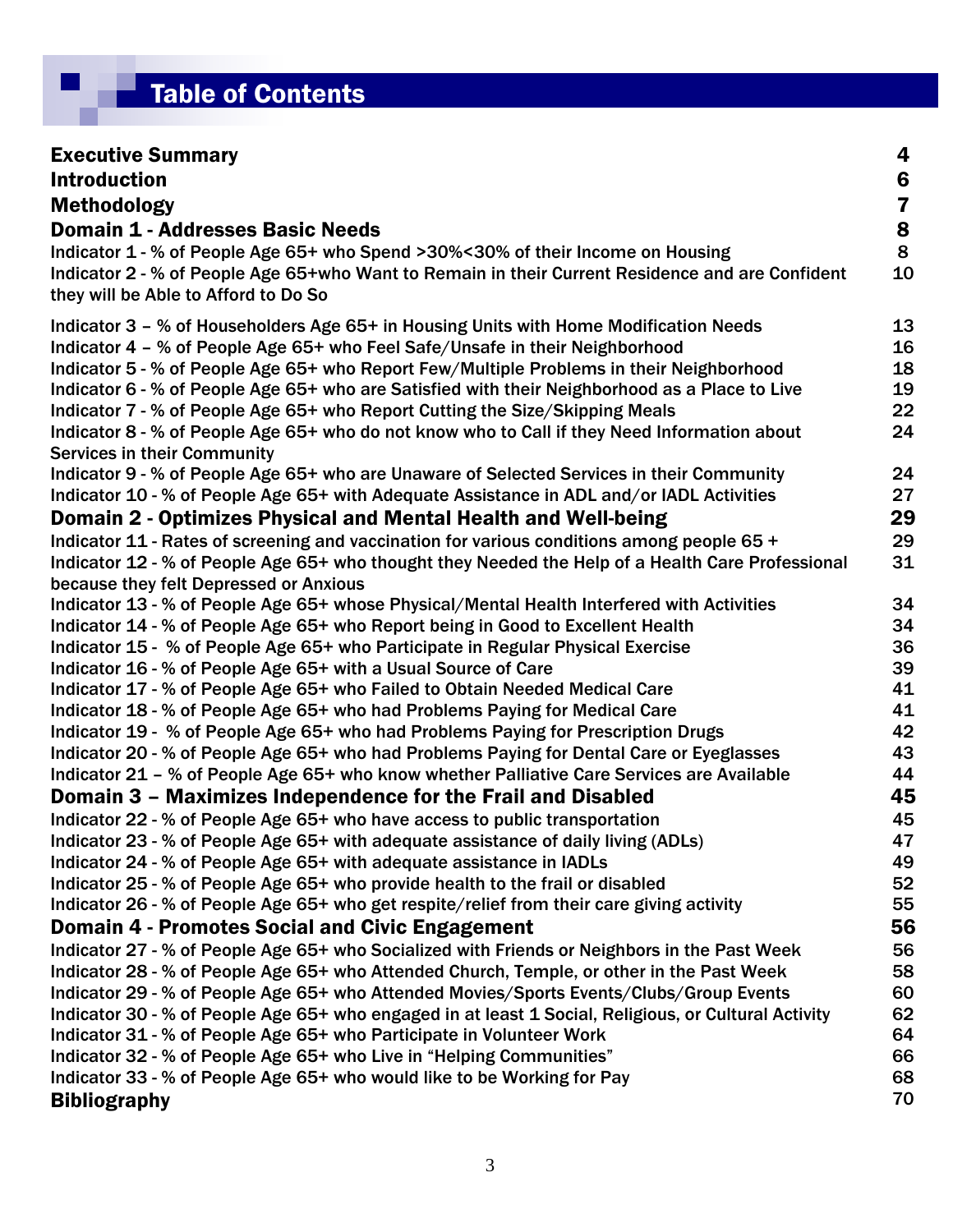# Executive Summary

In Kent County, we are just beginning to mine the rich information we obtained from the AdvantAge Initiative survey. Currently community interpretive partners are in the process of analyzing the full meaning of the results. However, team members have been intrigued by a number of preliminary findings.

For example, one of the most striking findings is that 95 percent of older people in Kent County want to continue living in their own homes, in their own communities, for as long as possible. That's consistent with AdvantAge Initiative survey findings across the country where an average of 91 percent of older Americans indicated a desire to *age in place*. Nine out of ten older adults in Kent County are satisfied with their neighborhoods, 95 percent feel safe where they live, and only eight percent feel their homes need to be modified for them to continue to live there – all about the same or more positive than national averages.

The Kent County AdvantAge Initiative survey results seem to reinforce recent findings by the Michigan Department of Community Health that older Kent County residents are healthier than their counterparts throughout Michigan. On all 11 AdvantAge Initiative health indicators, Kent County older residents scored the same or higher than the national average. For example, the AI survey found that:

- Seventy-seven percent of older adults in Kent County report being in "excellent, very good, or good" health, compared to 75 percent nationally.
- Seventy-one percent of older adults in Kent County say they participate in some form of physical activity, compared to 62 percent nationally.

We also learned that older adults living in Kent County tend to be more socially engaged than in other communities, as indicated by:

- Ninety-three percent of Kent County older adults indicated that they had engaged in at least one social activity in the past week, compared with the national average of 89 percent and as low as 81 percent in one New York community.
- More than 42 percent of Kent County residents age 65 or more say they volunteer in the community, significantly more than the national average of 36 percent. Older volunteers in Kent County represent a crosssection of the older adults in terms of educational and income level, age, gender, ethnicity and health status.
- Twenty percent of people age 65 or more in Kent County are providing help for someone who is frail or disabled – again, slightly higher than the national average of 19 percent.

## **Two Older Kent Counties?**

These findings are clearly very positive: Kent County efforts to create a healthy environment for older adults – through the Senior Millage and a broad array of support services and opportunities – appear to be making a difference for the majority of aging residents. However, we also see preliminary indicators that we may have "two older Kent County's" as well – a "fortunate majority" and a "frail fraction" who may not be doing well on a number of fronts. For example: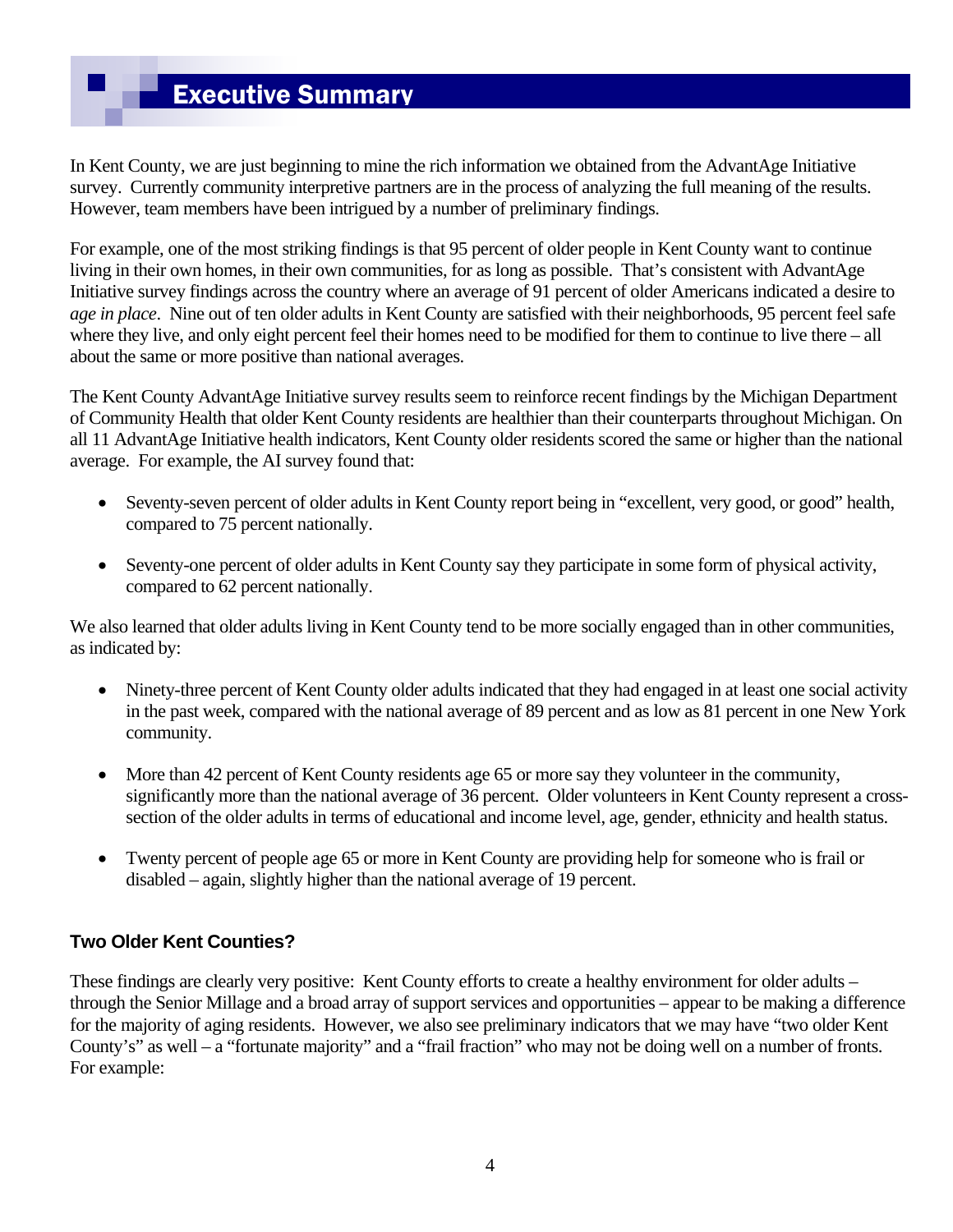- Although the vast majority wish to age in place and feel good about where they live, a disturbing 34 percent of older adults in Kent County doubted that they would be able to remain in their current homes as long as they'd like.
- Almost half 45 percent felt that they did not have enough money to meet basic needs (e.g., food, clothing, shelter).

We also see indications that the most frail in our community may not be receiving the support they need. The survey asked respondents if they needed assistance with "activities of daily living" (e.g., taking a bath or shower, eating, dressing, etc.) or "instrumental activities of daily living" (e.g., doing light housework, going outside the home, taking medications, etc.). These are issues that often limit people's independence and their ability to remain in their homes, and ultimately can lead to isolation and decline if not addressed. Some of the initial findings signal reason for concern:

- Two-thirds of those who need assistance with activities of daily living reported one or more unmet need.
- More than half of those who need assistance with instrumental activities of daily living reported one or more unmet need.
- More than a third of those who felt they needed the help of a professional because they felt depressed or anxious reported they had not obtained help for this condition.
- More than 25 percent of older adults in Kent County do not know whom to call if they need information about services – a figure considerably higher than the 20 percent of older adults nationally who do not know whom to call.

Who are these older adults who are struggling in Kent County? Are the people who are questioning their ability to continue to live in their homes the same ones who report an unmet need for help with meals, dressing, doing housework, or going to the store? Are they also living in ill health or feeling financially insecure? Do they cluster by ethnic background, race, educational background or other characteristics? These are all questions Creating Community for a Lifetime participants will be exploring in the months ahead.

The AdvantAge Initiative survey of older adults in Kent County has yielded significant data which will contribute to creating a fuller picture of our community from the perspective of older adults who live here. As community partners continue to probe the meaning of the full results of this important survey, we will begin to gain a sense of what areas call for our community's immediate attention, building upon solid research a countywide blueprint for action.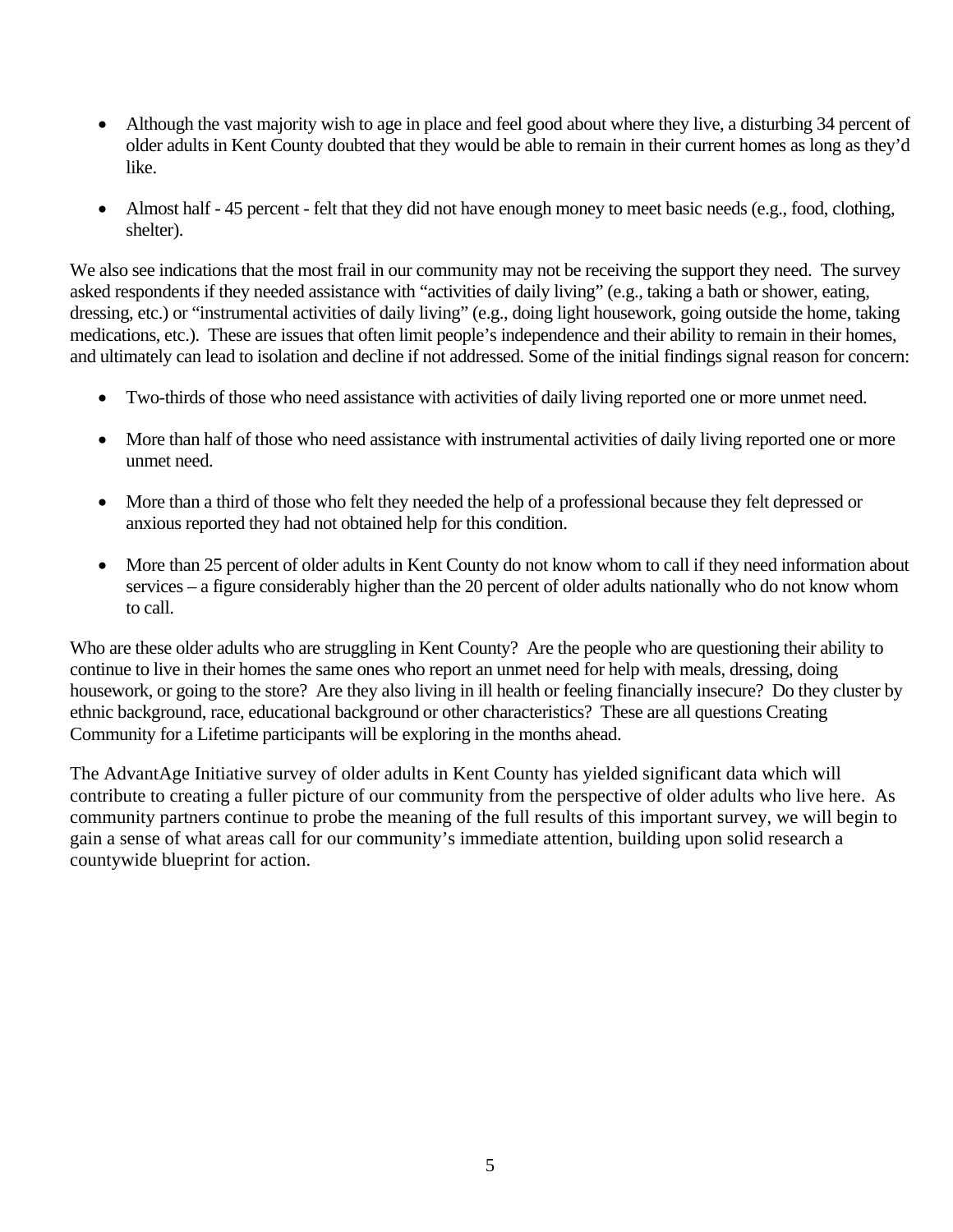# Introduction

The AdvantAge Initiative is a community-building effort focused on creating vibrant and elder-friendly communities that are prepared to meet the needs and nurture the aspirations of older adults.

At the heart of the AdvantAge Initiative is a comprehensive survey of community-residing older adults. Consumerderived information is integral to this project because it:

- Complements the "top-down" perspectives of institutions and professionals
- May challenge organizational and individual assumptions
- Enables stakeholders to hear a range of community voices, engages citizens in a dialogue about aging issues, and builds support for action plans

The AdvantAge Initiative survey provides a "data snapshot" of how well seniors are currently faring in their communities. Community organizations within Kent County intend to use the survey results to help build broader awareness about aging, inform service and other planning efforts, and spur needed community-wide action in the notfor-profit, public, and private sectors.

The AdvantAge Initiative survey focuses on four key areas, or domains, where communities can make a difference in the lives of older people:

- Domain 1 Basic needs for housing and security
- Domain 2 Maintenance of physical and mental health
- Domain 3 Independence for the frail, disabled, and homebound
- Domain 4 Opportunities for social and civic engagement

Through the AdvantAge Initiative, communities strive to become better places to live, not only for older adults, but also for people of all ages.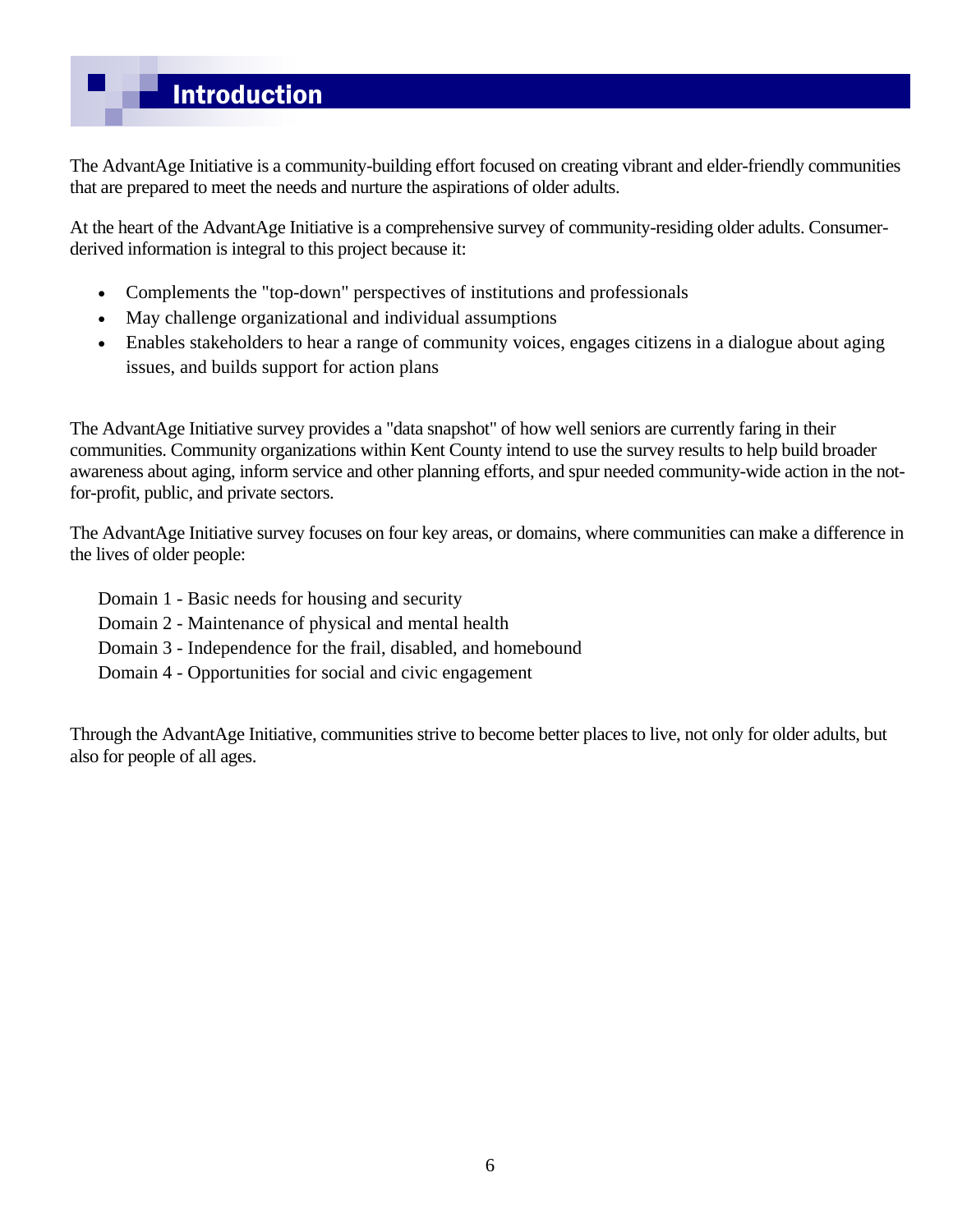# **Methodology**

The 2004 Kent County Advantage Initiative Survey, a random digital dial (RDD) telephone survey of countywide representative sample of non-institutionalized adults age 65 and older, was conducted during July- August 2004. The survey consisted of 35-minute telephone interviews. Survey results were analyzed by staff of the Community Research Institute.

The survey questionnaire was translated into Spanish and the interviewers were available to conduct interviews in that language when requested by the respondent.

The sample was weighted by gender, age, race, and education using the Current Population Survey (CPS) from the U.S. Census Bureau to produce representative results for the 62,102 non-institutionalized adults aged 65 and older in Kent County.

The margin of error for the overall sample is  $+/$ -4.45%. Subgroup responses will have a larger margin of error, depending on the size of the group.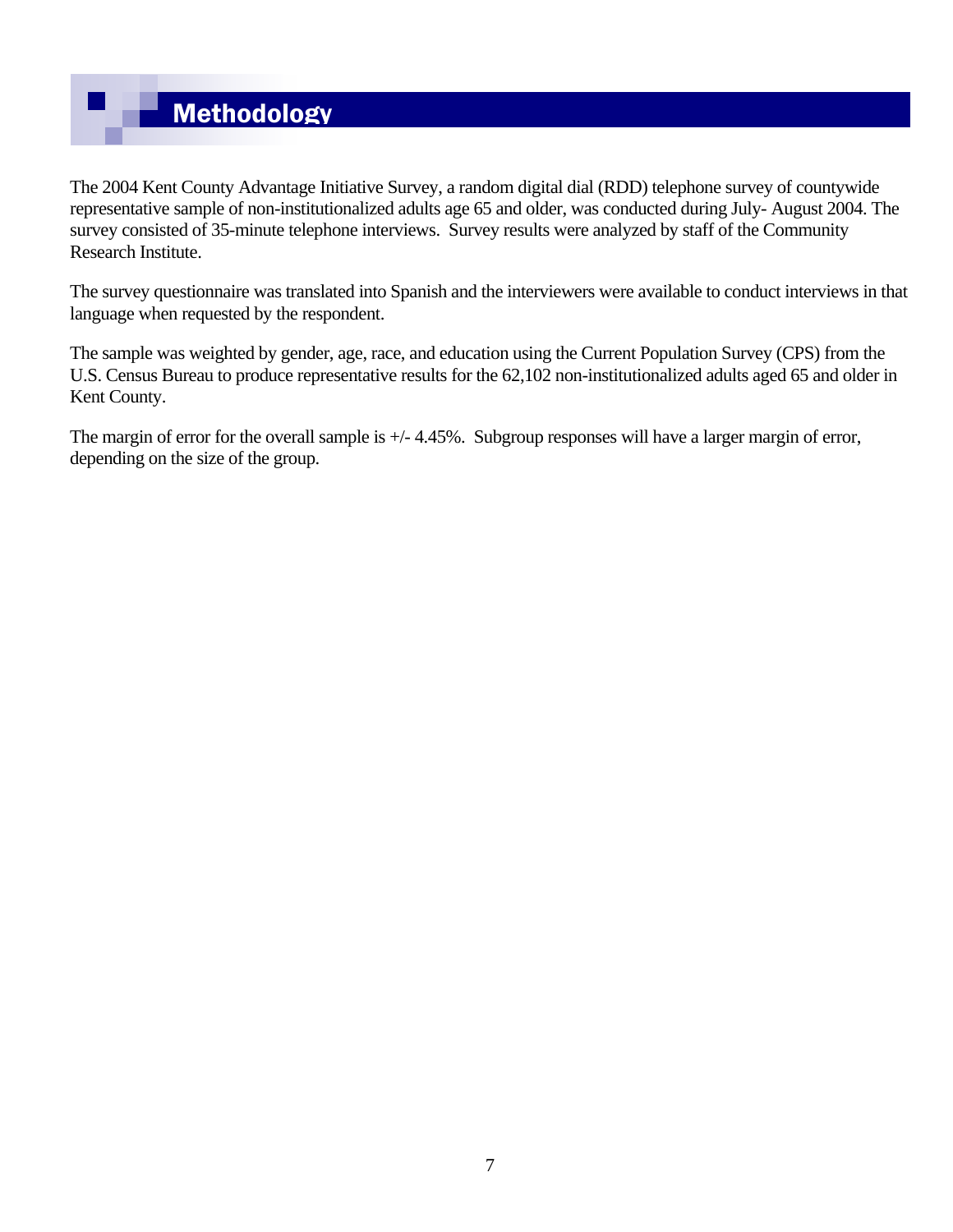# Dimension 1 Affordable Housing is Available to Community Residents

As the largest expense of most households, housing costs are an important issue to older adults. This is especially true of seniors whose fixed incomes do not allow them to pay for the in-home care they need or the repairs their homes require. This is also true of seniors whose wealth is not liquid but is instead tied up in the equity of their homes (Hull, 2002).

## **Indicator 1) Percentage of people age 65+ who spend >30%/<30% of their income on housing**

In 2004 HUD stated, "Families who pay more than 30% of their income for housing are considered cost burdened and may have difficulty affording necessities such as food, clothing, transportation and medical care." In Kent County, 1 out of 5 older adults  $(65+)$  reported spending more than 30% of their income on housing<sup>1</sup>.

#### **Exhibit 1.1 – Housing Cost Burden Percentage of People Age 65+ Who Spend >30/<30 Percent of their Income on Housing**<sup>1</sup> **Kent County 2004**



Unweighted  $N = 554$  Weighted  $N = 62,102$ 

Certain demographics tend to be at higher risk for housing cost burden than others. In Kent County, older adults who lived alone, were struggling with poverty, or were of a Black, Hispanic and Other racial/ethnic background were more than twice as likely to report being burdened by housing costs than those who did not live alone, were more than 200% above the poverty level or were white.

<sup>1</sup> Annual housing expenses were calculated based on reported outlays for rent or mortgage, real estate taxes, association/condo fees, and utilities as a percentage of income. People for whom sufficient information was not available were classified in the category of expenditure unknown. Percentages may not add up to 100% due to rounding and/or missing information.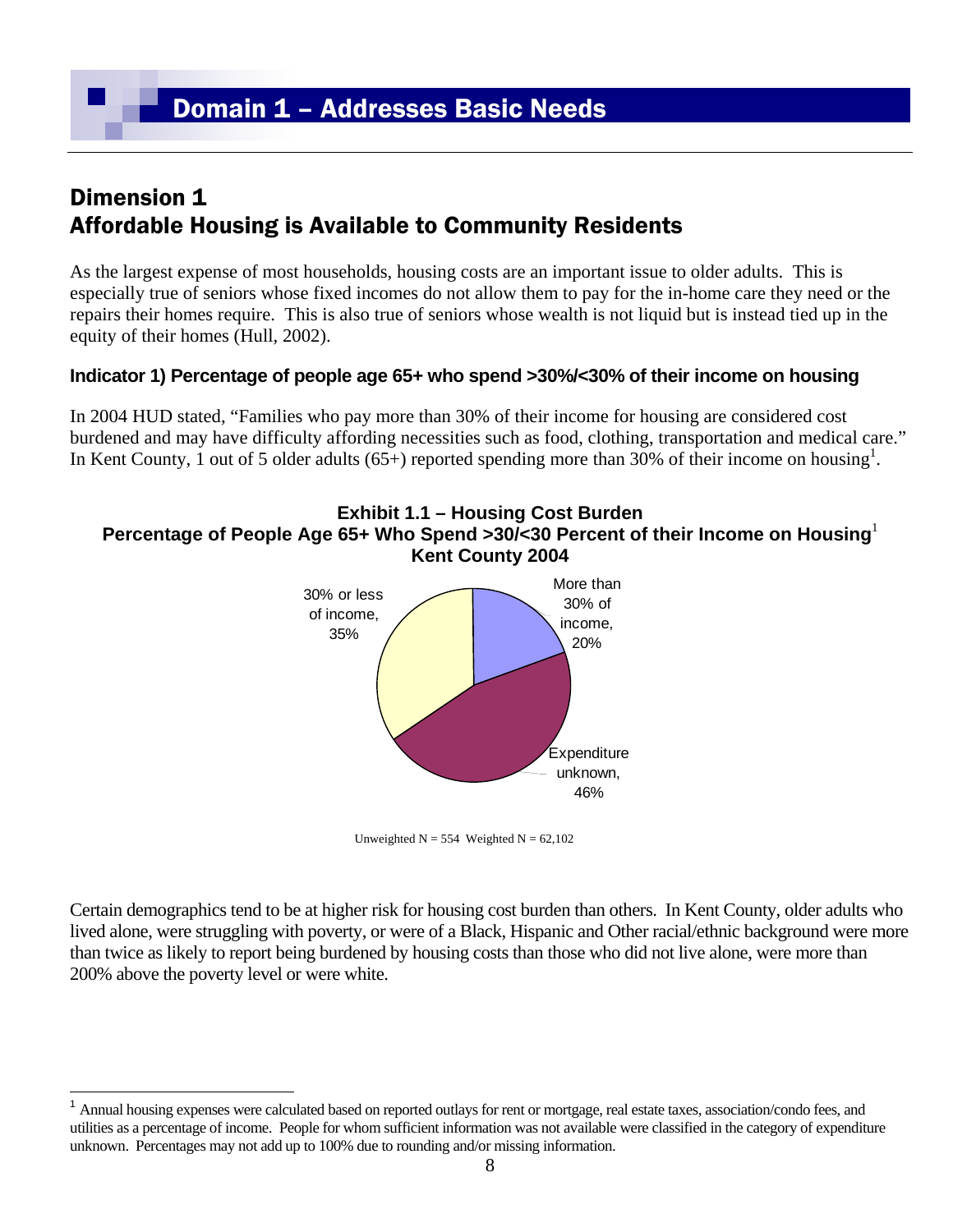#### **Exhibit 1.2 – Housing Cost Burden by Selected Demographic Characteristics Percentage of People Age 65+ Who Spend More Than 30 Percent of their Income on Housing**<sup>1</sup> **, by Demographics Kent County 2004**



Margin of Error ranges from 4.5% - 20% depending on sample size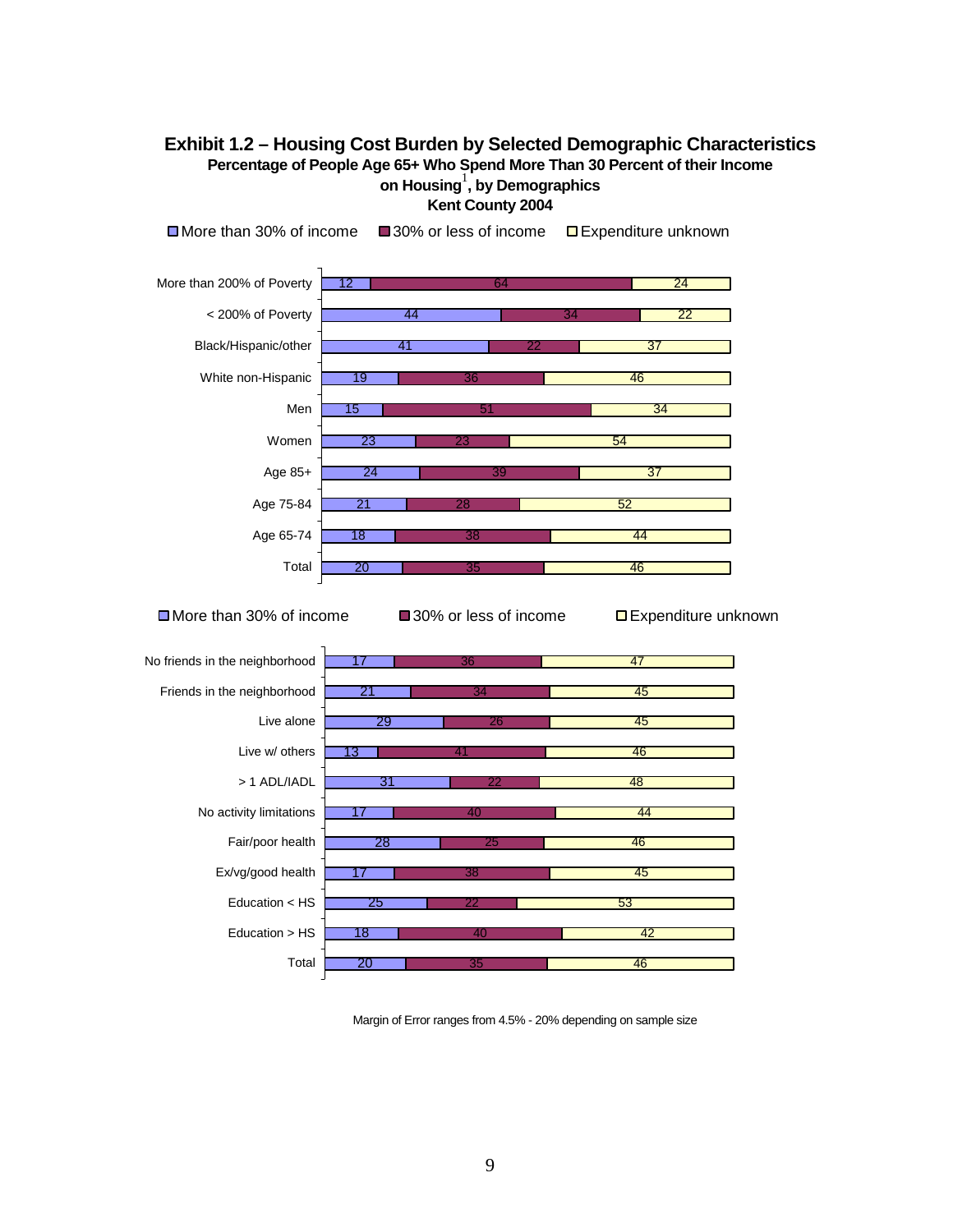#### **Indicator 2) Percentage of people age 65+ who want to remain in their current residence and are confident they will be able to afford to do so**

Older adults often consider their home to be an important symbol of independence and their most valuable asset. Despite this, a significant amount of older adults find their home to be too costly to retain as they age (Commission on Affordable Housing and Health, 2002). Nearly all (95%) of Kent County residents over age 65 wished to remain in their home for as long as possible, 1/3 of these seniors are not confident they will be able to continue to live in their present residence.

#### **Exhibit 2.1 - Percentage of People Age 65+ Who Want to Remain in Their Current Residence**  and are Confident They will be Able to Do So<sup>2</sup> **Kent County 2004**



Unweighted  $N = 554$  Weighted  $N = 62,102$ 

Confidence levels decreased as age increased. Women, those struggling with poverty, and those experiencing health problems or activity limitation also showed significant discrepancies in their confidence levels.

1

<sup>&</sup>lt;sup>2</sup> We asked respondents whether they agree or disagree with the following statement: "What I'd really like to do is stay in my current residence for as long as possible." For people who answered "agree" we calculated the percentage of adults age 65+ who were confident/not confident that they will be able to afford to live in their current residence for as long as they would like. Agree includes those who said "Strongly agree" or "Somewhat agree". Not confidant that they can remain in their current residence includes those who said "Somewhat confident", "not too confident", "Not confident at all", "Don't know", or "Refused". Percentages may not add up to 100% due to rounding and/or missing information.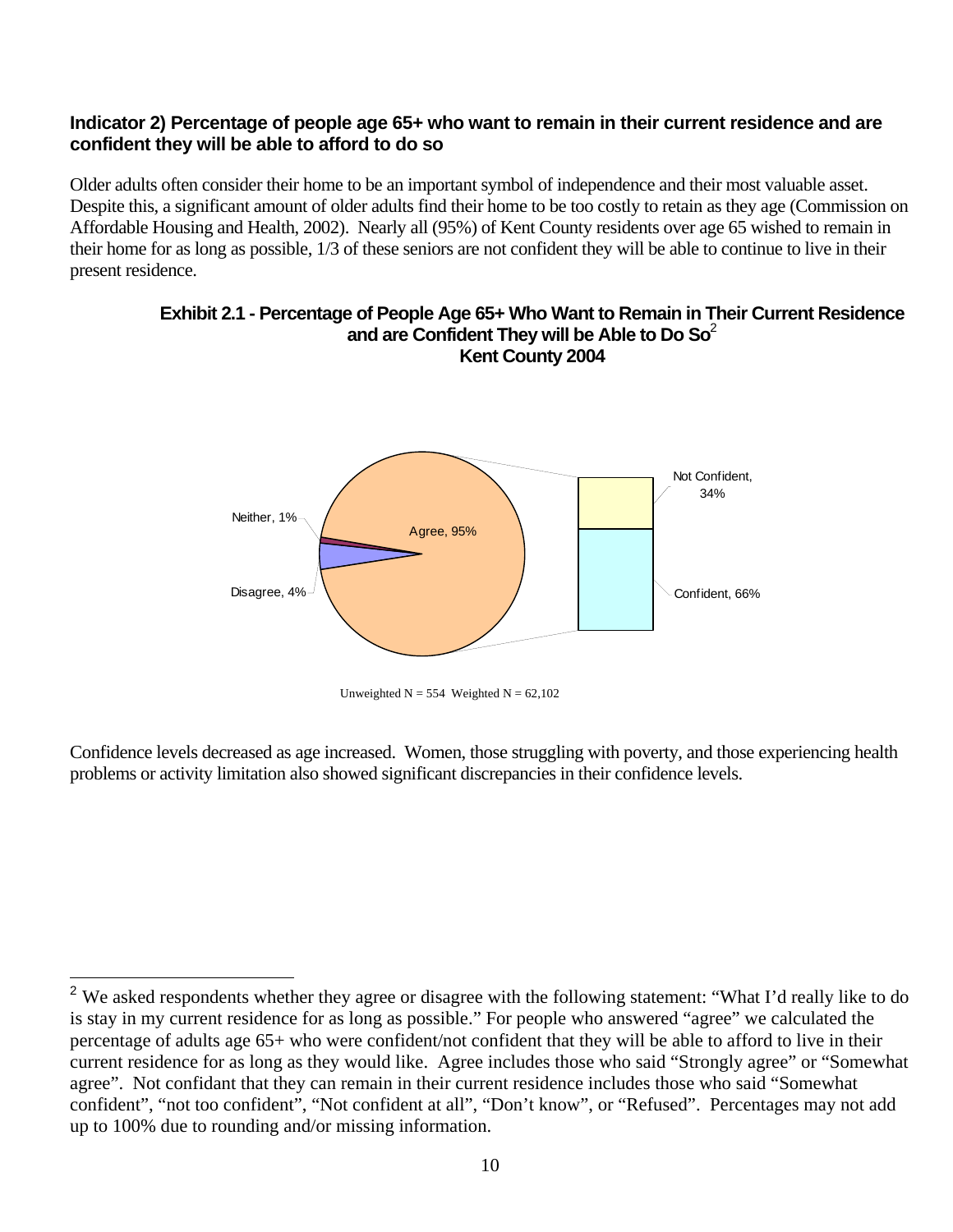#### **Exhibit 2.2 - Percentage of People Age 65+ Who Want to Remain In Their Current Residence and are Confident They Will Be Able To Do So**<sup>2</sup> **, By Demographics**



■Not Very Confident ■ Very Confident



Margin of Error ranges from 4.5% - 20% depending on sample size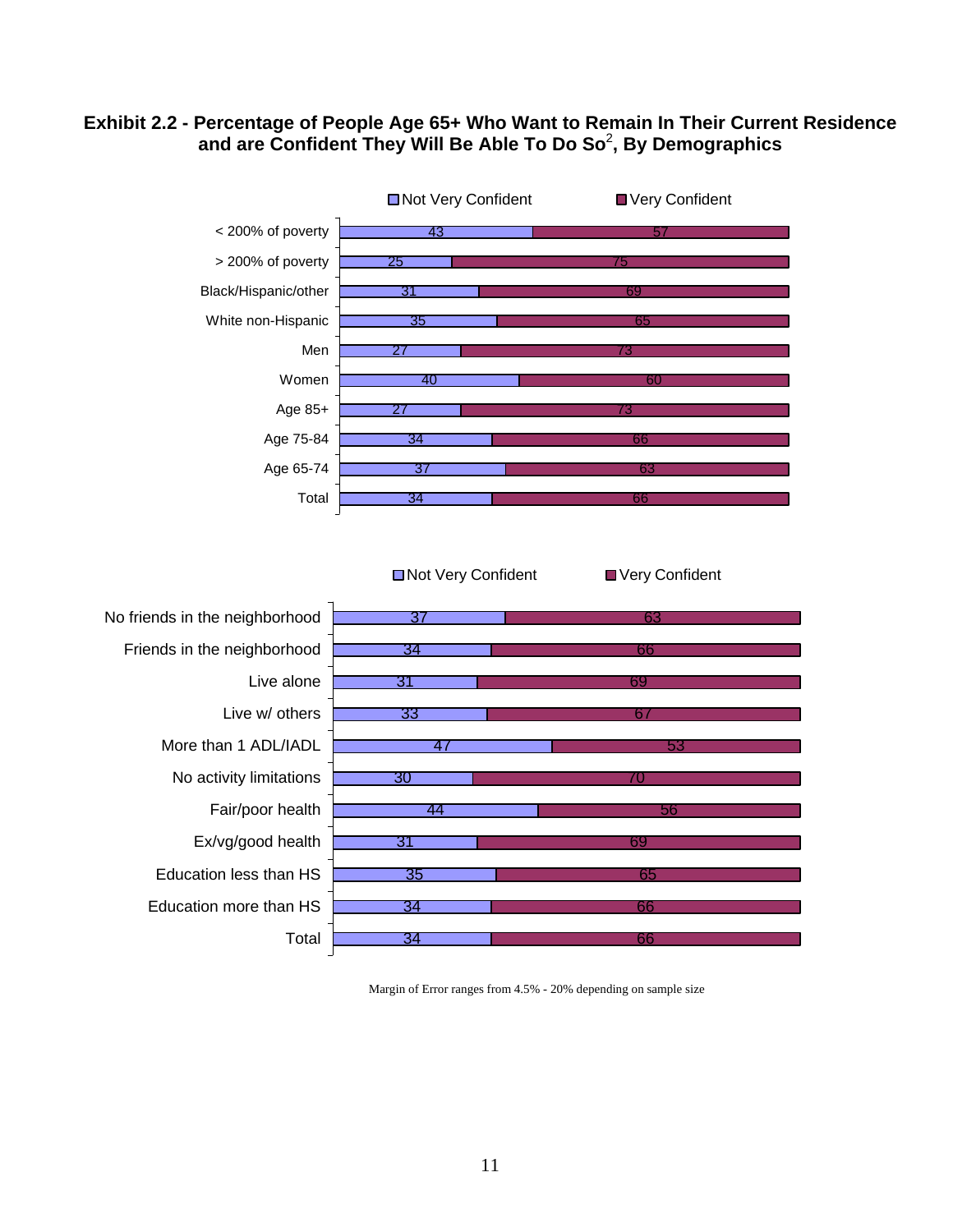



## Dimension 2 Housing is Modified to Accommodate Mobility and Safety

"The number and proportion of older people in the United States is increasing at a rapid pace. Surveys continue to show that older Americans want to remain in their homes, but many of their existing homes do not provide safe, comfortable and convenient environments for them as they age (National Center for Senior's Housing Research, 2001)." Research by the National Centers for Disease Control and Prevention shows that home modifications and repairs may prevent 30% to 50% of all home accidents among seniors, including falls that take place in these older homes (Administration on Aging, 2003).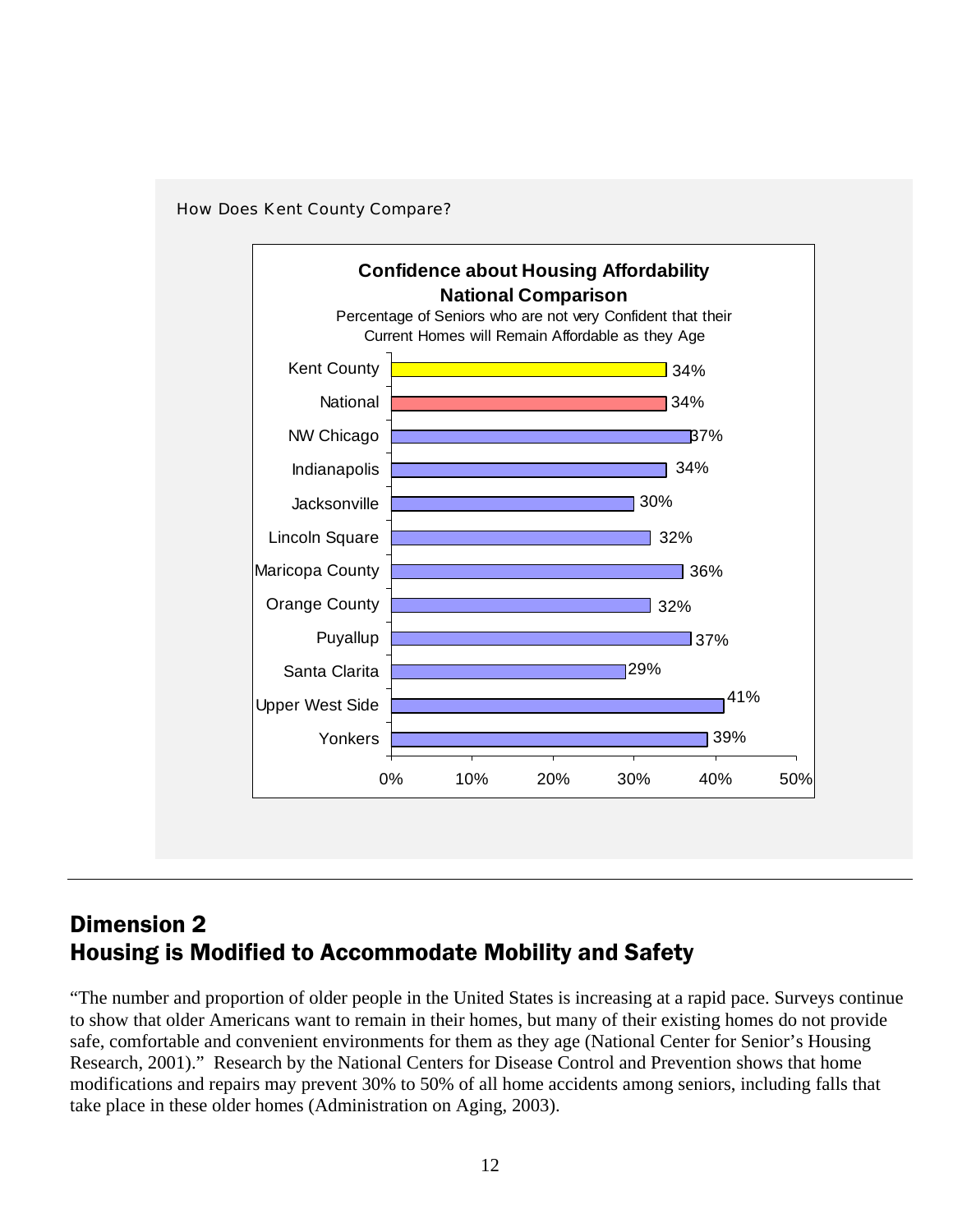#### **Indicator 3) Percentage of householders age 65+ in housing units with home modification needs**

In Kent County, 8% of older adults live in homes that need modifications in order to improve their ability to live there over the next five years. Less than two thirds (64%) of those needing modifications have plans to address those needs.

#### **Exhibit 3.1 - Percentage of Householders Age 65+ in Housing Units**  with Home Modification Needs<sup>3</sup> **Kent County 2004**  One or More **Modification Needed** 8% No **Modifications** Needed 92% Planning to **Modify** 64% Not Planning to **Modify** 20% DK/RF 16%

Unweighted  $N = 554$  Weighted  $N = 62,102$ 

When asked to specify what modifications were needed, the most commonly identified modifications were structural changes and cosmetic repairs.

 $3$  People were asked whether their current residence needs any significant repairs, modifications, or changes to improve their ability to live there over the next five years. People who said their homes need modification were asked if they plan to make the change over the next five years. Percentages may not add up to 100% due to rounding and/or missing information.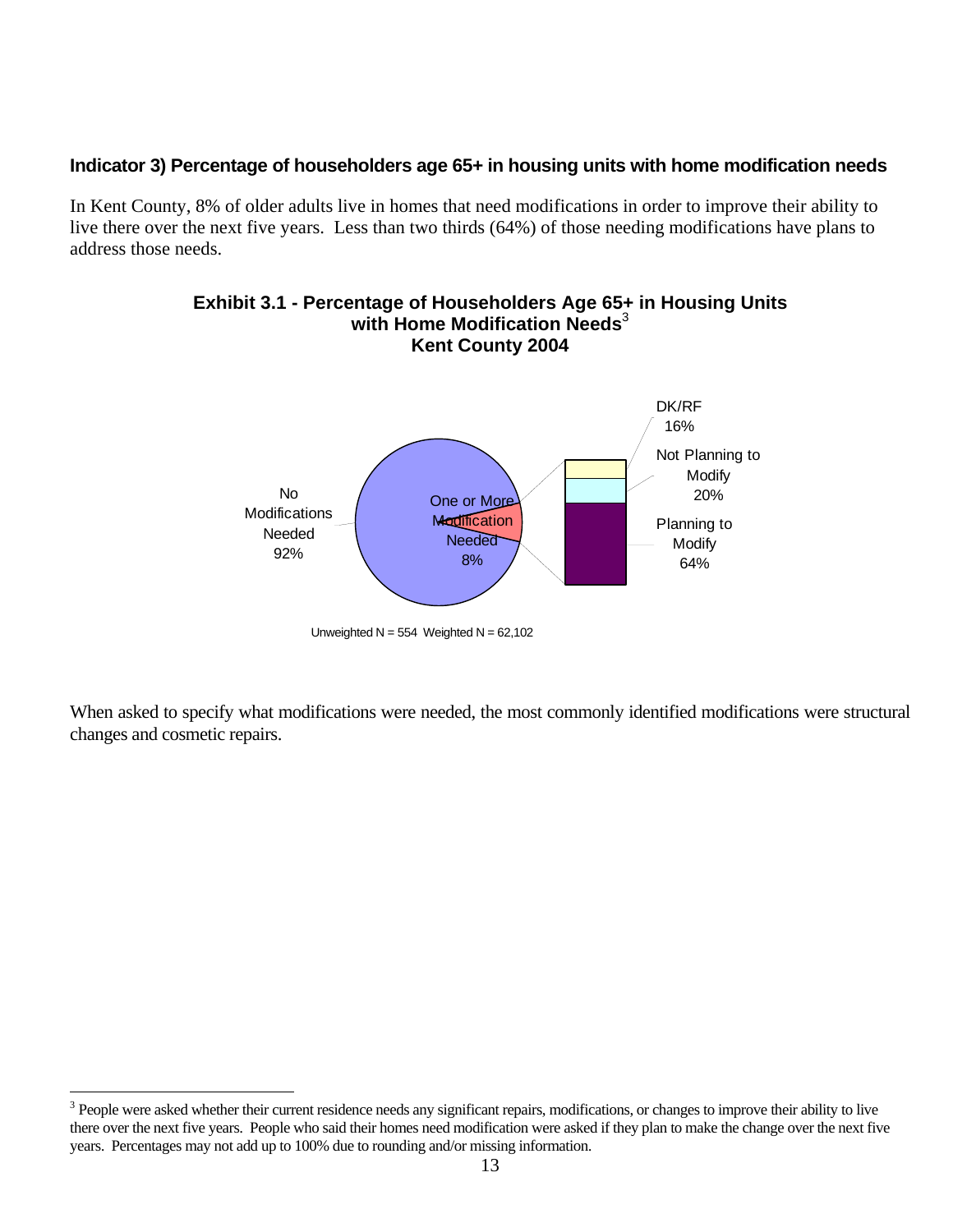#### **Exhibit 3.2 - Type of Modification Needed Kent County 2004**



Unweighted  $N = 554$  Weighted  $N = 62,102$ 

Survey results indicate a relationship between health and the need for home modifications. Those with 1 or more ADL/IADL limitations and those in Fair/Poor Health were twice as likely to live in a housing unit with home modification needs. In addition, those of Black, Hispanic and other racial/ethnic backgrounds seemed to have greater need for home modifications than Whites.

#### **Exhibit 3.3 - Percentage of Householders Age 65+ in Housing Units with Home Modification Needs**<sup>3</sup> **, By Demographics Kent County 2004**

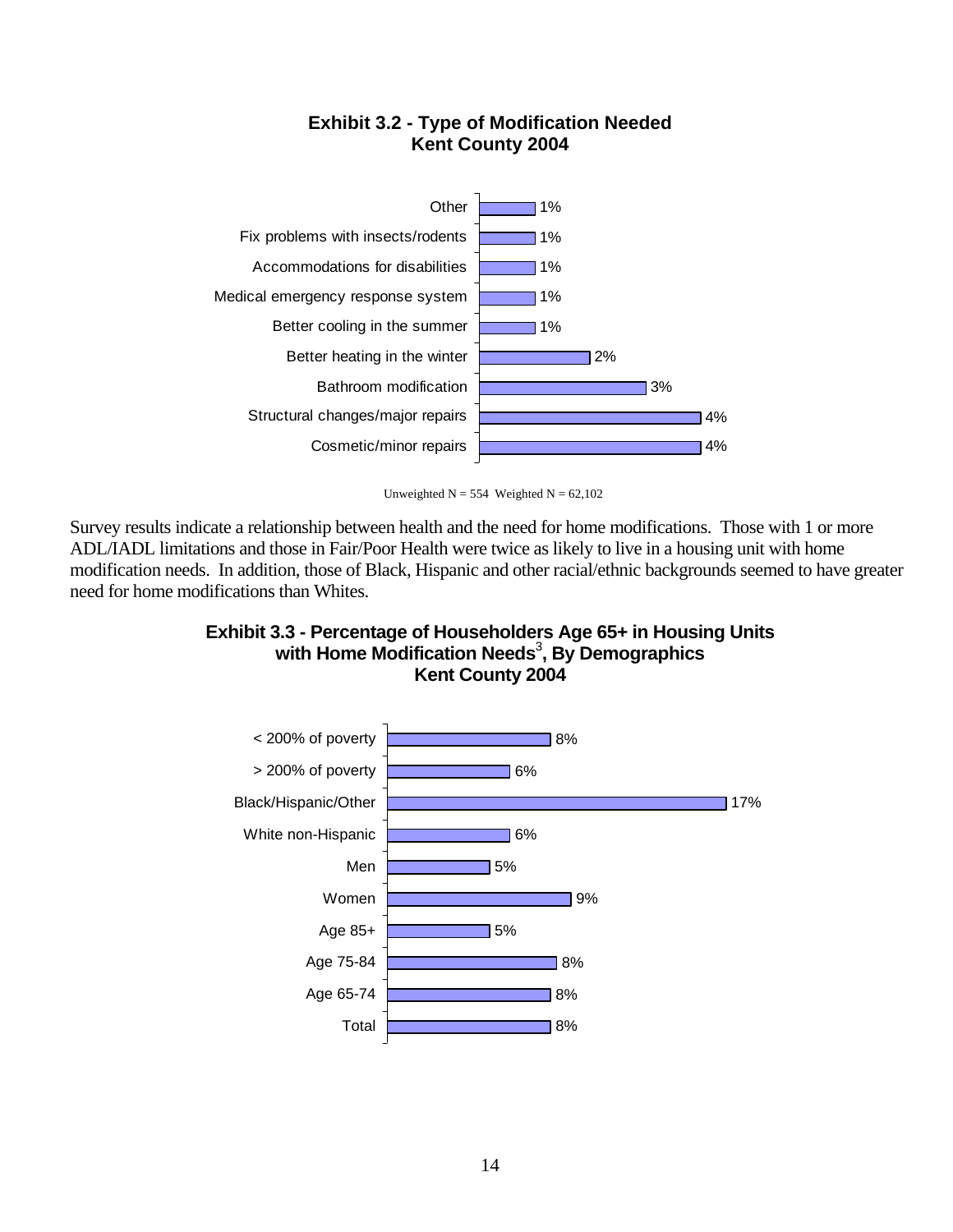

Margin of Error ranges from 4.5% - 20% depending on sample size

#### How Does Kent County Compare?

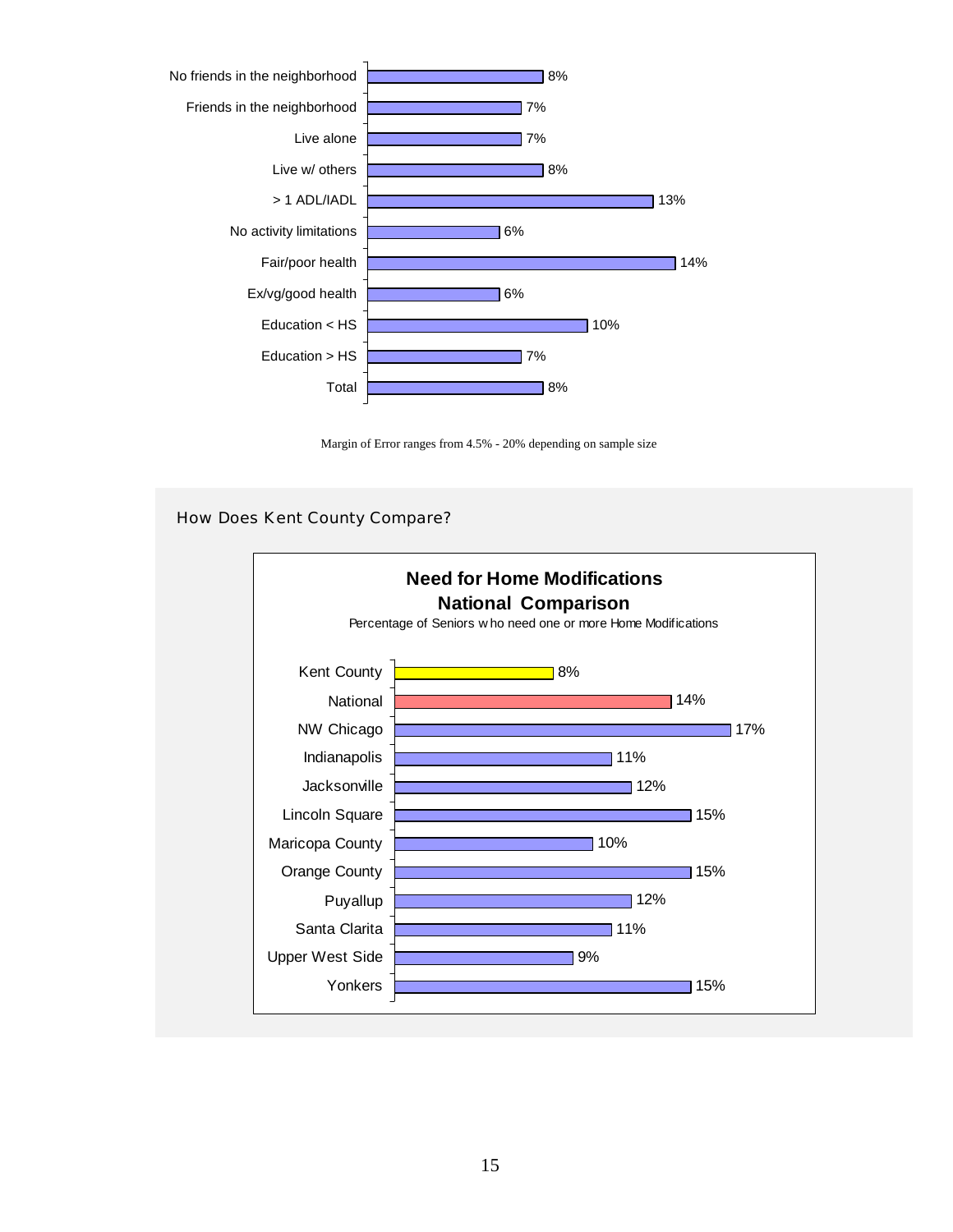# Dimension 3 The Neighborhood is Livable and Safe

 $\overline{a}$ 

According to a report published by the FBI, "The results of victimization have lasting and unhappy consequences for an older person who may be limited physically, emotionally, and financially. The elderly may not recover with the same agility as when they were younger. A broken hip as the result of a mugging, the frightening encounter with a criminal bent on harm, or the loss of savings to a con artist may diminish an older person's quality of life and make some elderly live the last of their years in fear and distress (Jordan, 2002)."

## **Indicator 4) Percentage of people age 65+ who feel safe/unsafe in their neighborhoods**

Although national crime statistics show that younger people are more likely to experience a violent crime, safety is frequently a concern of seniors because they tend to feel more vulnerable. "In fact, for many seniors, the fear of crime may alter their lifestyles. Even if this fear remains an extreme reaction or is based on an imagined, rather than an actual, situation, it proves no less debilitating or stressful. The fear of crime denotes a disturbing element in the existence of many older people (Jordan, 2002)." Survey results tell us that, one in five seniors in Kent County have safety concerns in their own neighborhood.

#### **Exhibit 4.1 - Percentage of People Age 65+ who Feel Safe/Unsafe in their Neighborhood**<sup>4</sup> **Kent County 2004**



Unweighted  $N = 554$  Weighted  $N = 62,102$ 

Survey results show that vulnerable populations including those who do not have friends in the neighborhood, those who are in fair/poor health, and those who are living in poverty were more likely to report feeling unsafe in their neighborhood.

<sup>&</sup>lt;sup>4</sup> People were asked whether safety in their neighborhood is excellent, very good, good, fair, or poor. Percentages may not add up to 100% due to rounding and/or missing information.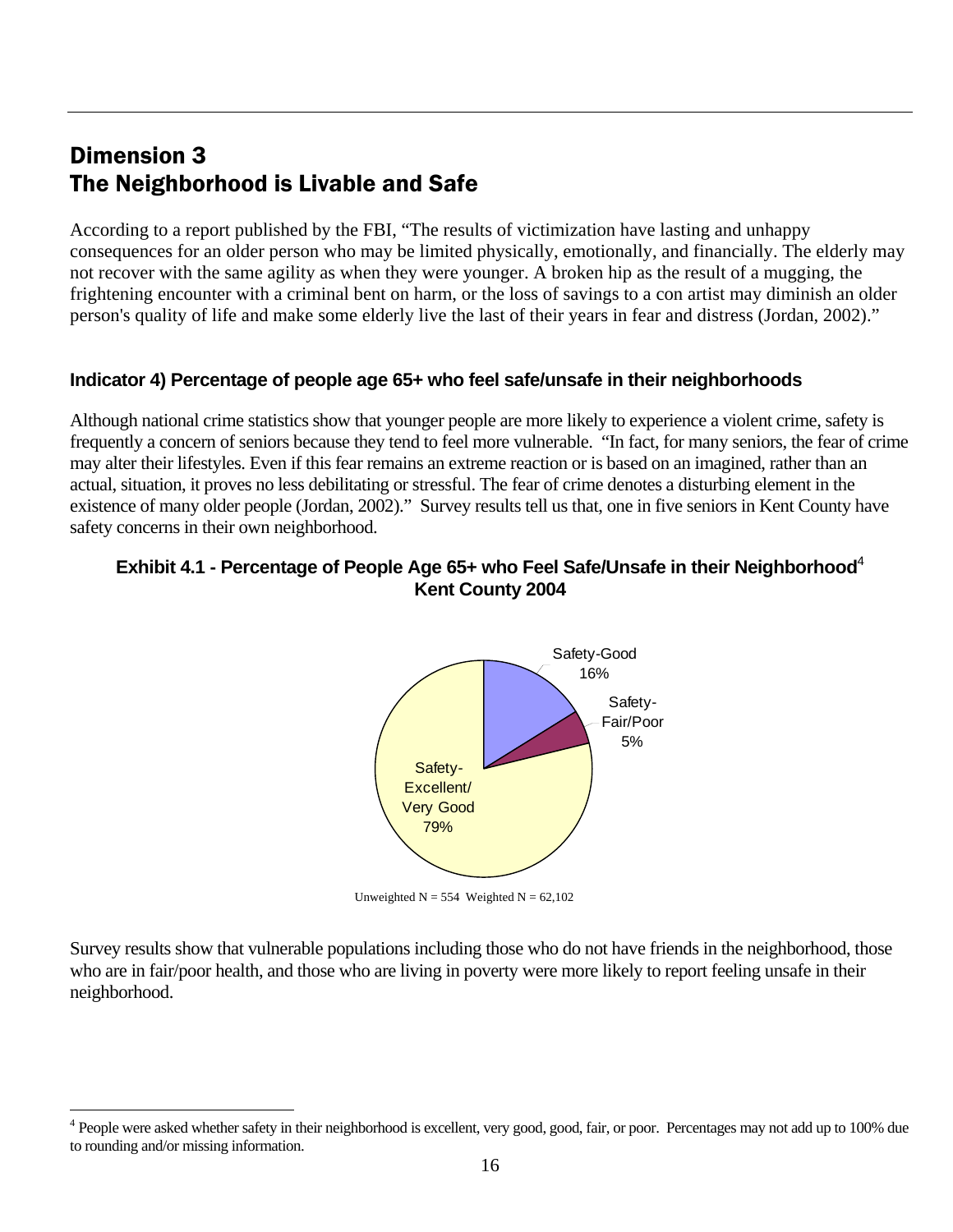

#### **Exhibit 4.2 - Percentage of People Age 65+ Who Feel Safe/Unsafe in their Neighborhood**<sup>4</sup> **, By Demographics Kent County 2004**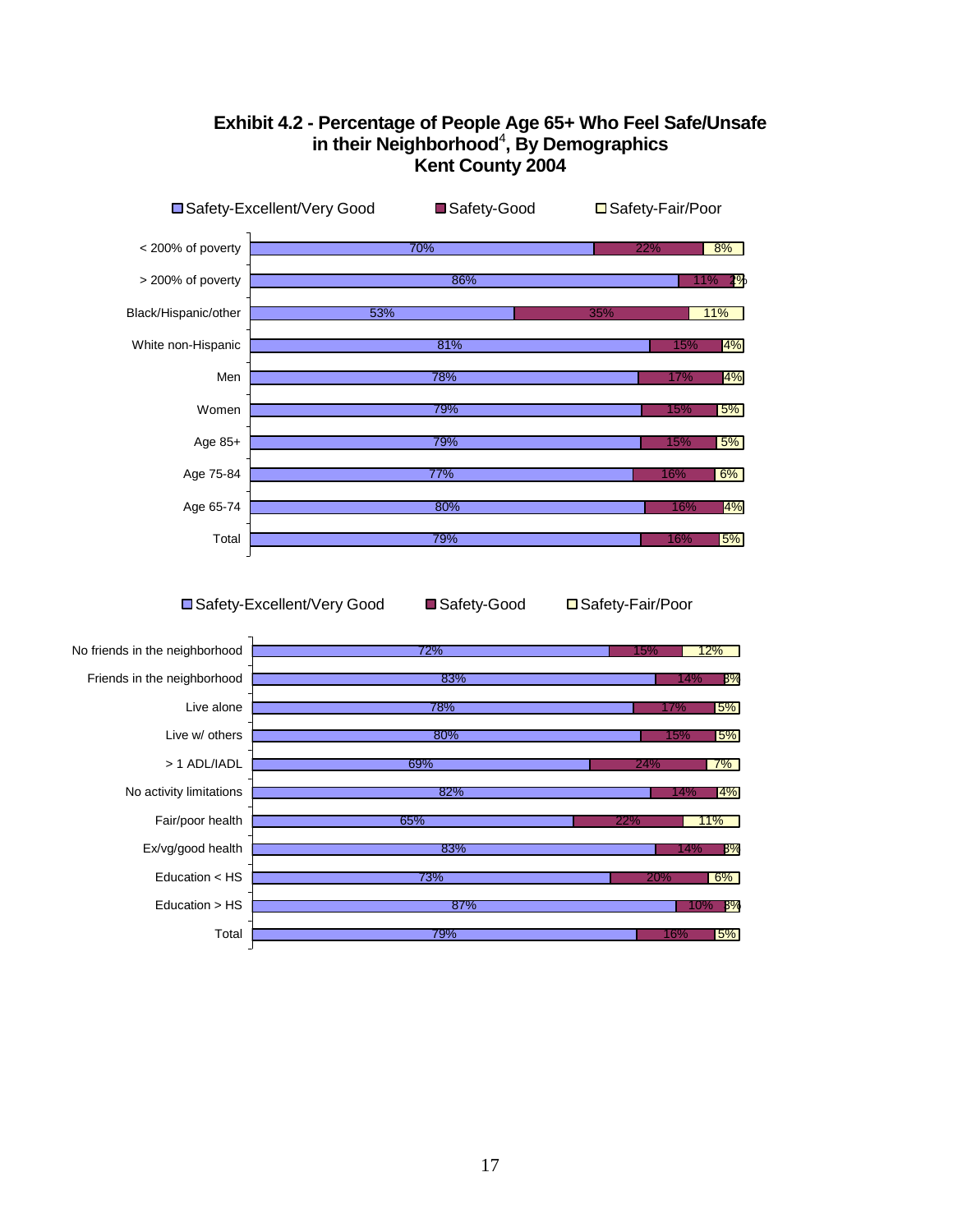#### **Indicator 5) Percentage of people age 65+ who report few/multiple problems in their neighborhood**

Kent County seniors experience a number of problems in their neighborhood that affect their quality of life. Nearly half (44%) of the seniors who were surveyed felt heavy traffic was a problem and over one quarter feel that access to public transportation, crime, lack of community involvement, and neighborhood noise is a concern.



## **Exhibit 5.1 - Prevalence of Perceived Neighborhood Problems**<sup>5</sup> **Kent County 2004**

Unweighted  $N = 554$  Weighted  $N = 62,102$ 

<sup>&</sup>lt;sup>5</sup> People were read a list of fourteen neighborhood problems and were asked to indicate whether each item posed a big problem, small problem or no problem in their neighborhood.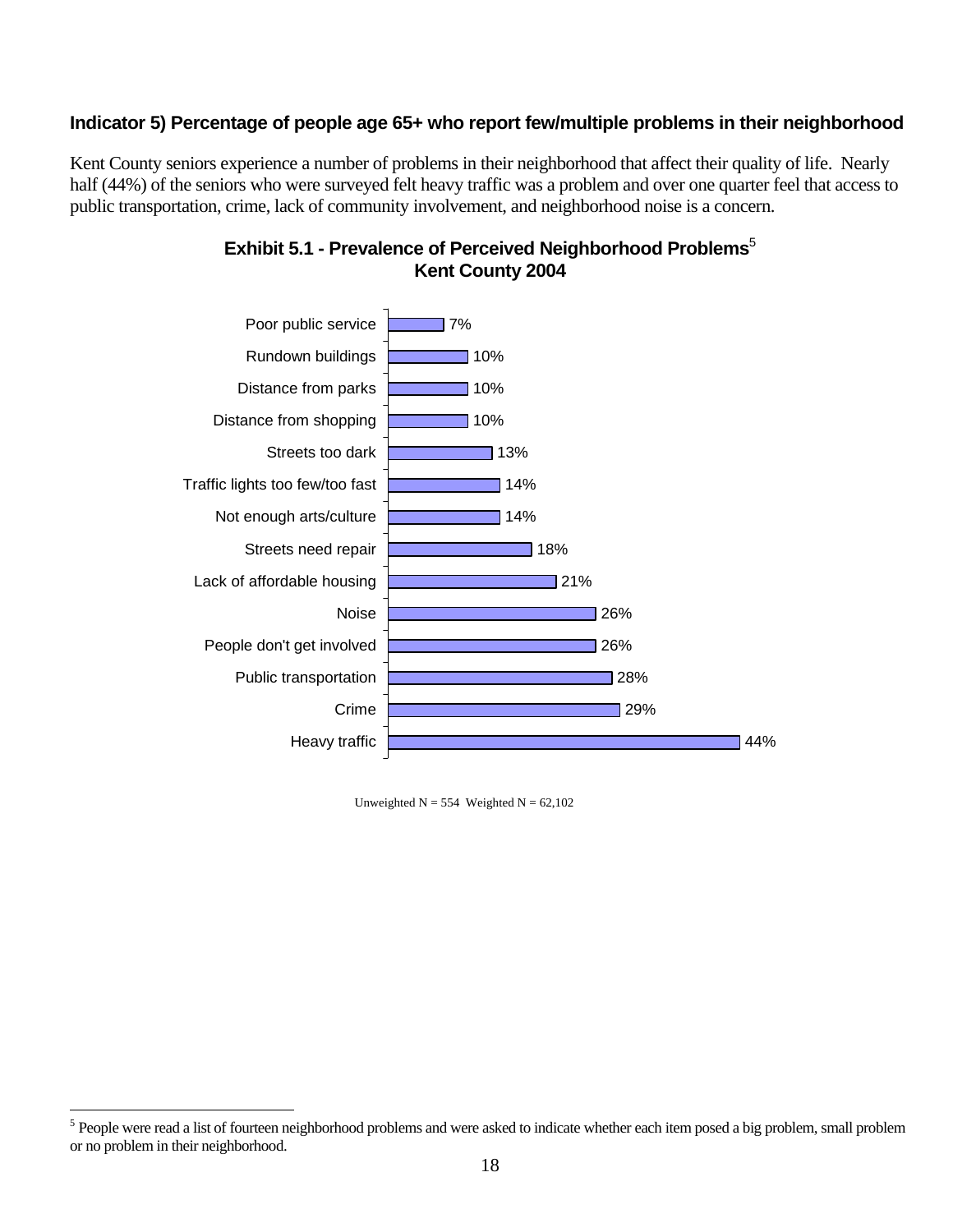#### **Indicator 6) Percentage of people age 65+ who are satisfied with their neighborhood as a place to live**

Nearly 9 out of 10 (87%) seniors in Kent County feel that their neighborhood is a satisfactory place to live. Despite the fact that nearly one third (29%) of seniors see crime as a problem, seniors generally still feel good about their homes and neighborhoods.



# **Exhibit 6.1 - Percentage of People Age 65+ Who Are Satisfied with their Neighborhood as a Place to Live**<sup>6</sup>

Unweighted  $N = 554$  Weighted  $N = 62,102$ 

Those most likely to be unsatisfied with their neighborhood were people with no friends in their neighborhood. In addition, Black, Hispanic and respondents of other racial/ethnic backgrounds were more likely to report being unsatisfied than Whites.

 $6$  People were asked how satisfied they are with their neighborhood as a place to live. The category not very satisfied includes those who said they were "somewhat satisfied", "somewhat dissatisfied", or very disappointed with their neighborhood.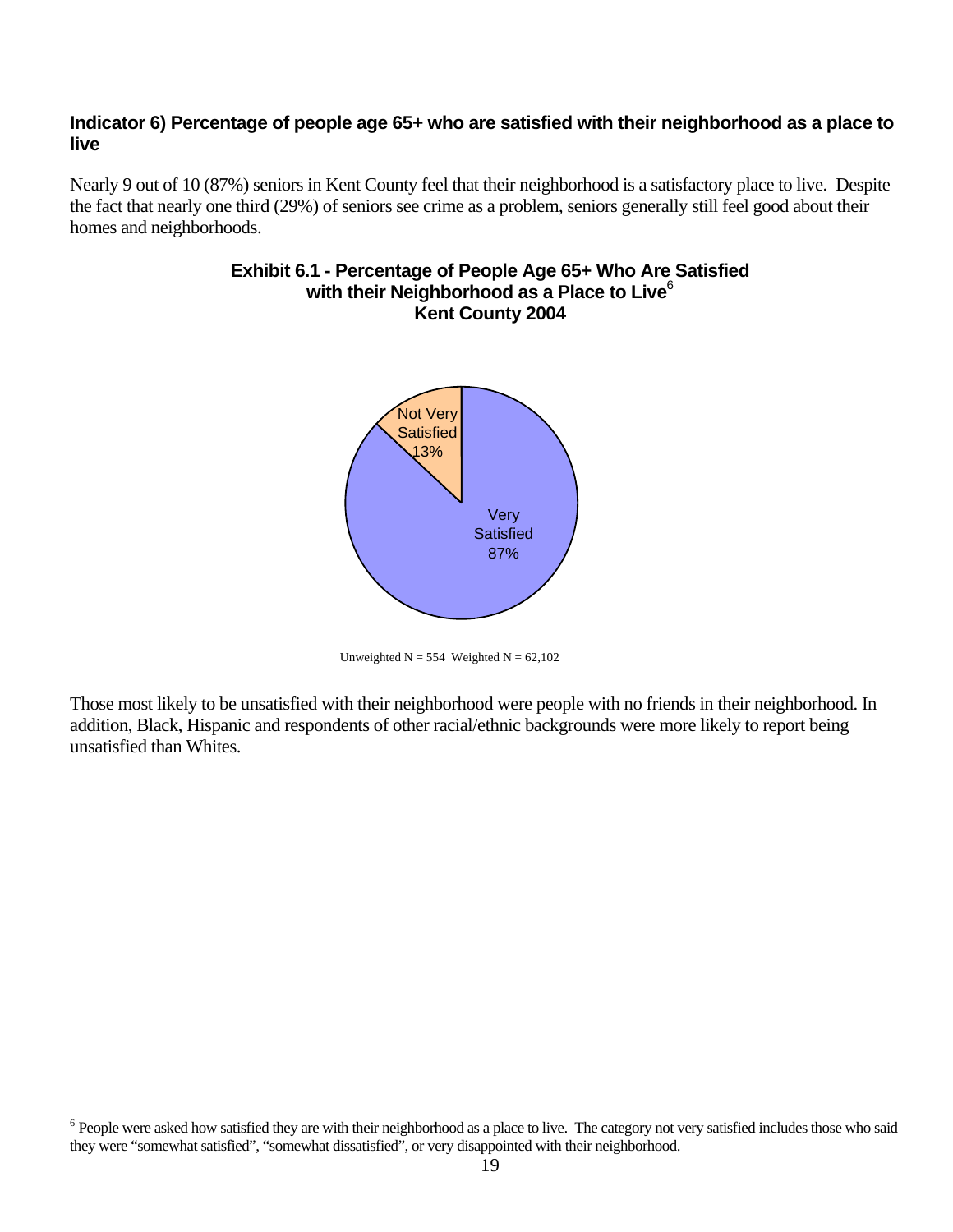#### **Exhibit 6.2 – Percentage of People Age 65+ who are Satisfied with their Neighborhood as a Place to Live, by Demographics**<sup>6</sup>



Margin of Error ranges from 4.5% - 20% depending on sample size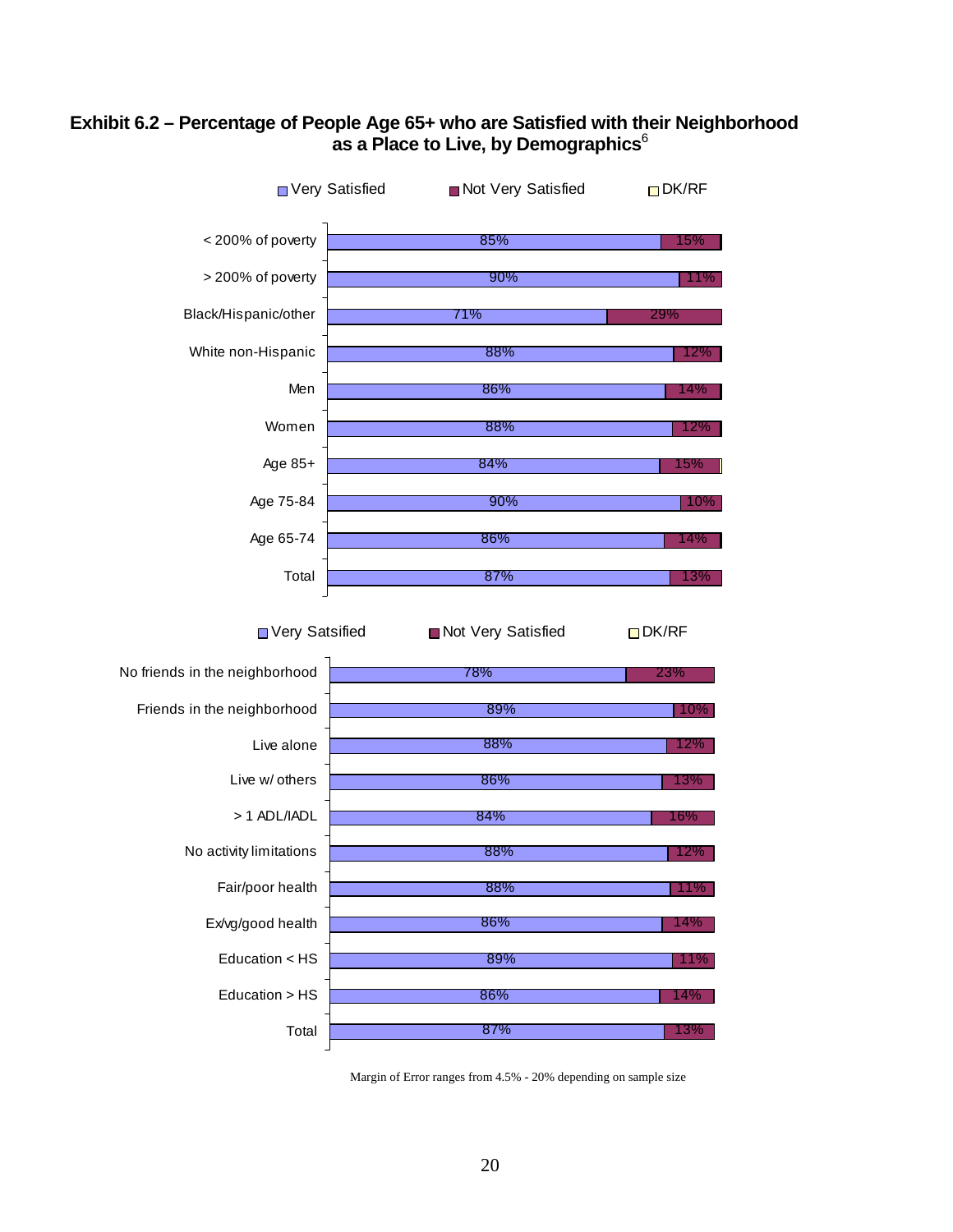

#### How Does Kent County Compare?

## Dimension 4 People Have Enough to Eat

"As individuals age, they can face a number of barriers when trying to maintain a nutritious diet. Life changes such as loss of a spouse or a diminished sense of taste and smell can reduce an individual's appetite. They may also deal with increased frailty, making it difficult to prepare meals, or medical conditions that may necessitate special dietary restrictions. A lack of income can compound all these problems by making nutritious foods hard to afford (Kassner, 2003)."

"Despite the existence of federal programs such as the Food Stamp Program, Congregate Meals, Home – Delivered Meals, the Commodity Supplemental Food Program (CSFP), the Child and Adult Care Food Program (CACFP), The Emergency Food Assistance Program (TEFAP), and various local food and nutrition resources,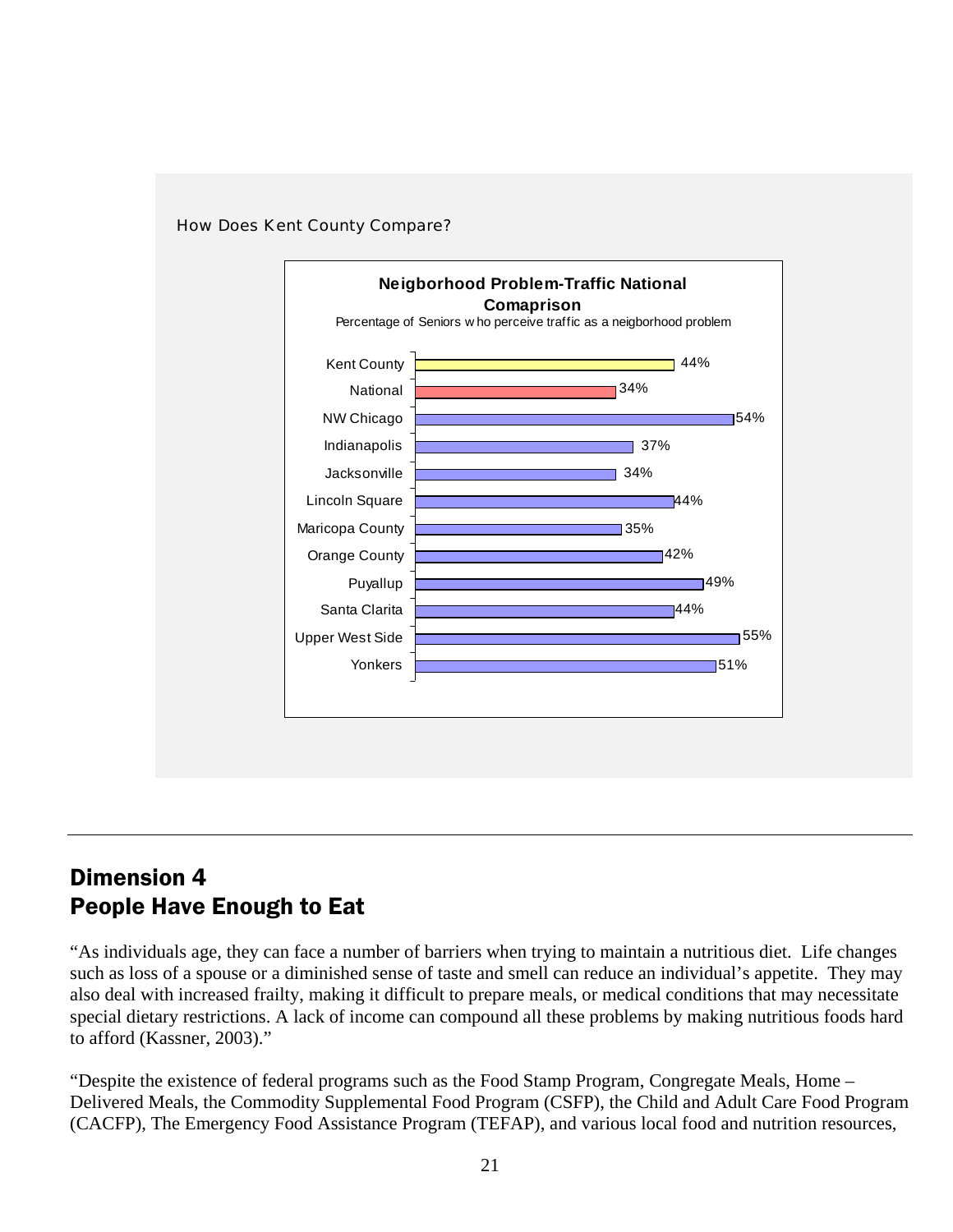the U.S. Department of Agriculture estimates that some 1.4 million households with elderly members experience "food insecurity." This term pertains to persons who have limited or uncertain access to safe, nutritionally adequate food. Food insecurity can lead to malnutrition, which has numerous adverse health consequences (Kassner, 2003)."

#### **Indicator 7) Percentage of people age 65+ who report cutting the size of or skipping meals due to lack of money**

Reducing portions or eliminating meals due to monetary hardships creates a domino effect starting with hunger and leading to malnutrition and other adverse health effects. One in fifty Kent County seniors reported having reduced meal sizes or skipping meals because there wasn't enough money for food in the past year.





Unweighted  $N = 554$  Weighted  $N = 62,102$ 

<sup>&</sup>lt;sup>7</sup> People were asked if in the past 12 months they or another adult in their household cut the size of or skipped meals because there wasn't enough money or food. Percentages may not add up to 100% due to rounding and/or missing information.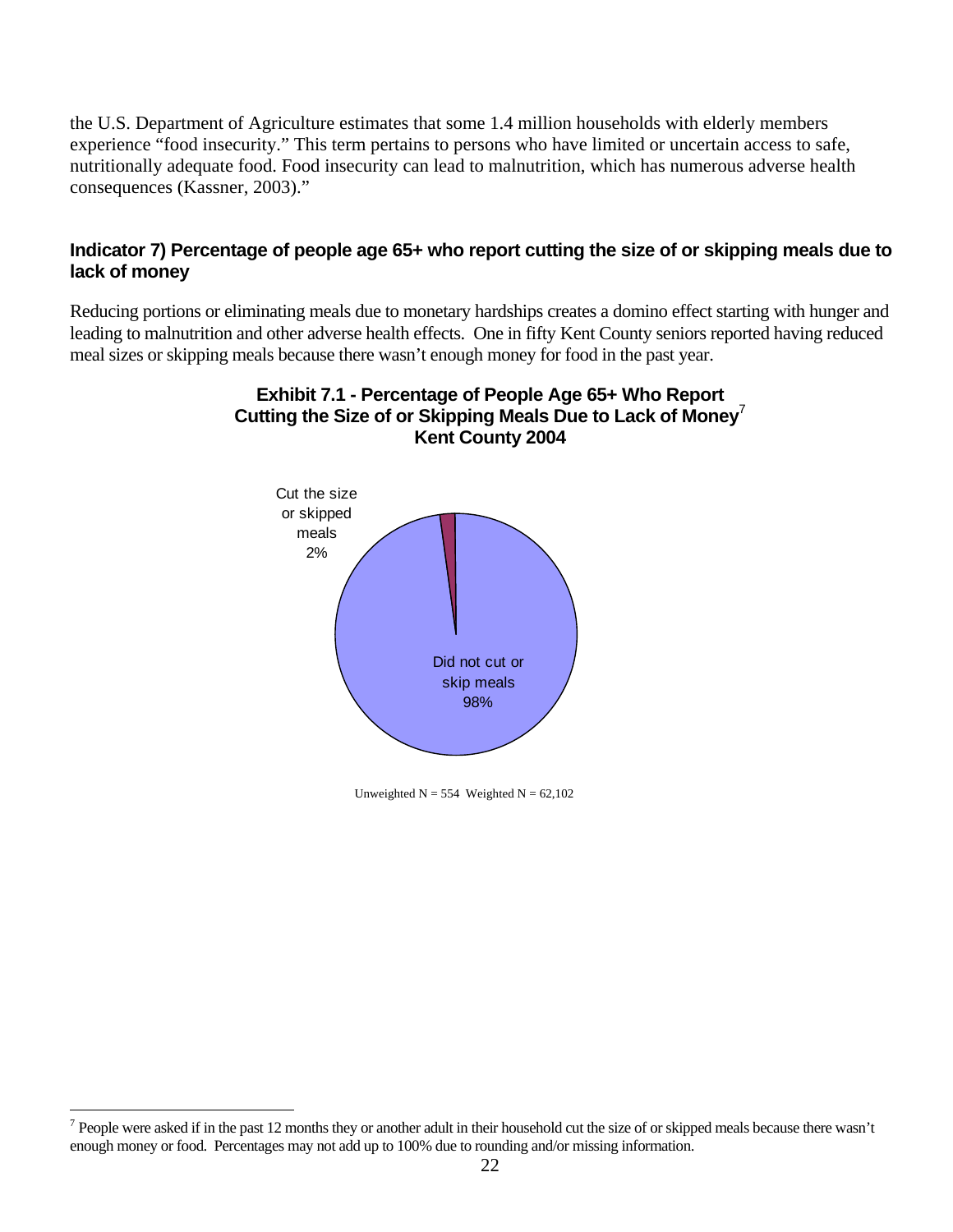

# Dimension 5 Assistance Services are Available and Residents Know How to Access Them

As older adults age, they face declining health which can threaten their ability to live independently. Older adults who live alone, lack family support, are unable to drive, or are confined due to a disability are at risk for becoming isolated from needed services and from the enjoyment of social interactions so vital to their sense of dignity and well-being. "For those fortunate enough to have caring families nearby, their caregivers may face more stress than they can endure. When family, friends or caregivers search for help, they often encounter confusing requirements and eligibility standards as well as exorbitant costs. Those in rural areas face a dearth of available services, and the high cost of travel inhibits the use of what services are available (Commission on Affordable Housing and Health, 2002)."

Sometimes linking an older adult with a daily nutritious meal or a home health care aide who can provide personal care assistance a couple of hours a day is the difference between living at home and at a nursing home (Mokler and Brackenhoff, 2000).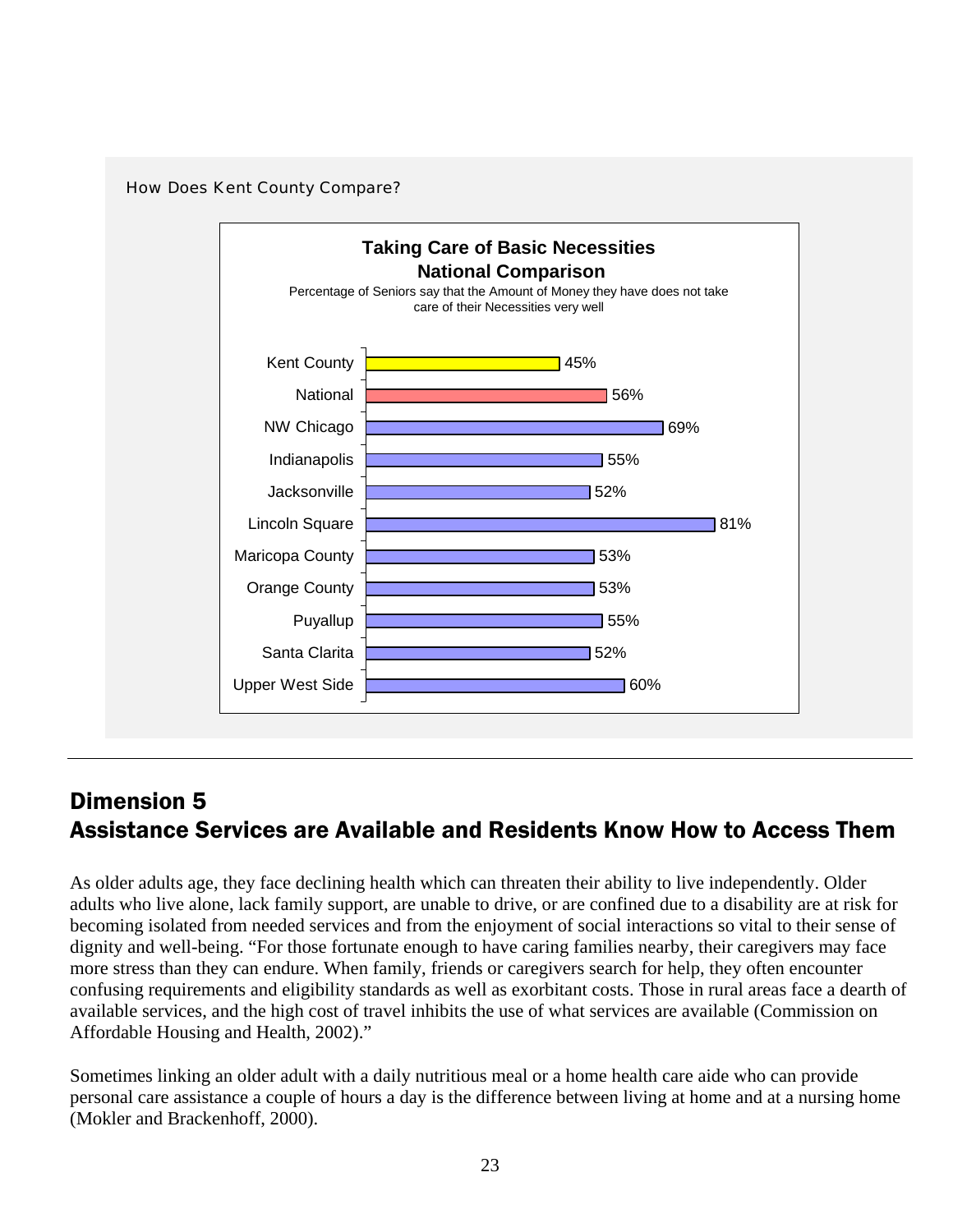#### **Indicator 8) Percentage of people age 65+ who do not know whom to call if they need information about services in their community**

More than a quarter (26%) of seniors in Kent County aged 65 and above do not know whom to call if they need information about services in their community. Kent County seniors most commonly indicated the best resource for service information was the phone book (20%), followed by public and non-profit service agencies (18%).

#### **Exhibit 8.1 - Percentage of People Age 65+ Who Do Not Know Who To Call if They Need Information About Services in Their Community**<sup>8</sup> **Kent County 2004**



Unweighted  $N = 554$  Weighted  $N = 62,102$ 

## **Indicator 9) Percentage of people age 65+ who are aware/unaware of selected services in their community.**

In general, Kent County seniors have a high level of awareness when it comes the services in their community. The services they are least familiar with are respite services (59%), home repair services (56%) and Senior Volunteer opportunities (55%).

<sup>&</sup>lt;sup>8</sup> People were asked to indicate the best resource, such as a person or an organization, in their city, town, or county to get information on various services. Percentages may not add up to 100% due to rounding and/or missing information.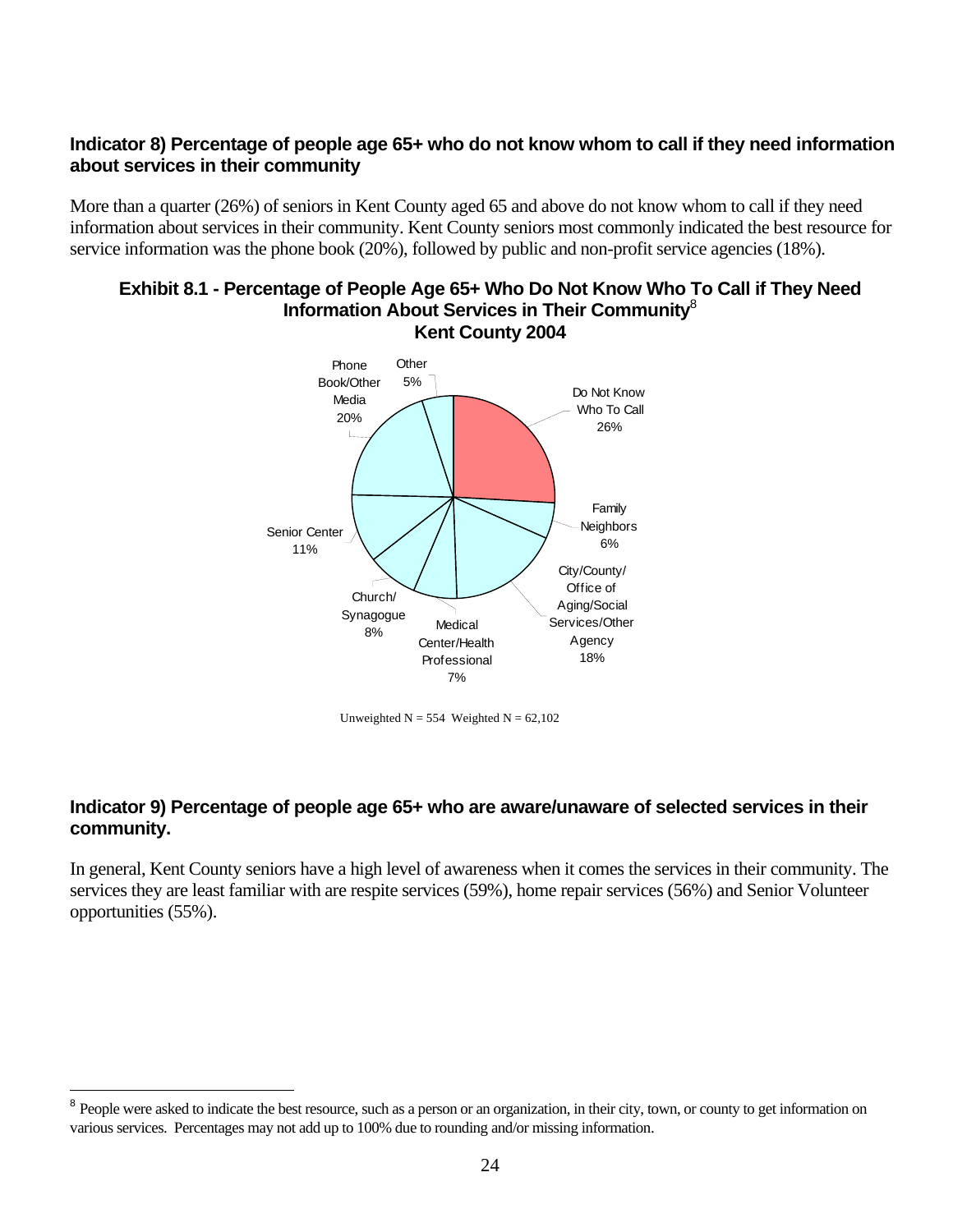

**Exhibit 9.1 - Percentage of People Age 65+ Who are Aware/Unaware of Selected Services in their Community**<sup>9</sup> **Kent County 2004** 

Those most likely to be unaware of services are the very elderly (85+) and those who have less than a high school education. In addition, Blacks, Hispanics and those of other racial/ethnic backgrounds were less likely to report being aware of services than Whites.

1

 $9$  Respondents were asked whether these 10 services are available in their area. Percentages may not add up to 100% due to rounding and/or missing information.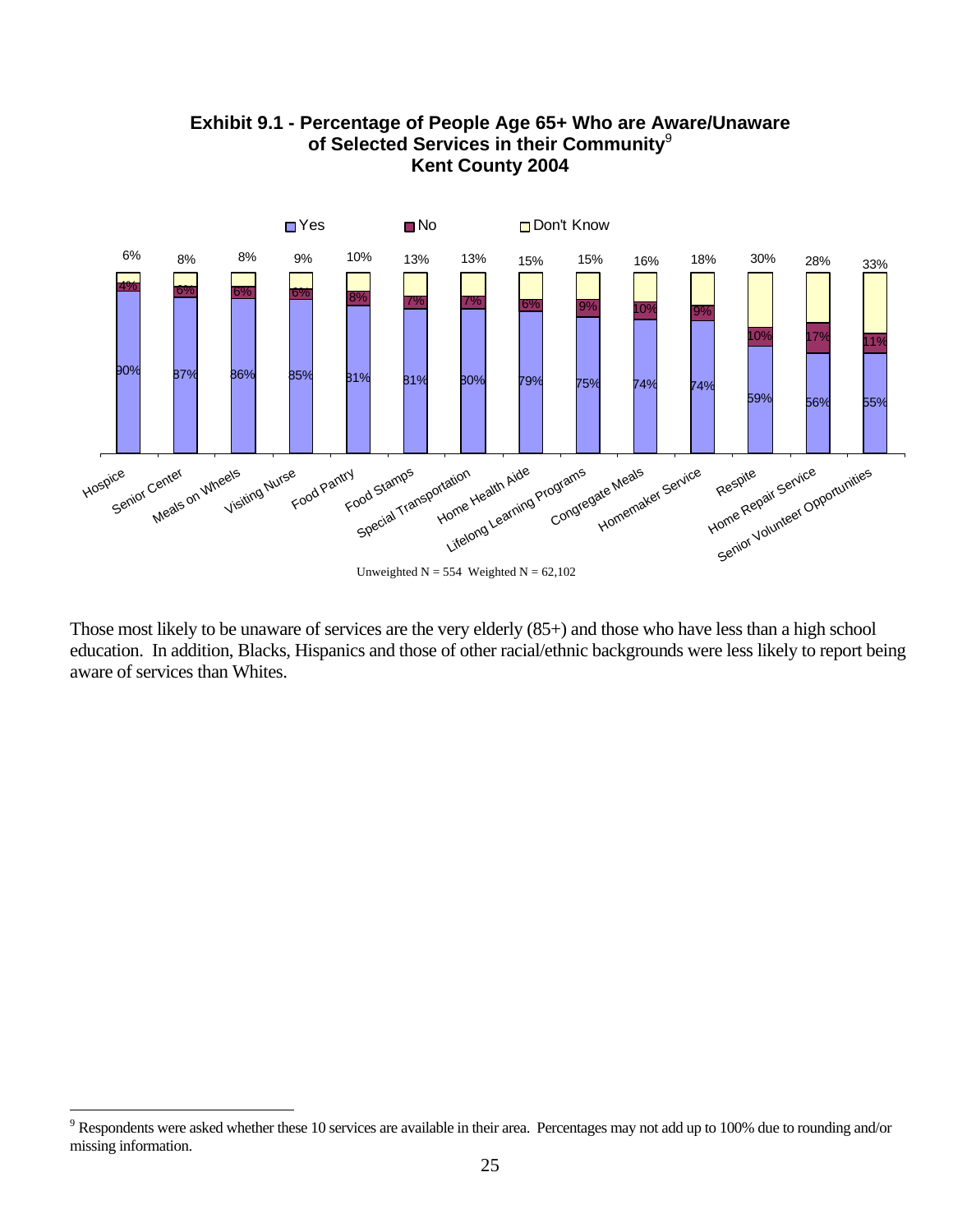

#### **Exhibit 9.2 - Percentage of People Age 65+ who Are Unaware**  of Most Selected Services in their Community<sup>9</sup>, By Demographics **Kent County 2004**

Margin of Error ranges from 4.5% - 20% depending on sample size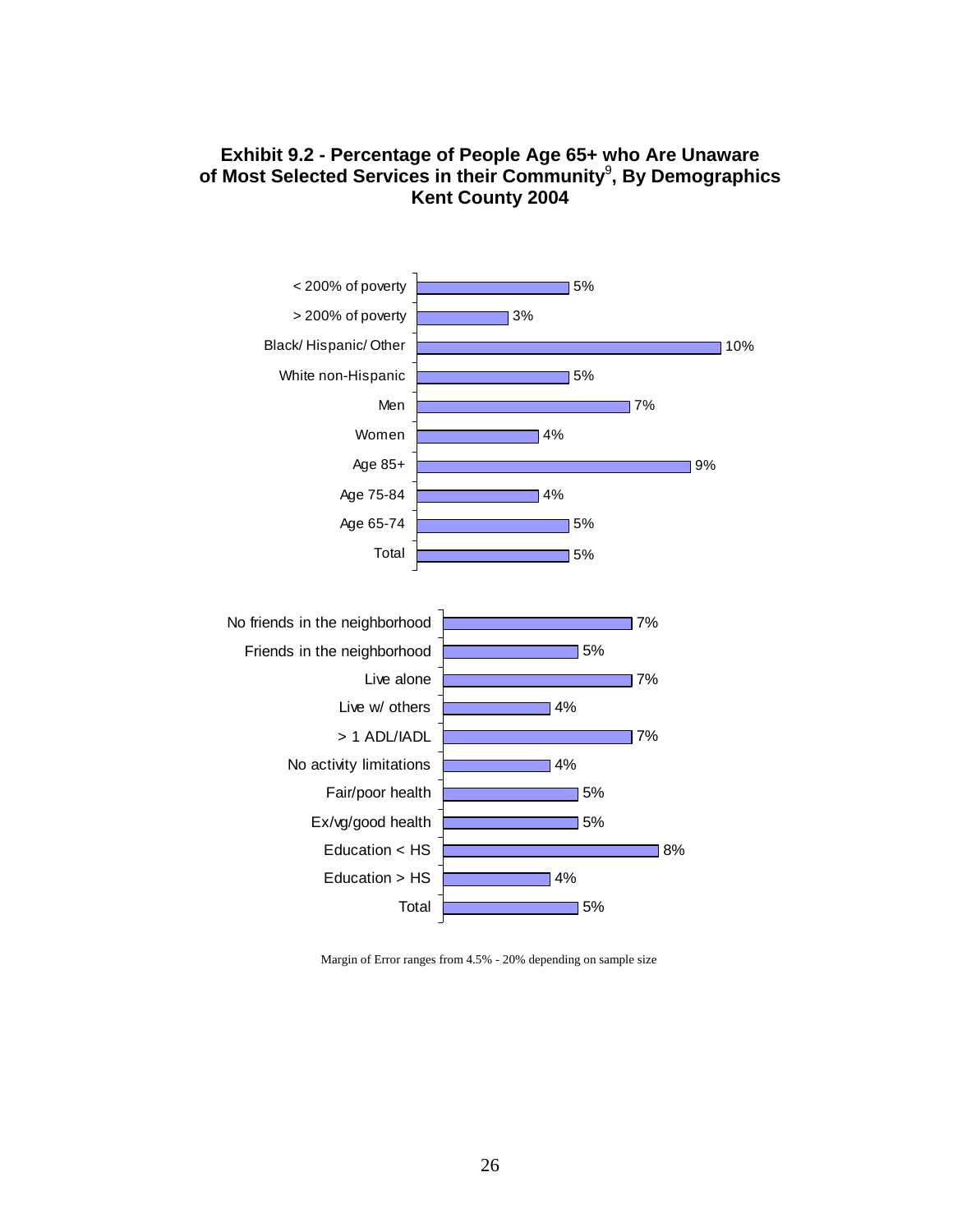#### **Indicator 10) Percentage of people age 65+ with adequate assistance in ADL and/or IADL activities**

In Kent County, 1 in 4 seniors reported needing assistance with ADL and/or IADL needs. Of those seniors with ADL/IADL needs, only half are receiving the assistance they need.





Unweighted  $N = 554$  Weighted  $N = 62,102$ 

 $10$  People were asked whether they need assistance with the following activities: ADLs – taking a bath or shower, dressing, eating, getting in/out of bed/chair, using/getting to a toilet, getting around inside the home and IADLs – going outside the home, doing light housework, preparing meals, driving a car/using public transportation, taking the right amount of prescribed medication, keeping track of money and bills. People who answered "yes" were asked whether they get enough assistance with these activities. Unmet need was defined as not getting help or not getting enough help for one or more ADL and/or IADL for which assistance was needed.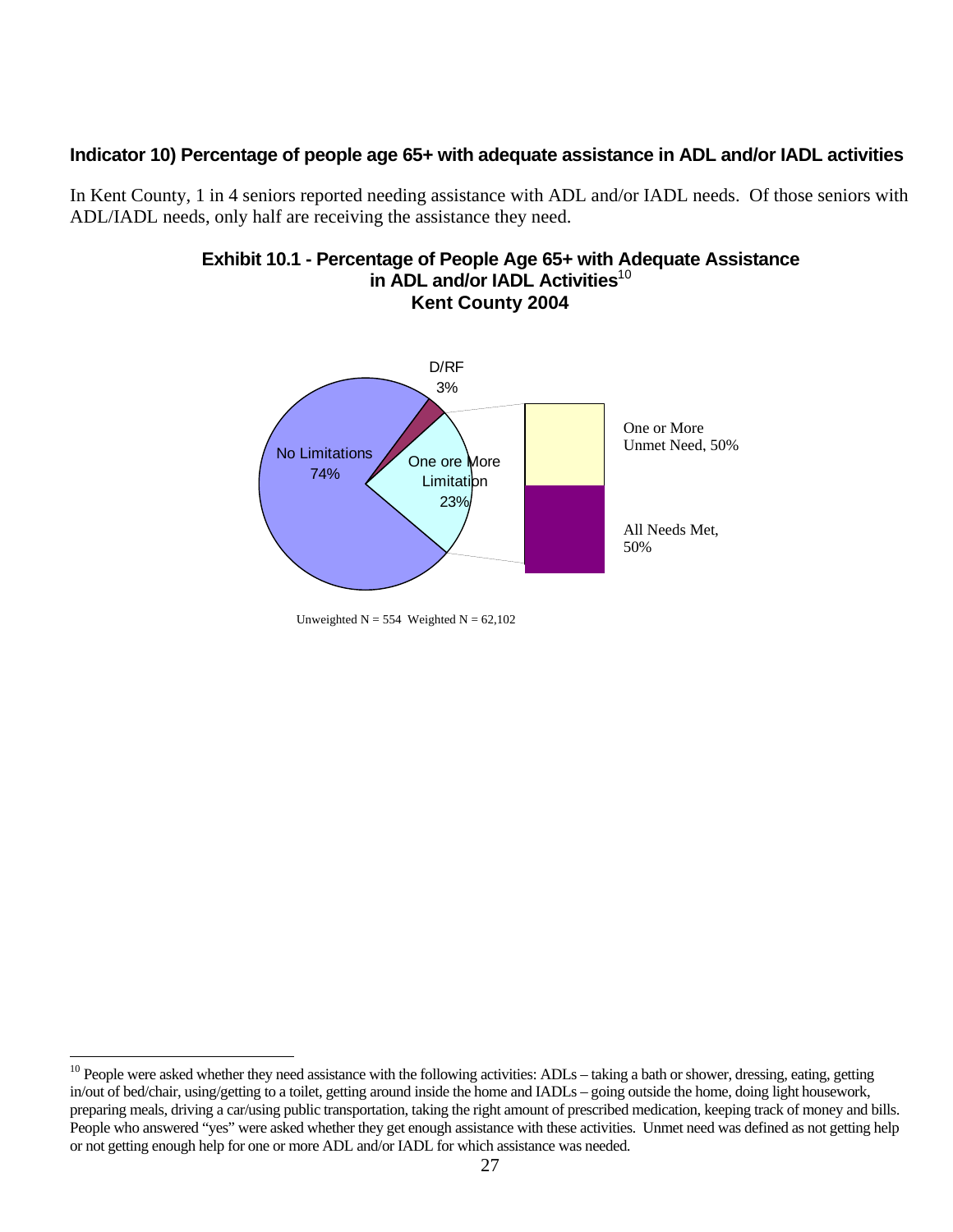#### How Does Kent County Compare?

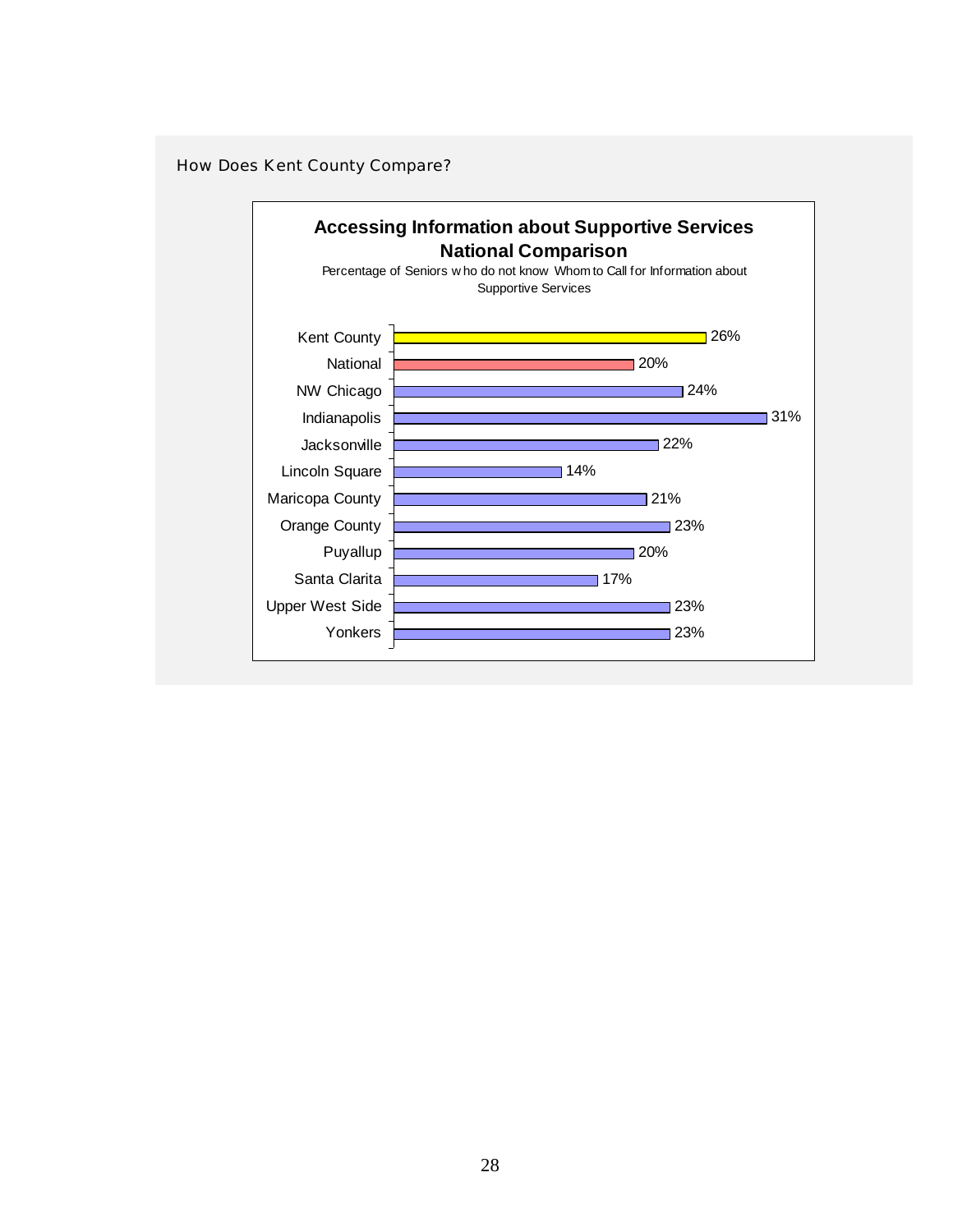## Dimension 6 Community Promotes and Provides Access to Necessary & Preventative Health Services

Today, America's older adults can expect to live significantly longer lives than they have in the past. In fact, adults older than 85 years are the fastest-growing part of the population; by 2030, they are expected to number 8.5 million. The increasing number of older Americans is expected to strain this country's resources and capacity to care for them all. Already, those older than 65 account for about one third of our national health care spending. By 2030, it is estimated an additional \$400 to \$500 billion will need to be spent on health care for this older population.

Increased longevity is due, in part, to a declining number of deaths from heart disease and stroke. However, there is a growing number of elderly who report functional and activity limitations or experience dementia. In many cases, these "extra" years of life are neither healthy nor active ones. However, according to the Center for Disease Prevention and Health Promotion, lifestyle changes and an increased emphasis on preventative health services could reverse the trends of increasing chronic disease, disability, and death.

## **Indicator 11) Rates of Screening and Vaccination for Various Conditions among People 65+**

In 2004, the Center for Disease Prevention and Health Promotion reported that many preventative health services including flu immunizations, mammograms, and colorectal cancer screenings are under utilized by seniors. Therefore, a community that makes preventative health services easily accessible to seniors could increase the quality of many lives.

In Kent County, adults aged 65 years and older received the following preventative services over the past year. While the vast majority (97%) had their blood pressure taken, only 27% of seniors had their hearing tested within this past year.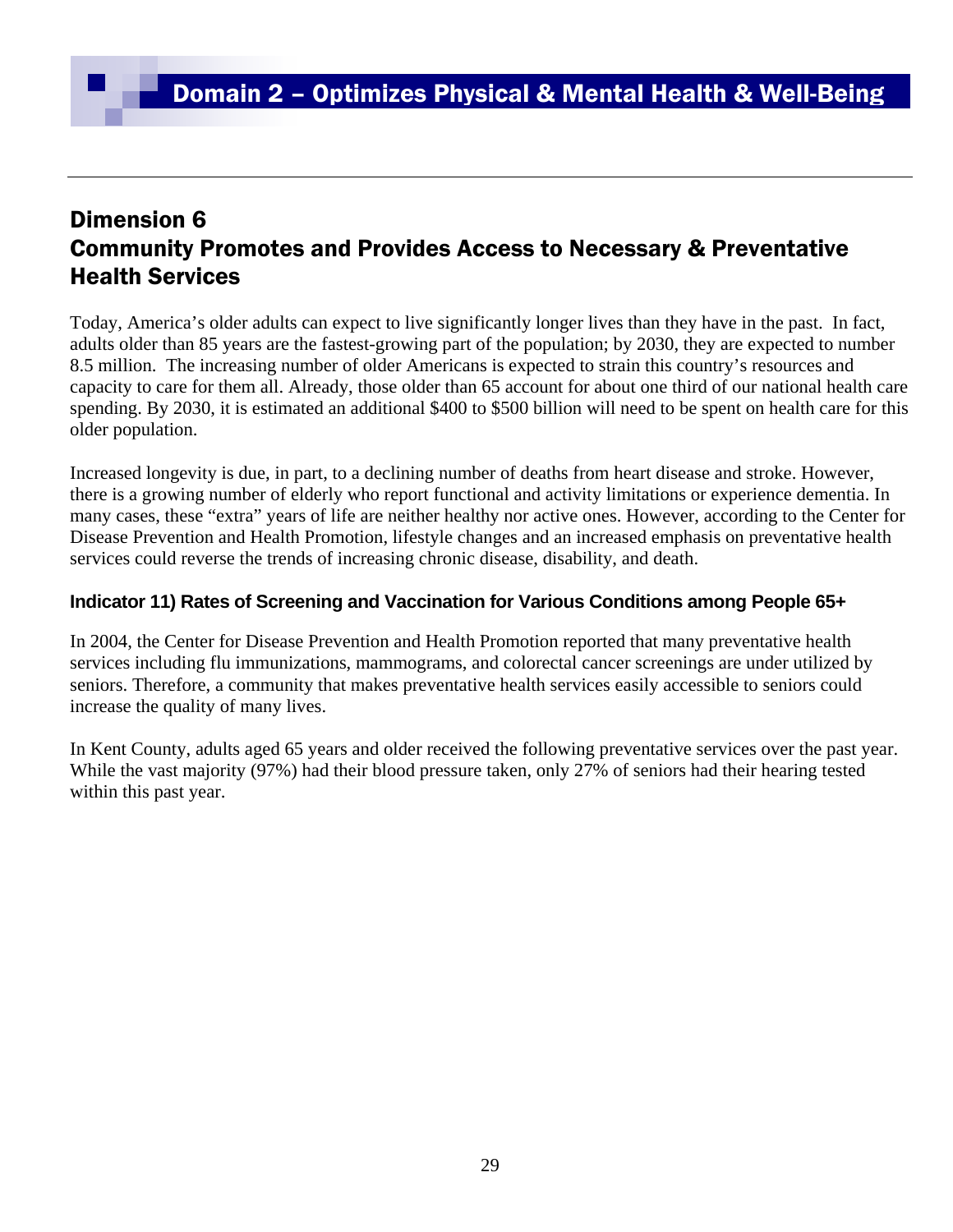

Influenza, or the flu, is a highly contagious viral infection. Influenza is easily spread from person to person. Annually, between 10% - 20% of the population contract the flu. Influenza may lead to hospitalization or even death, especially among the elderly. According to a fact sheet developed by the National Coalition for Adult Immunization, the flu vaccine can prevent up to 50%-60% of hospitalizations and 80% of deaths from influenza-related complications among the elderly (National Foundation for Infectious Diseases, 2004). In Kent County over this past year, 71% of the people 65 years of age and older received a flu vaccination. Those most likely to have gotten a flu shot were people age 85 and older.

<sup>&</sup>lt;sup>11</sup> People were asked whether they had any of the preventative measures or tests above in the past 12 months. \*\*PSA (Prostate Cancer Screening) test was only asked of men. \*\*\*Mammogram was only asked of women.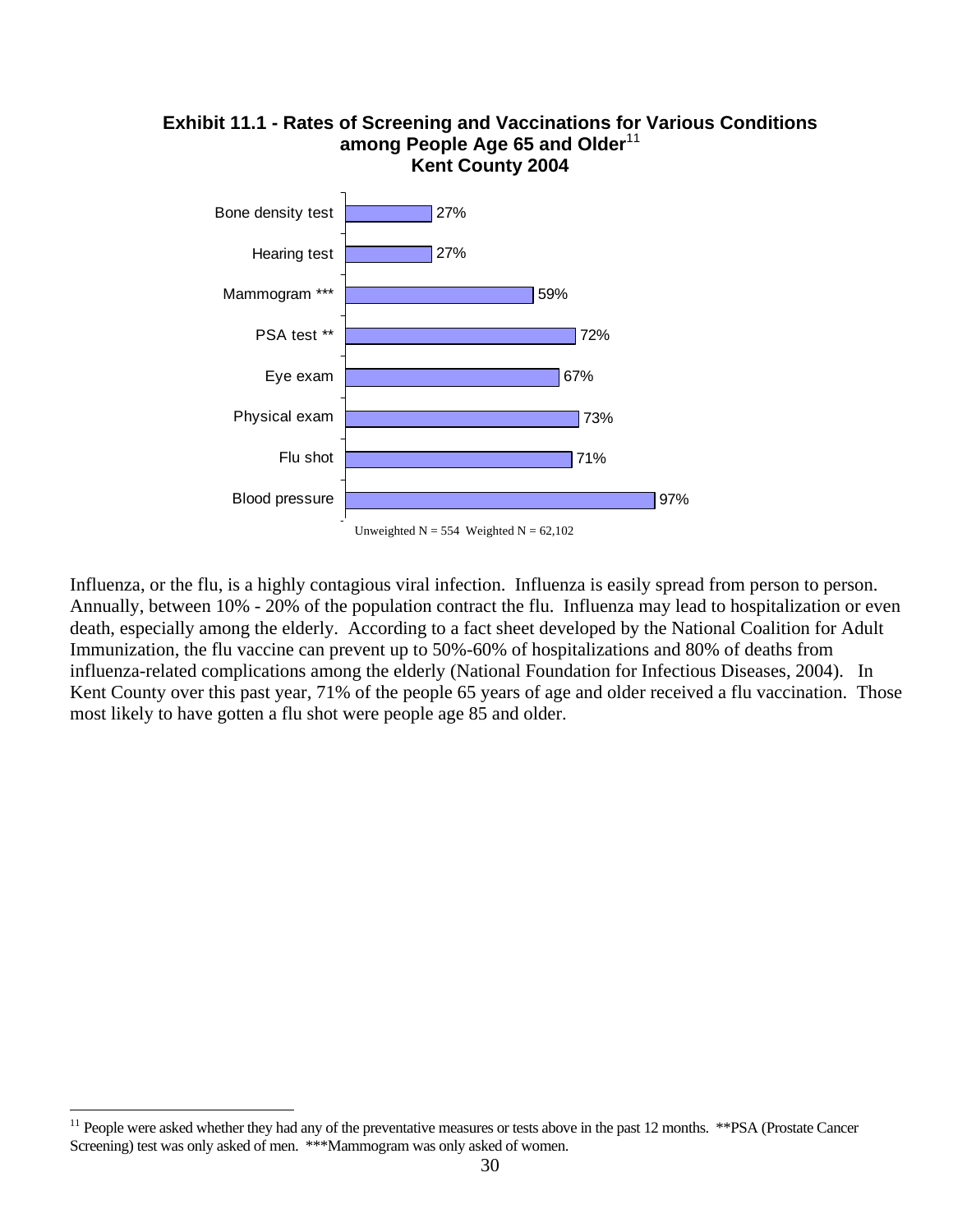

## **Exhibit 11.2 - Percentage of People Aged 65+ who had a Flu Vaccination in the Past Year, by Demographics Kent County 2004**

#### **Indicator 12) Percentage of people age 65+ who thought they needed the help of a health care professional because they felt depressed or anxious and have not seen one.**

According to a report by the Federal Interagency Forum on Aging Related Statistics, depression in older Americans is an important indicator of general well-being and mental health. Higher levels of depressive symptoms are associated with higher rates of physical illness, greater functional disability, and higher health care resource utilization (Federal Interagency Forum on Aging-Related Statistics, 2000).

The majority of Kent County's senior population (92%) did not require the help of a health professional or a counselor to treat depression or anxiety over this past year. For the remaining 8% that noted needing help; 62% sought professional care while 38% did not.

Margin of Error ranges from 4.5% - 20% depending on sample size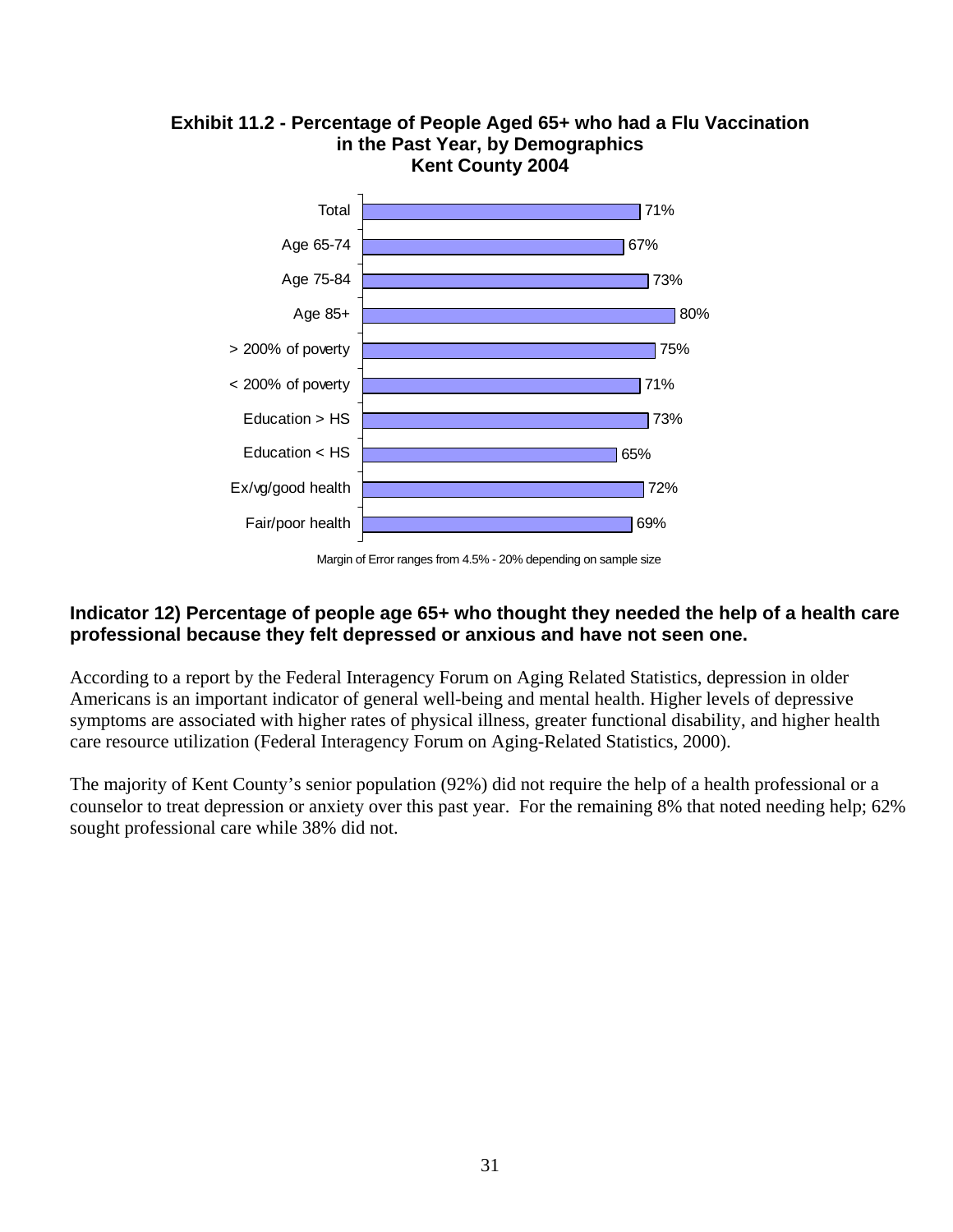#### **Exhibit 12.1 - Percentage of People Age 65+ who thought they needed the Help of a Health Care Professional because they felt Depressed or Anxious and have Not Seen One (for those symptoms)**<sup>12</sup> **Kent County 2004**



Unweighted  $N = 554$  Weighted  $N = 62,102$ 

Comparing those with ADL/IADL limitations to those without ADL/IADL limitations, twice as many of those with limitations reported needing help. Somewhat unexpectedly, a higher percentage of those needing help reported having friends in the neighborhood as opposed to those with friends.

 $12$  People were asked whether in the past year, there was a time when they thought they needed the help of a health professional or counselor because they felt depressed or anxious. People who answered "yes" were asked whether they obtained the professional help or counseling they needed. Percentages may not add up to 100% due to rounding or missing information. It should be noted that this question asked in a manner consistent with the Center For Disease Control's Behavioral Risk Factor Survey.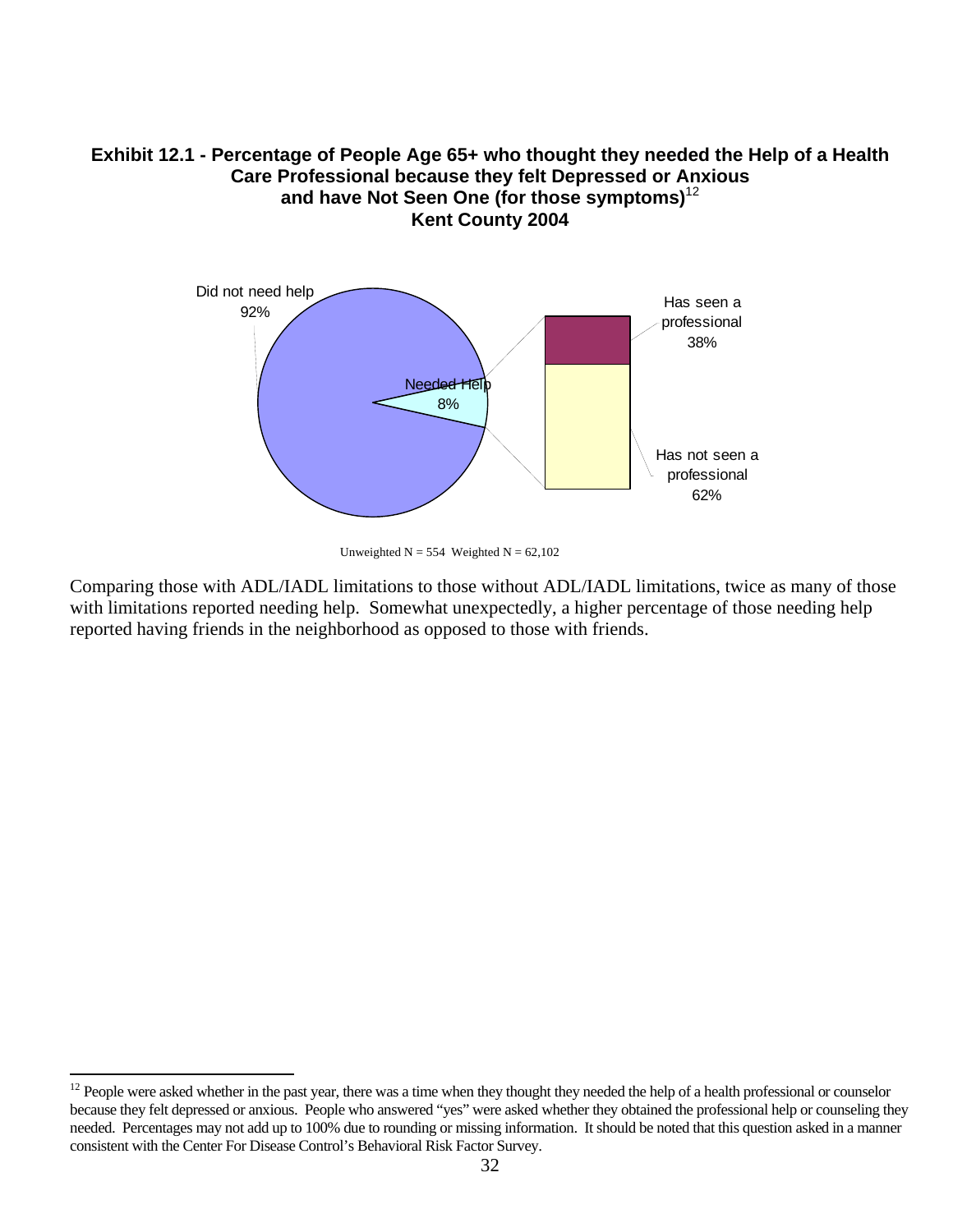#### **Exhibit 12.2 - Number of People 65+ Who Thought they needed the Help of a Health Professional or Counselor due to Depression or Anxiety, by Demographics**<sup>2</sup> **Kent County 2004**



Margin of Error ranges from 4.5% - 20% depending on sample size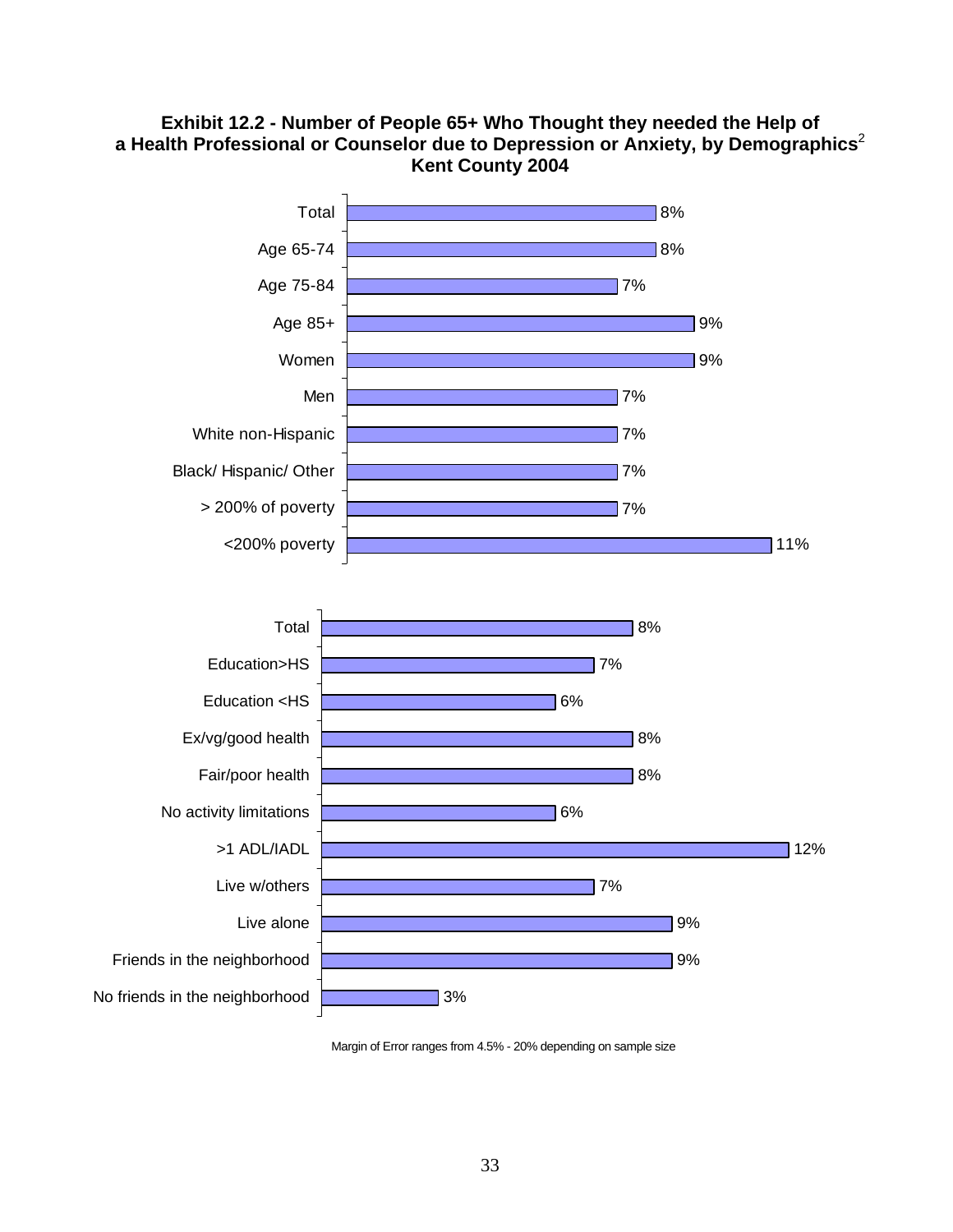#### **Indicator 13) Percentage of people age 65+ whose physical or mental health interfered with their activities in the past month.**

Functioning in later years may be diminished if illness, chronic disease, or injury limits physical and/or mental abilities. Changes in disability rates have important implications for work and retirement policies, health and long-term care needs, and the social well-being of the older population. By monitoring and understanding these trends, policymakers are better able to make informed decisions (Federal Interagency Forum on Aging-Related Statistics, 2000).

Fourteen percent of Kent County respondents reported experiencing one or more unhealthy days over the past month where their mental or physical health interfered with their activities.

#### **Exhibit 13.1 - Percentage of People Age 65+ whose Physical or Mental Health Interfered with their Activities in the Past Month**<sup>13</sup> **Kent County 2004**



#### **Indicator 14) Percentage of people who report being in good to excellent health.**

A self-rated health status is frequently captured on surveys. Researchers have found that self-reports of "good" to "excellent" health correlate with a lower risk of mortality. In Kent County, 77% of older adults report being in "excellent, very good, or good" health.

 $\overline{a}$ <sup>13</sup> The number of "unhealthy days" is based on a summary index from the following two questions: 1. "Now, thinking about your physical health, which includes physical illness and injury, for how many days during the past 30 days was your physical health not good?" and 2. "Now, thinking about your mental health, which includes stress, depression, and problems with emotions, for how many days during the past 30 days was your mental health not good?" People who had one or more "unhealthy" days were asked "During the past 30 days, for how many days did poor physical or mental health keep you from doing your usual activities, such as self care, work, or recreation? Percentages may not add up to 100% due to rounding and/or missing information.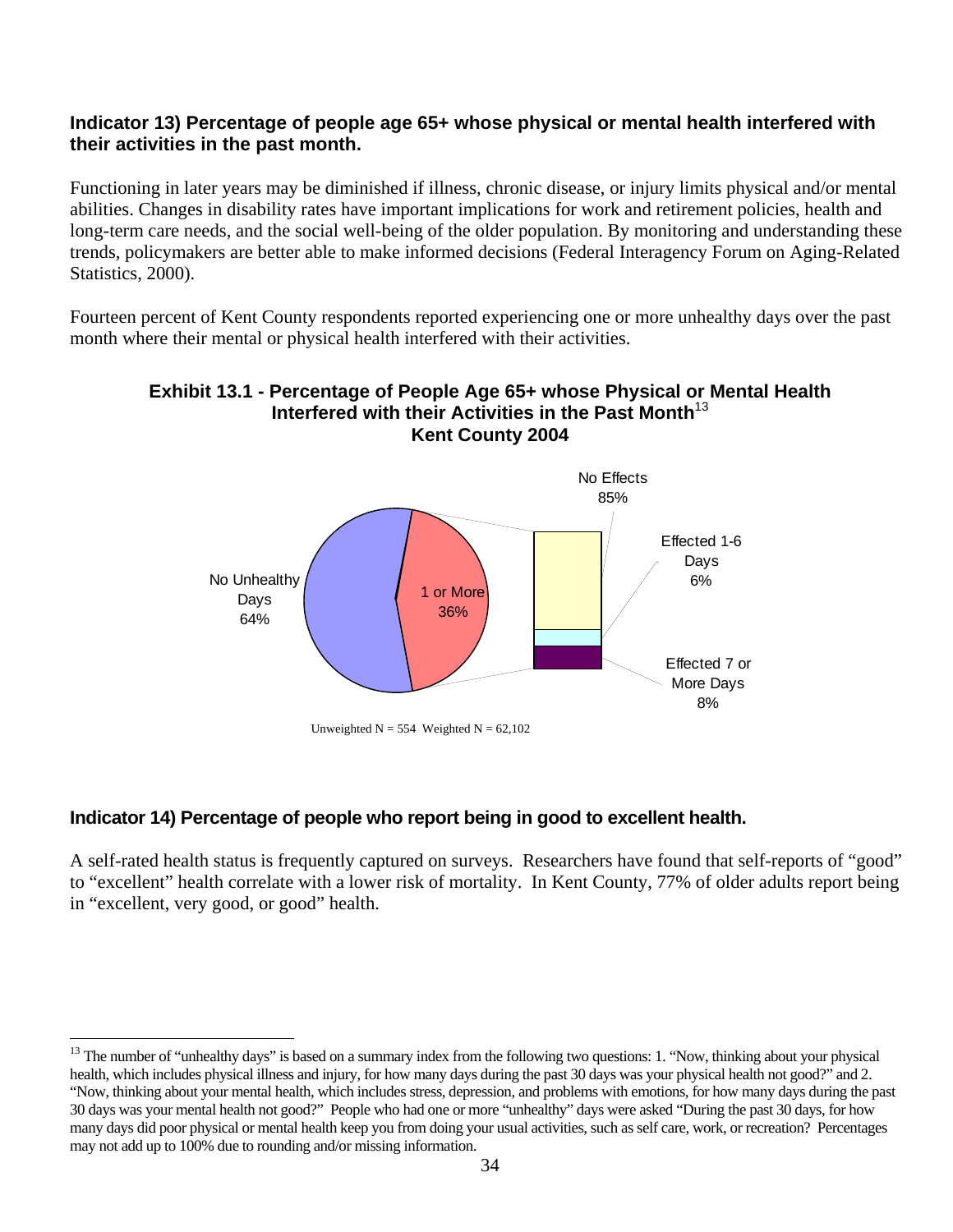## **Exhibit 14.1 - Percentage of People who Report Being in Good to Excellent Health**<sup>14</sup> **Kent County 2004**



#### How Does Kent County Compare?



 $\overline{a}$ <sup>14</sup> People were asked: "Would you say that, in general, your health is Excellent, Very good, Good, Fair, Poor or Very Poor?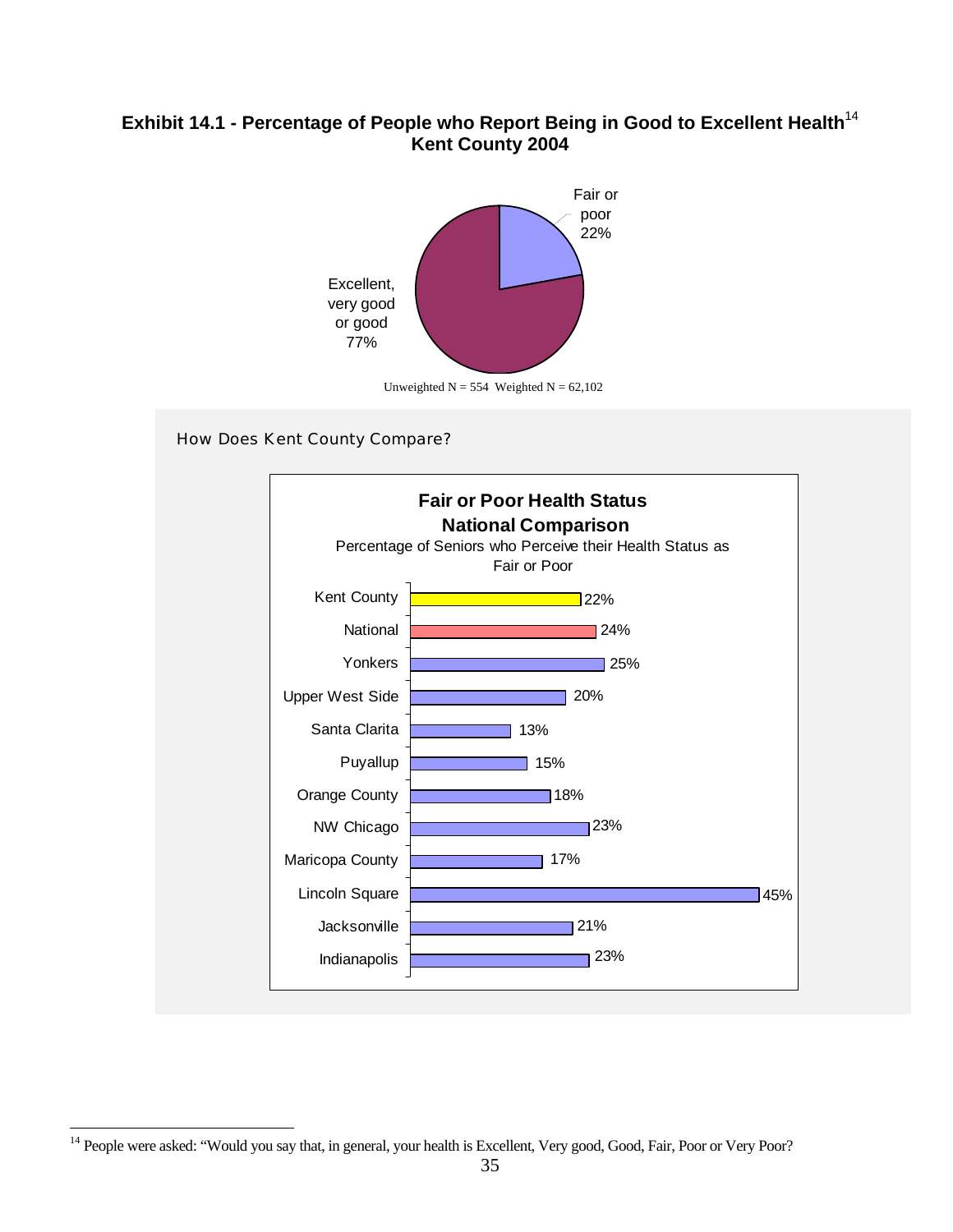# Dimension 7 Opportunities for Physical Activity are Available and Used

According to the National Center for Disease Prevention and Health Promotion, physical activity is one of the most important steps older adults can take to maintain physical and mental health, and their quality of life. Staying active can help reduce the risk of obesity, high blood pressure, diabetes, osteoporosis, stroke, depression, colon cancer, and premature death. Additional benefits of cardiovascular and strength training for seniors include: helping seniors maintain the ability to live independently, reducing the risk of falling and fracturing bones, reducing symptoms of anxiety and depression and fostering improved mood and feeling of well-being. In addition, exercise helps maintain healthy bones, muscles, and joints and helps control joint swelling and pain associated with arthritis.

## **Indicator 15) Percentage of people age 65+ who participate in regular physical exercise**

Research has shown that even among frail and very old adults, mobility and functioning can be improved through physical activity (Federal Interagency Forum on Aging-Related Statistics, 2000). Most (71%) of the seniors in Kent County report participation in some form of physical activity.

#### **Exhibit 15.1 - Percentage of People Age 65+ who Participate in Regular Physical Exercise**<sup>15</sup> **Kent County 2004**



Unweighted  $N = 554$  Weighted  $N = 62,102$ 

1

In general, leisure activity on a regular basis decreased with age. In addition, seniors living in poverty and Blacks, Hispanics and those of other racial/ethnic backgrounds were less likely to engage in physical activity than Whites and those living above the 200% above poverty mark.

<sup>&</sup>lt;sup>15</sup> "Regular leisure time activity" is defined as 1) light or moderate activity that causes light sweating or a light to moderate increase in breathing or heart rate and occurs five or more times per week for at least 30 minutes each time, and/or 2) vigorous activity that causes heavy sweating or large increases in breathing or heart rate and occurs three or more times per week for at least 20 minutes each time. People who engage in combinations of the two types of physical activities described above are included in the category "some activity." Those who are unable to or do not engage in physical activity are included in the category "no activity."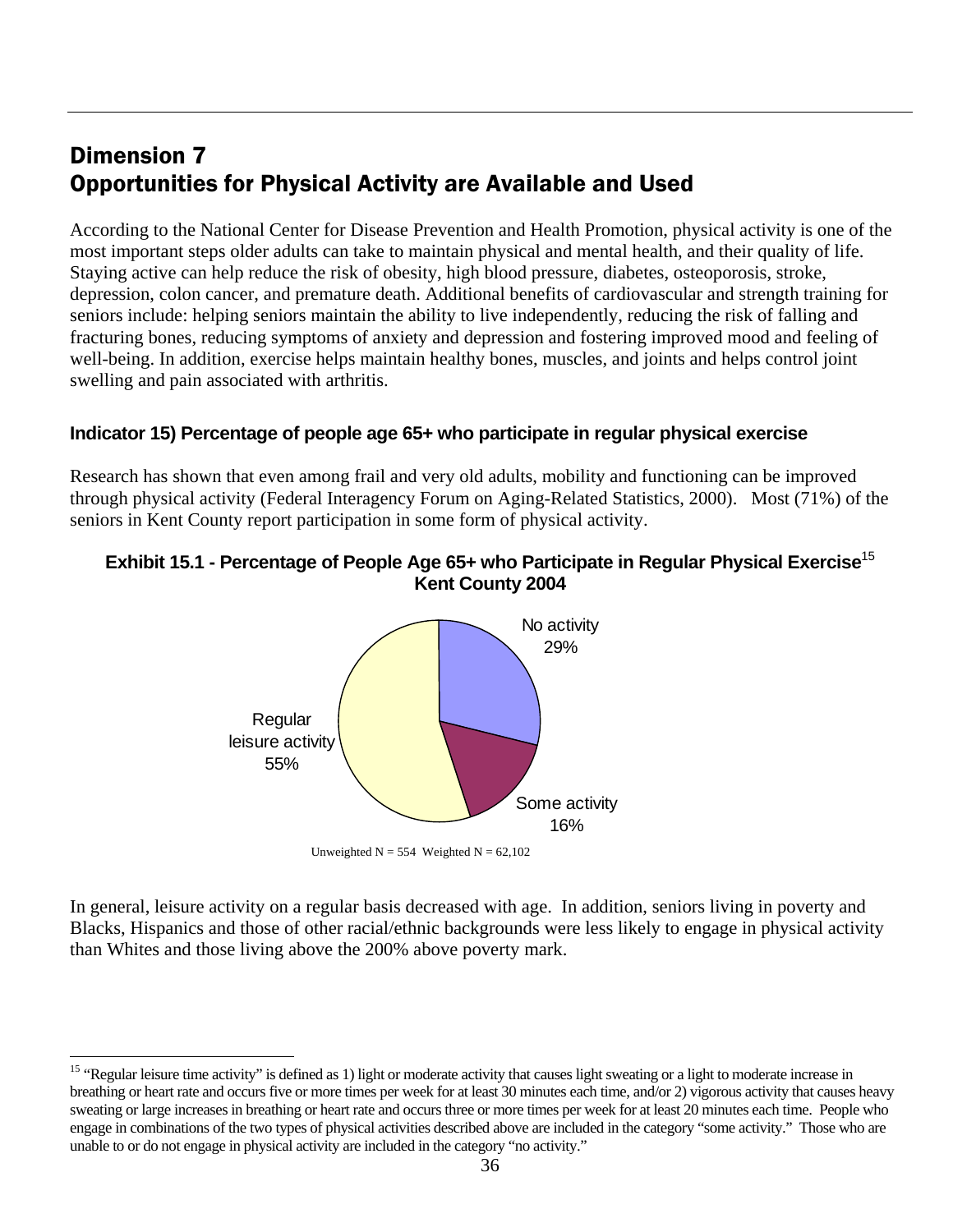

#### **Exhibit 15.2 - Percentage of People Age 65+ who Participate in Regular Physical Exercise**<sup>5</sup> **, by Demographics Kent County 2004**

Margin of Error ranges from 4.5% - 20% depending on sample size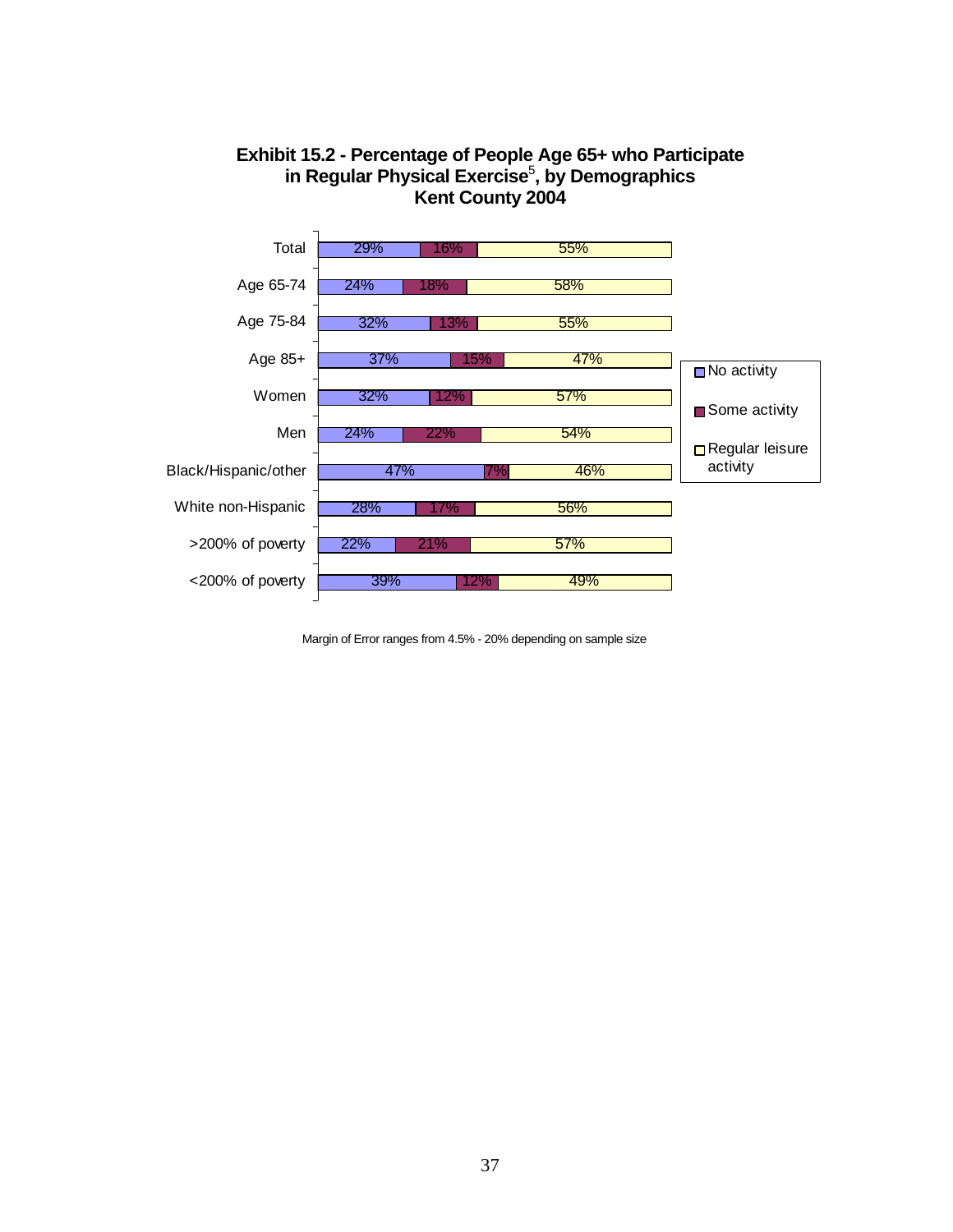#### How Does Kent County Compare?





## Dimension 8 Obstacles to Use of Necessary Medical Care are Minimized

Life expectancies have increased for U.S. residents. With this increased life expectancy comes an increase in the number of people who live with chronic illness and disability. According to the Center for Disease Control, at least 80% of seniors live with at least one chronic condition. Fifty percent of seniors report having at least two (US Census Bureau, 2002).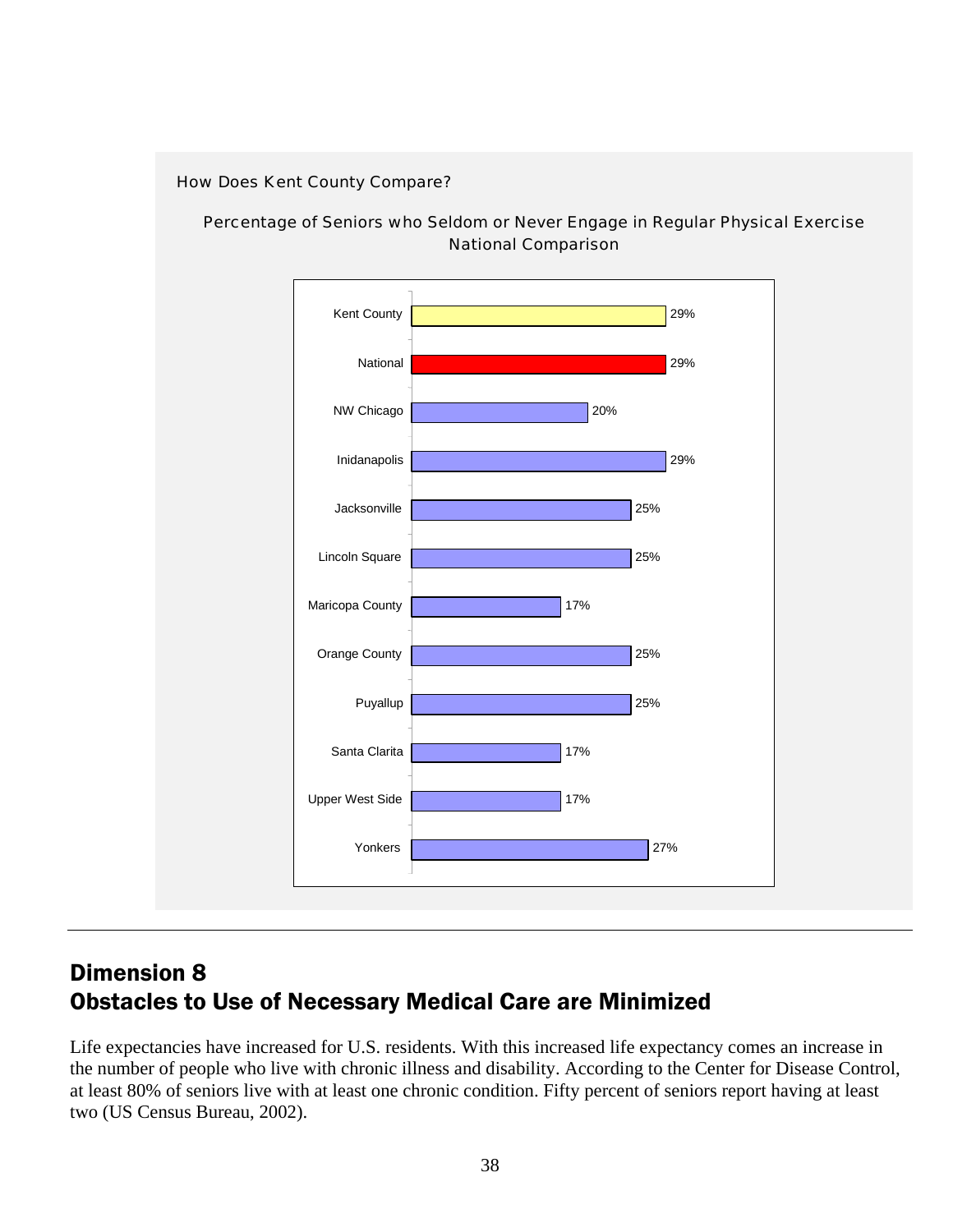An increase in the number of people living with chronic illness and disability and the increase in life expectancy has created an upward pressure on health care costs. According to the Center for Disease Control, health care expenditures for a 65 year old are four times those for a 40 year old (Center for Disease Control, 2004). Low-income seniors, or those without adequate health insurance, are at highest risk for not receiving needed medical care. A survey conducted by National Public Radio, the Kaiser Family Foundation, and Harvard's Kennedy School of Government, found that many families in America reported problems with the health care system including 22% who reported postponing seeking health care, 21% who had problems paying their medical bills, and 15% who did not get a prescription drug they needed. The survey found that families who had no insurance, were low income or had less education were most likely to report problems with access to health care (Kennedy School of Government, 2002).

#### **Indicator 16) Percentage of people age 65+ with a usual source of care.**

According to National Center for Health Statistics, the majority of elderly persons utilize a private doctor for their regular care. NCHS's studies have revealed that the most common reason for having no usual source of care is "Do not need doctor". Other reasons cited by NCHS include lack of availability, knowledge, inconvenience of care, lack of insurance and mistrust of doctors. A vast majority (97%) of those aged 65 years and older in Kent County have a usual source of care.



#### **Exhibit 16.1 – Percentage of People Age 65+ with a Usual Source of Care**<sup>16</sup> **Kent County 2004**

Unweighted  $N = 554$  Weighted  $N = 62,102$ 

 $\overline{a}$ <sup>16</sup> People were asked whether there is a place that they usually go when they are sick or need advice about their health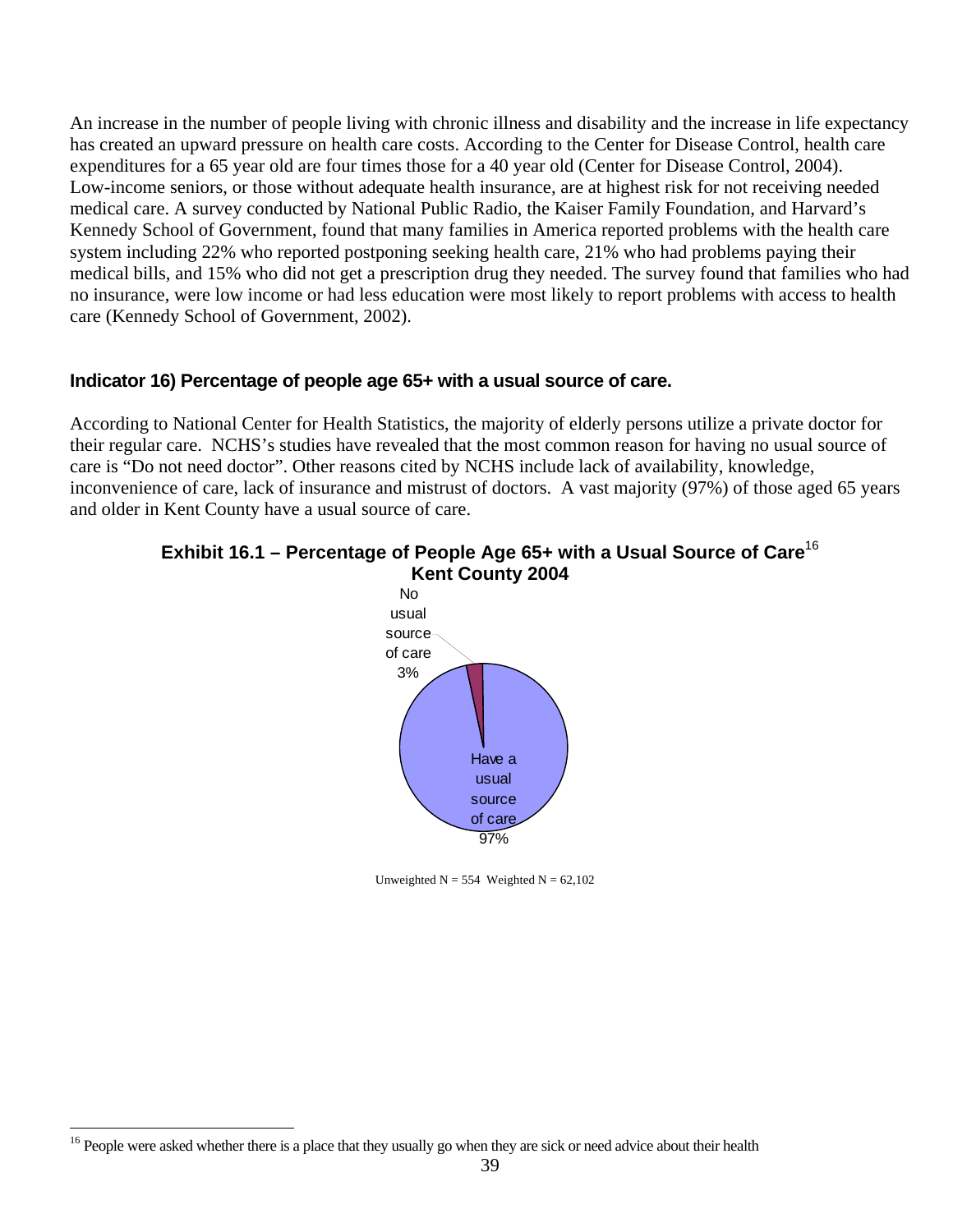## **Exhibit 16.2 – Percentage of People Age 65+ with a Usual Source of Care, by Demographics**<sup>6</sup> **Kent County 2004**



Like the national findings, a majority (89%) of these individuals identified a private doctor as their regular source of care. Ninety percent of female and 88% of male respondents noted having a private doctor as their regular source of care.



**Exhibit 16.3 - Source of Care Most Regularly Used**<sup>17</sup> **Kent County 2004** 

Unweighted  $N = 554$  Weighted  $N = 62,102$ 

 $\overline{a}$  $17$  People were asked what kind of place they go to most often – a clinic, doctor's office, emergency room, or some other place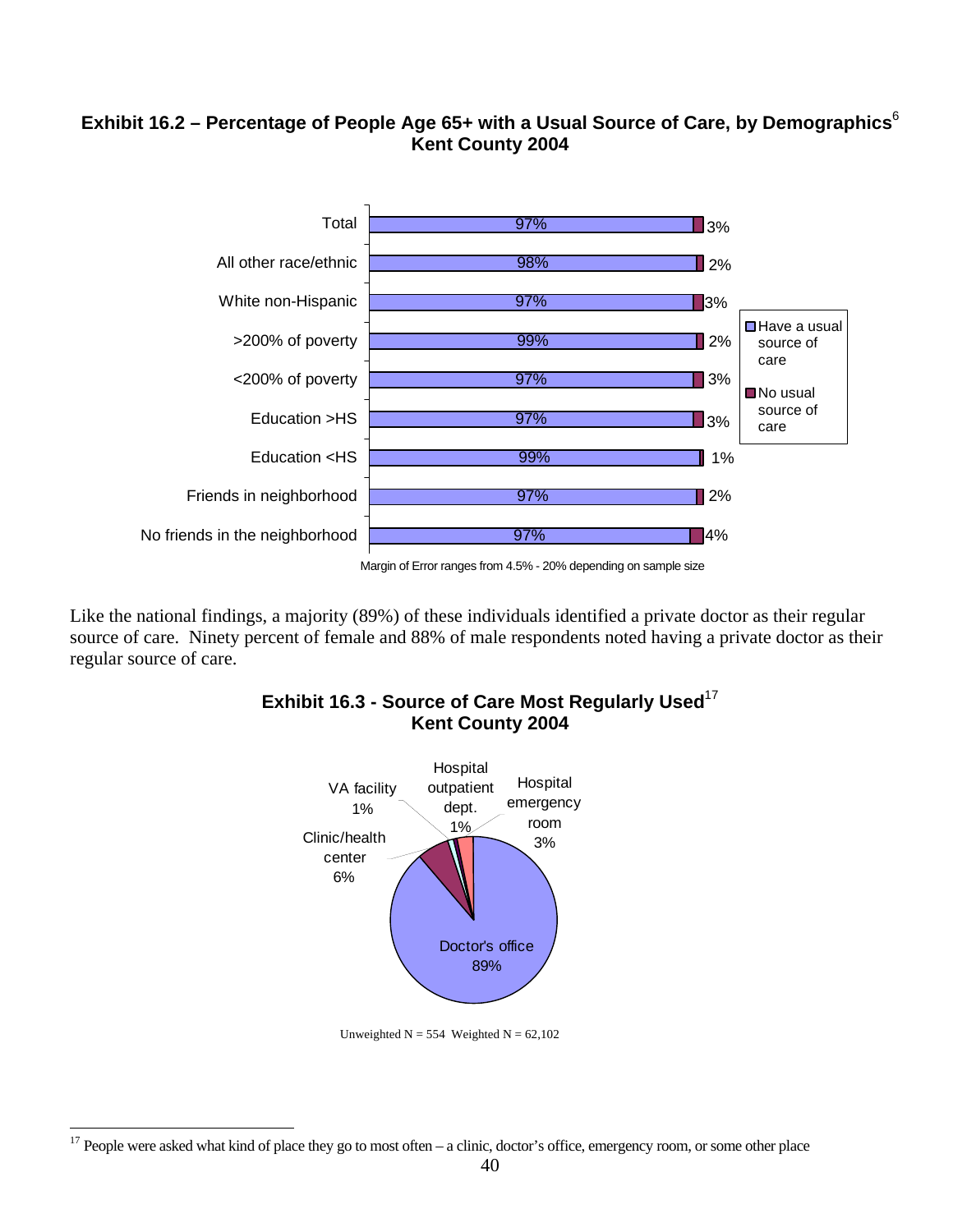#### **Indicator 17) Percentage of people age 65+ who obtained needed medical care.**

Forty percent of Kent County respondents affirmed needing medical care in the past year. Of that 40%, the vast majority (97%) sought a medical professional when feeling sick.

#### **Exhibit 17.1 - Percentage of People Age 65+ who Obtained Needed Medical Care18 Kent County 2004**



Unweighted  $N = 554$  Weighted  $N = 62,102$ 

#### **Indicator 18) Percentage of people age 65+ who had problems paying for medical care**

Health care can be a major expense for older Americans, especially for individuals with limited income who have a chronic condition or disability. Expenditures on health care include the cost of physicians' services, hospitalizations, home health care, medications and any other goods and services used in the treatment or prevention of disease. The amount of money older Americans spend on health care and the type of health care they receive provide an indication of the health status and needs of older Americans in different age and income groups (Federal Interagency Forum on Aging-Related Statistics, 2000).

Though approximately 97% of Kent County seniors have no problem paying for medical care, 2% reported that they were struggling.

<sup>&</sup>lt;sup>18</sup> People were asked whether in the past year there was a time when they thought they needed medical care because they felt sick. People who answered "yes" were asked whether they saw a medical professional when they felt sick.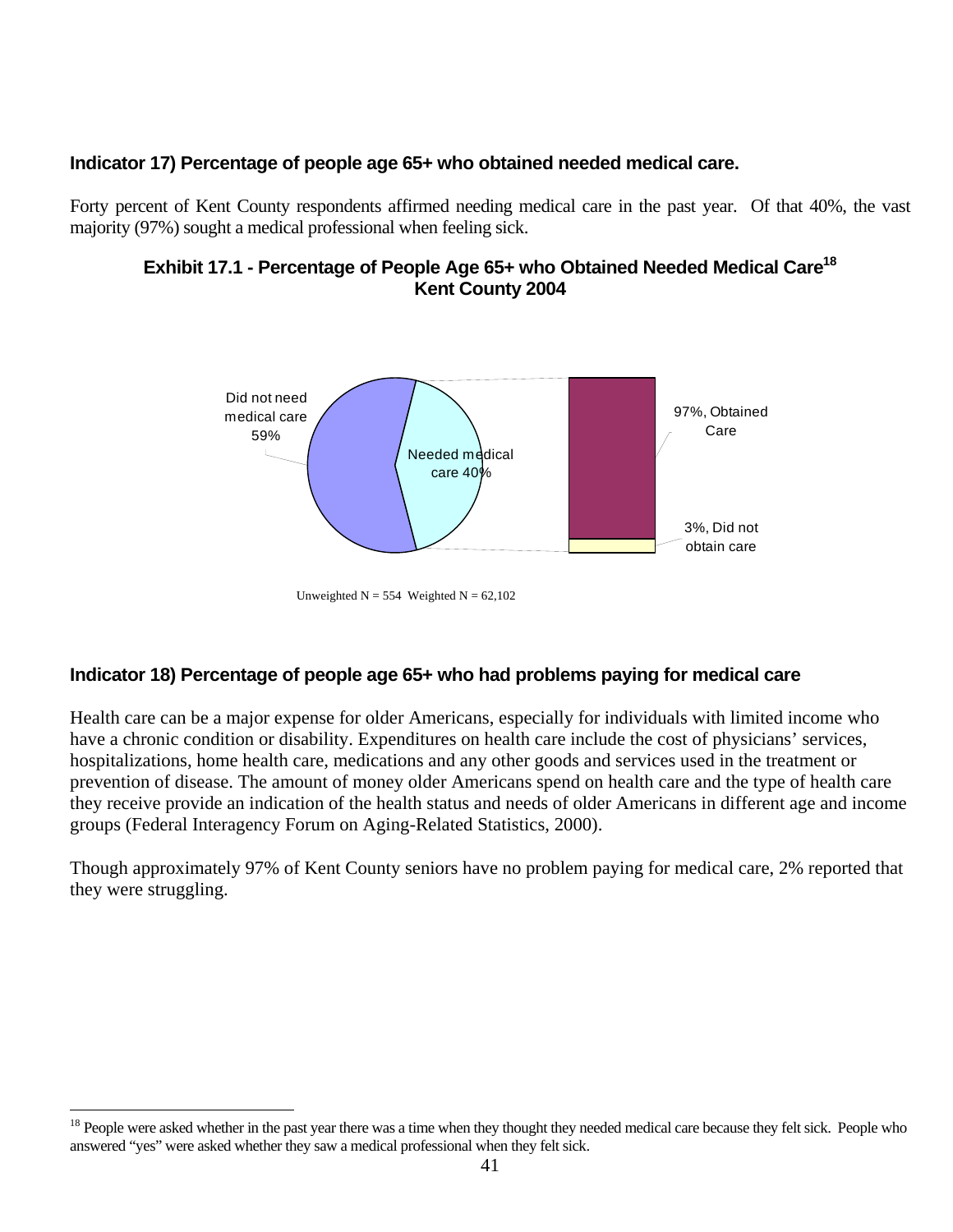#### **Exhibit 18.1 - Percentage of People Age 65+ who had Problems Paying for Medical Care, by Demographics**<sup>19</sup> **Kent County 2004**



Unweighted  $N = 554$  Weighted  $N = 62,102$ 

#### **Indicator 19) Percentage of people age 65+ who had problems paying for prescription drugs.**

According to the Monthly Labor Review, out-of-pocket spending on prescription drugs increased 411% between 1970 and 1997. Prescription drugs represent the second largest component of out-of-pocket spending on health care, after health insurance premium payments (Fan, J., Sharpe, D., and Hong, G., 2003). While 94% of Kent County respondents have no problem paying for prescription medications, the 6% who do are more likely to be a member of a minority population; in fair or poor health; or needing assistance with their activities of daily living.

#### **Exhibit 19.1 - Percentage of People Age 65+**  who had Problems Paying for Prescription Drugs, by Demographics<sup>20</sup> **Kent County 2004**



Unweighted  $N = 554$  Weighted  $N = 62,102$ 

<u>.</u>

<sup>&</sup>lt;sup>19</sup> People were asked whether there was a time in the past 12 months when they did not have enough money to follow up on tests or treatment recommended by a doctor. Percentages may not add up to 100% due to rounding and/or missing information.

 $20$  People were asked whether there was a time in the past 12 months when they did not have enough money to fill a prescription for medicine.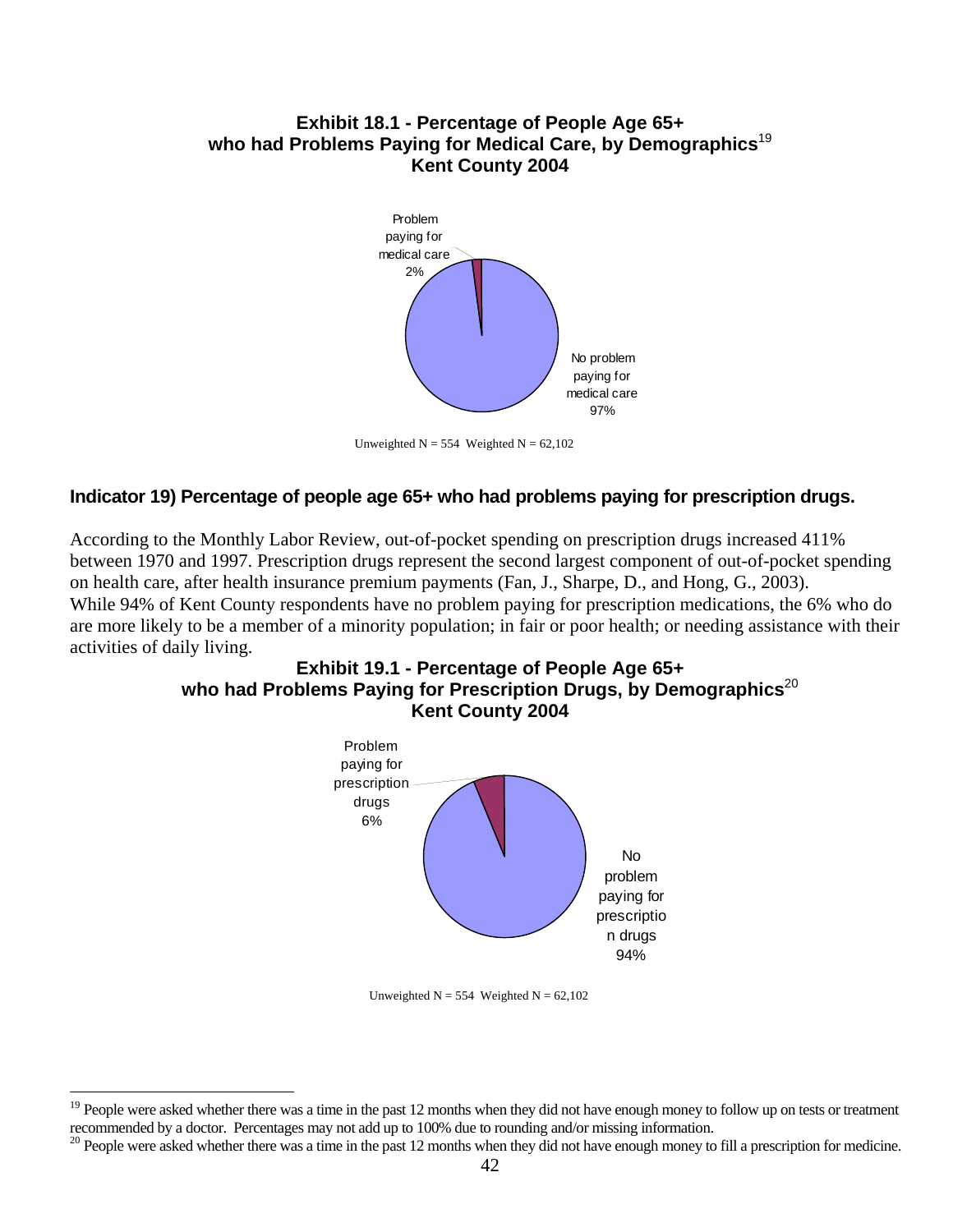#### **Indicator 20) Percentage of people age 65+ who had problems paying for dental care.**

Oral health and vision are important but often overlooked components of an older adult's general health and well-being. Oral health problems can cause pain and suffering as well as, difficulty in speaking, chewing, swallowing, and maintaining a nutritious diet (Center for Disease Control 1999). Likewise, vision impairments affect nearly all of life's daily activities.

In Kent County 8% of people aged 65 years and older report struggling to pay for dental care and 5% reported struggling to pay for eyeglasses.



## Dimension 9 Palliative Care Services are Available and Advertised

Palliative care is often associated with the hospice movement that began in the United States in the 1970s. Palliative medical care does not focus on the cure of disease, instead it focuses on the management of medical issues such as pain control. In addition, it seeks to address the patient's psychological, social and spiritual concerns. Barriers to accessing appropriate palliative care could include failure of the medical community to offer the option, policy and regulatory barriers, and finally, patient's own resistance to focusing on end of life care (Jennings et al., 2003).

 $\overline{a}$  $21$  People were asked whether in the past 12 months they did not have enough money to obtain dental care (including checkups)

 $^{22}$  People were asked whether there was a time in the past 12 months when they did not have enough money to obtain eyeglasses.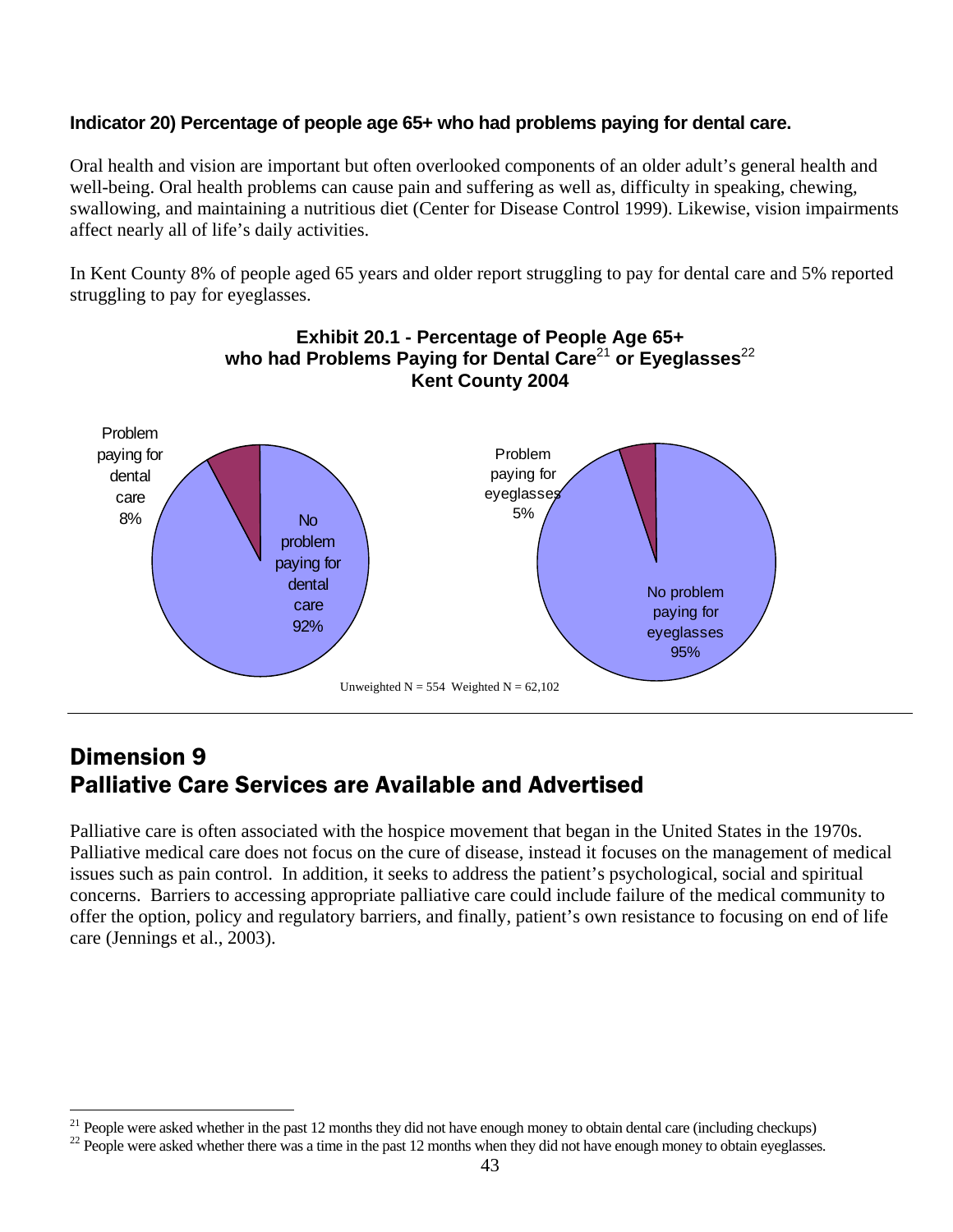#### **Indicator 21) Percentage of people age 65+ who know whether palliative care services are available.**

National Hospice Foundation reports that many people are not aware that there is an all inclusive hospice care benefit available to Americans through the Medicare program. This service enables Americans and their families to receive quality end of life care that provides comfort, compassion and dignity.

Perhaps prior to understanding the intricacies of the hospice mission or the hospice care benefit comes the fundamental realization of whether end of life or hospice services are even available. In Kent County 90% of respondents reported being aware that this type of palliative care is available.



# **Exhibit 21.1 - Percentage of People Age 65+ who Know whether Palliative Care Services are Available**<sup>23</sup>

Unweighted  $N = 554$  Weighted  $N = 62,102$ 

In the last 12 months, approximately 2% of those who knew about hospice services reported using those services.

 $\overline{a}$  $^{23}$  People were asked whether end of life or hospice care service is available in their area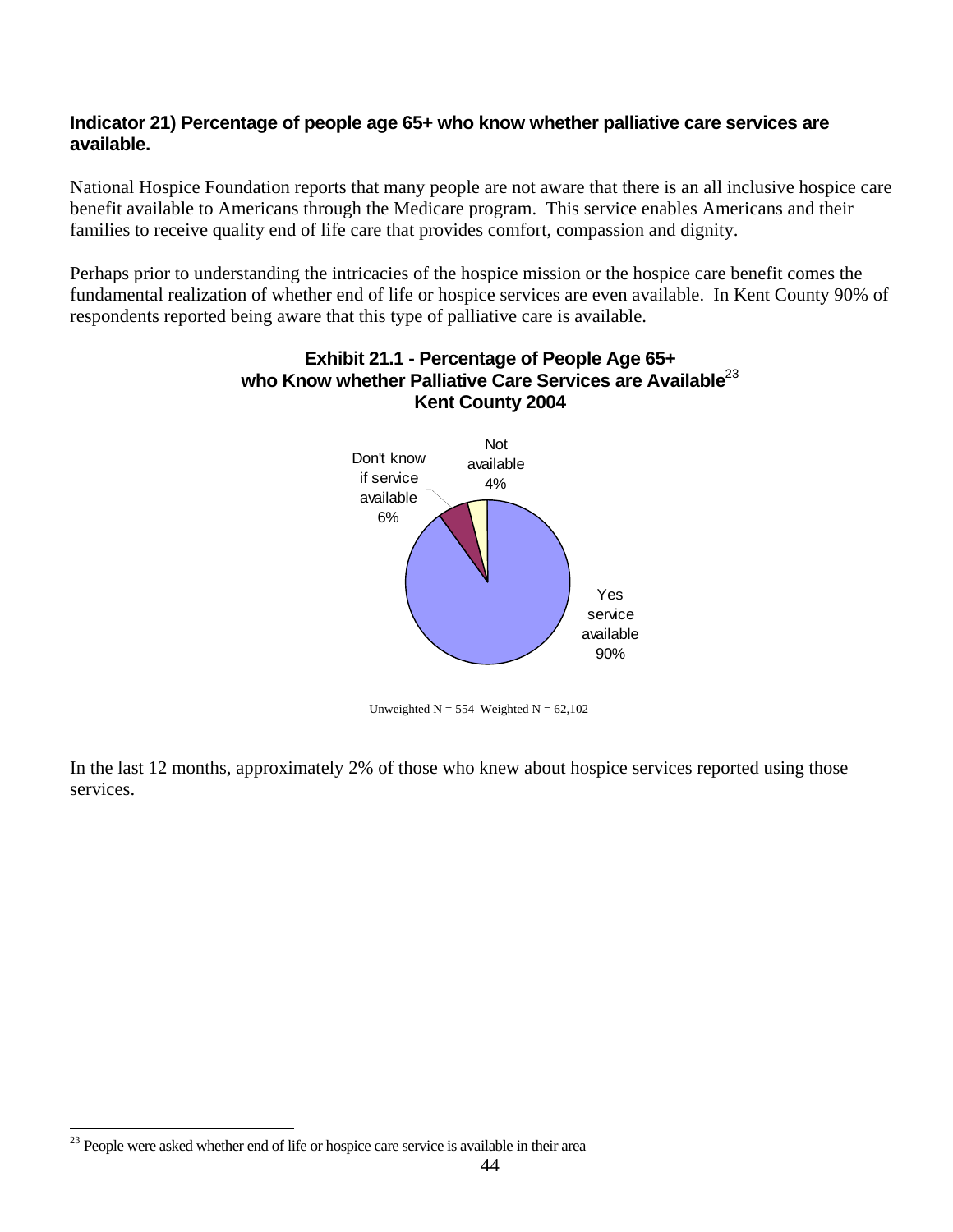# Dimension 11 Transportation is Accessible and Affordable

Across the United States, transportation is one of the most common needs vocalized by older people. Senior transportation programs make it possible for individuals who do not drive or whose physical condition prohibits them from using public transportation for essential day-to-day trips, such as medical appointments, business errands, shopping and senior activities. The ability to move freely from place to place, while often taken for granted, is crucial to the well-being of older people. While some older adults rely on family and friends for transportation, others rely on public and volunteer transportation alternatives to maintain their mobility and independence (Administration on Aging, 2004).

## **Indicator 22) Percentage of People Age 65+ who have Access to Public Transportation**

Most (70%) people in Kent County reported that public transportation service, excluding taxi service, is available in the community although less than 1% of seniors report using it weekly. Despite the fact that Kent County's population of older adults is largely aware of public transportation's availability, only four percent reported utilizing the services in the past two months.



Unweighted  $N = 554$  Weighted  $N = 62,102$ 

Those most likely to use public transportation are those living below the 200% above poverty mark and those who have 1 or more ADL/IADL limitation.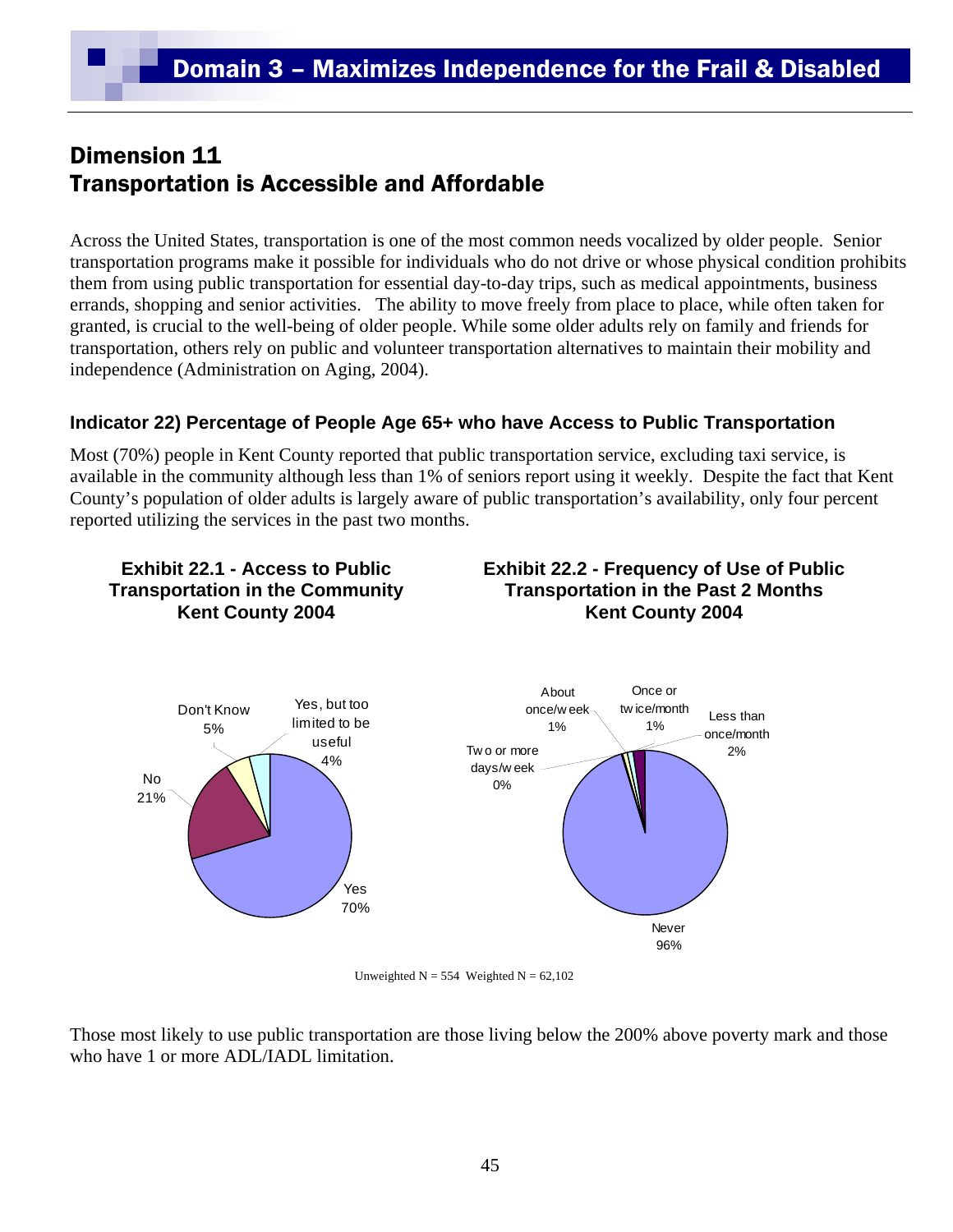







Margin of Error ranges from 4.5% - 20% depending on sample size

<sup>1</sup>  $24$  People were asked which means of transportation they use most frequently.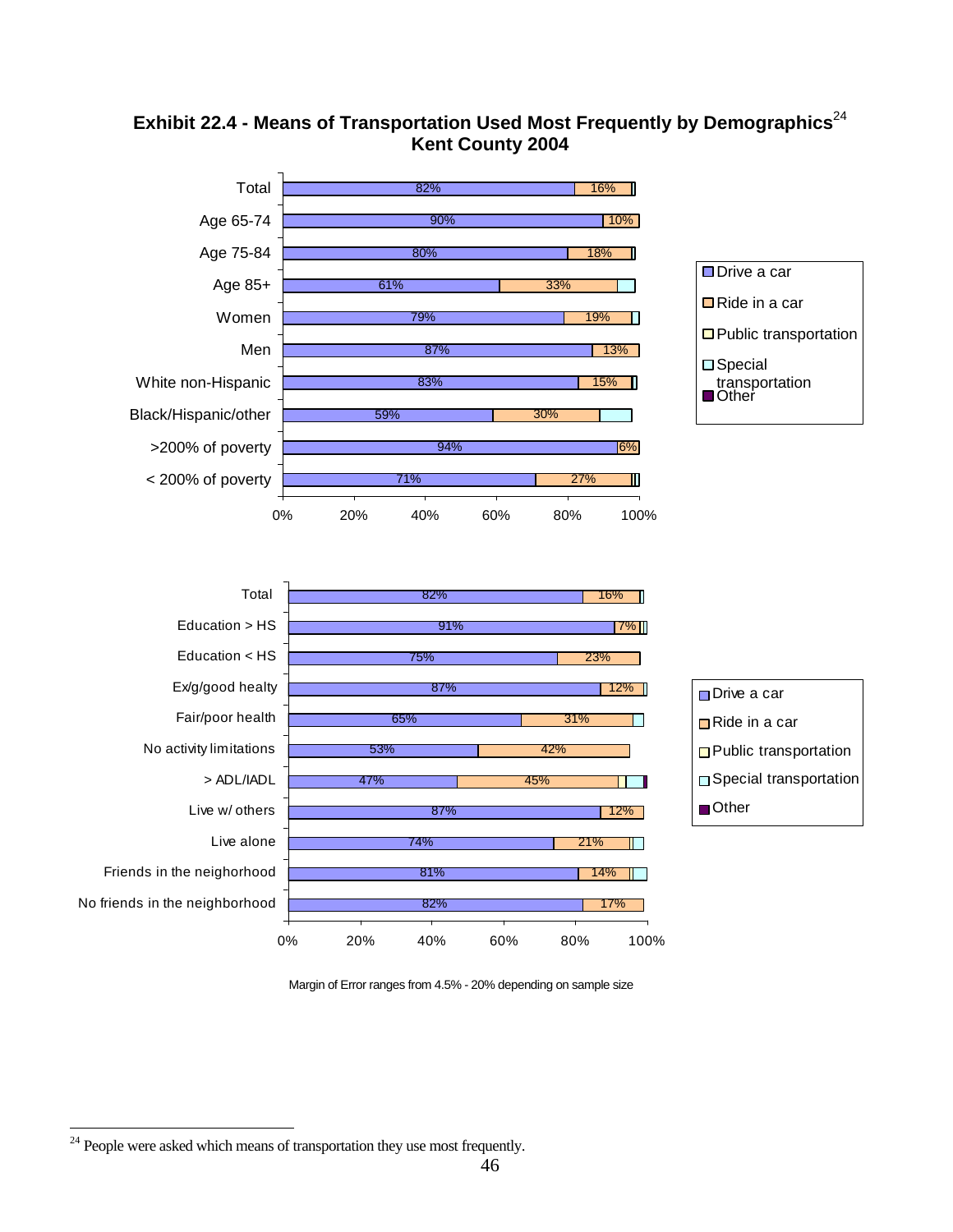

## Dimension 12 The Community Service System Enables People to Live Comfortably and Safely at Home

According to the Administration on Aging, every public opinion survey of older adults indicates that the vast majority desire to remain in their own home as long as possible, as one's own home represents security and independence. Most housing is designed for young, active and mobile people. Homes suitable for younger adults are not necessarily easy and safe for older adults to carry out their daily activities in.

## **Indicator 23) Percentage of People Age 65+ with adequate assistance in Activities of Daily Living (ADL)**

The term "Impairments in Activities of Daily Living" is defined as the inability to perform one or more of the following six activities of daily living without personal assistance, stand-by assistance, supervision or cues: eating, dressing, bathing, toileting, transferring in and out of bed/chair, and walking. Most (89%) older Kent County residents report no limitations in performing activities of daily living. Of those who need assistance,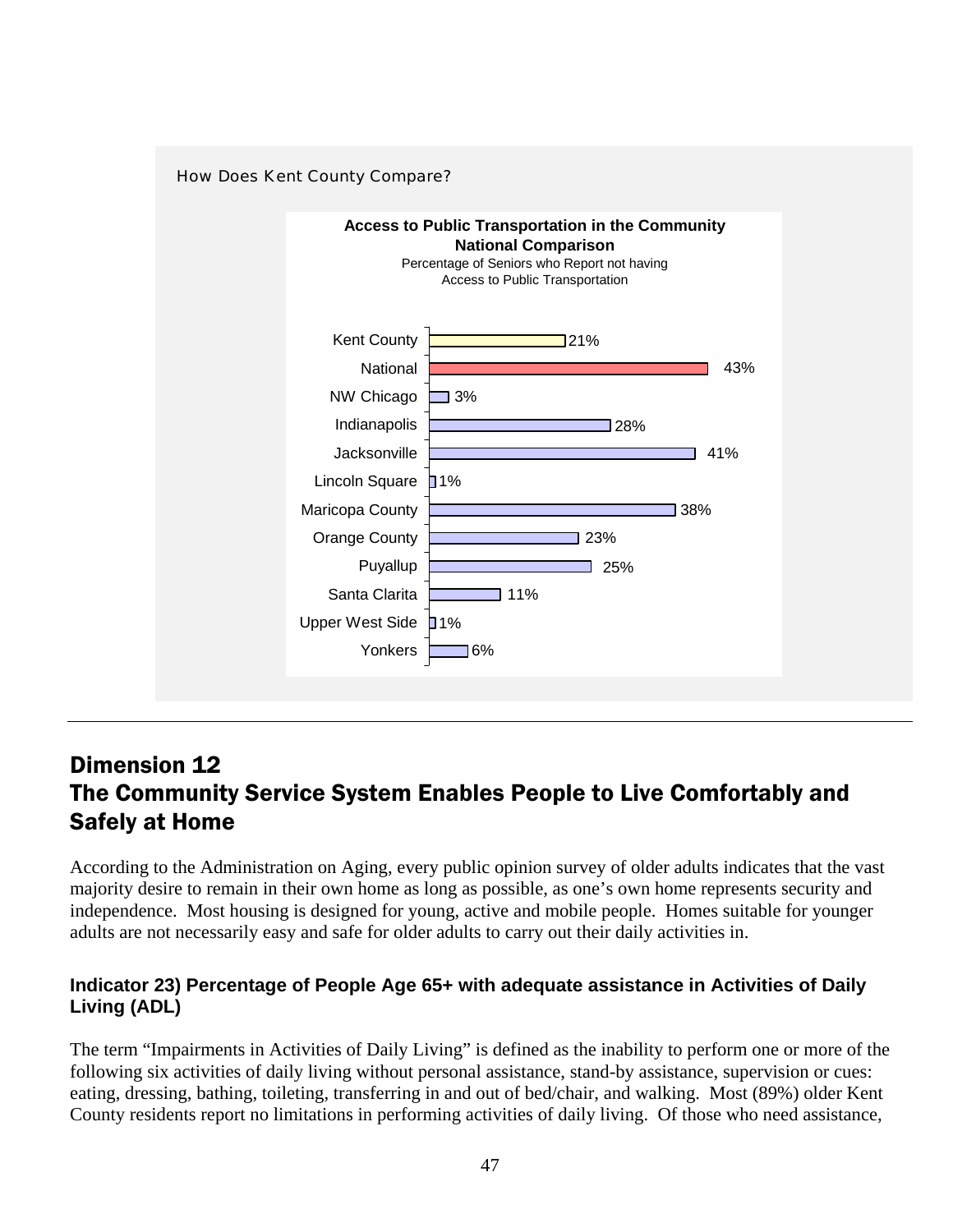more than half are not getting their needs met. The biggest need for help is for assistance in bathing, followed by getting in and out of bed or chairs.

# **Exhibit 23.1 - Percentage of People Age 65+ with Adequate Assistance in Activities of Daily Living**<sup>25</sup> **Kent County 2004**



Unweighted  $N = 554$  Weighted  $N = 62,102$ 

#### **Exhibit 23.2 - Percentage of People Age 65+ who need Assistance with each Activity of Daily Living**<sup>26</sup> **Kent County 2004**





<sup>&</sup>lt;sup>25</sup> People were asked whether they need assistance with the following activities (ADLs): taking a bath or a shower, dressing, eating, getting in/out of bed/chair, using/getting to a toilet, getting around inside the home. Those who answered "yes" were asked whether they get enough assistance with these activities. Percentages may not add up to 100% due to rounding and/or missing information. 26 People were asked whether they have a problem or need help with each of the above activities.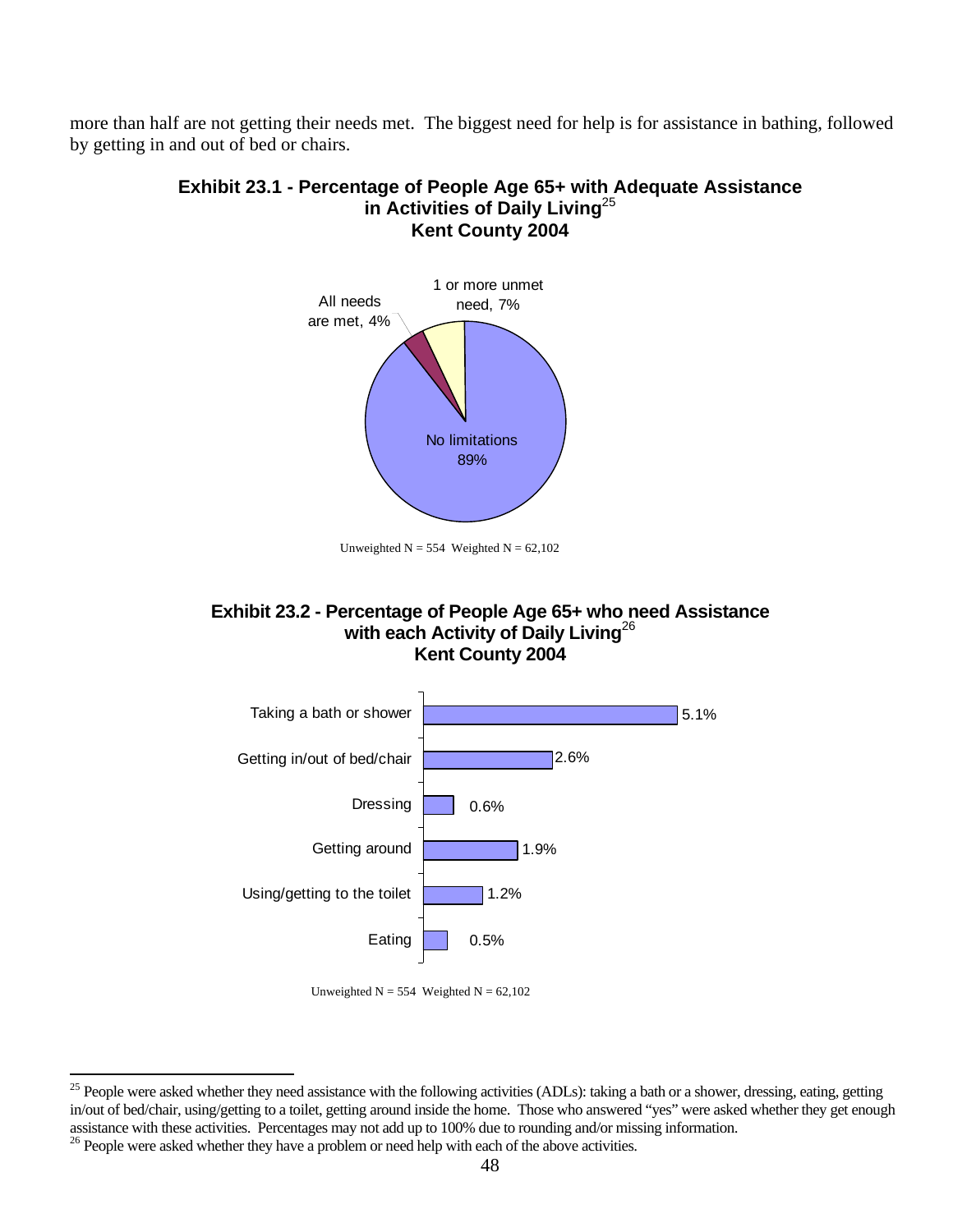#### **Indicator 24) Percentage of People Age 65+ with Adequate Assistance in Instrumental Activities of Daily Living (IADL)**

"Impairments in Instrumental Activities of Daily Living" is defined as the inability to perform one or more of the following eight instrumental activities of daily living without personal assistance, or stand-by assistance, supervision or cues: preparing meals, shopping for personal items, medication management, managing money, using telephone, doing heavy housework, doing light housework and transportation ability.

Nine percent of Kent County respondents report that they have unmet needs for assistance in instrumental activities of daily living. Housework, transportation, and keeping track of money or bills are the activities most likely to require assistance.

#### **Exhibit 24.1 - Percentage of People Age 65+ with Adequate Assistance in Instrumental Activities of Daily Living (IADL)27 Kent County 2004**



 $^{27}$  People were asked whether they need assistance with the following activities (IADLs): going outside the home, doing light housework, preparing meals, driving a car/using public transportation, taking the right amount of prescribed medication, keeping track of money and bills. Those who answered "yes" were asked whether they get enough assistance with these activities. Percentages may not add up to 100% due to rounding and/or missing information.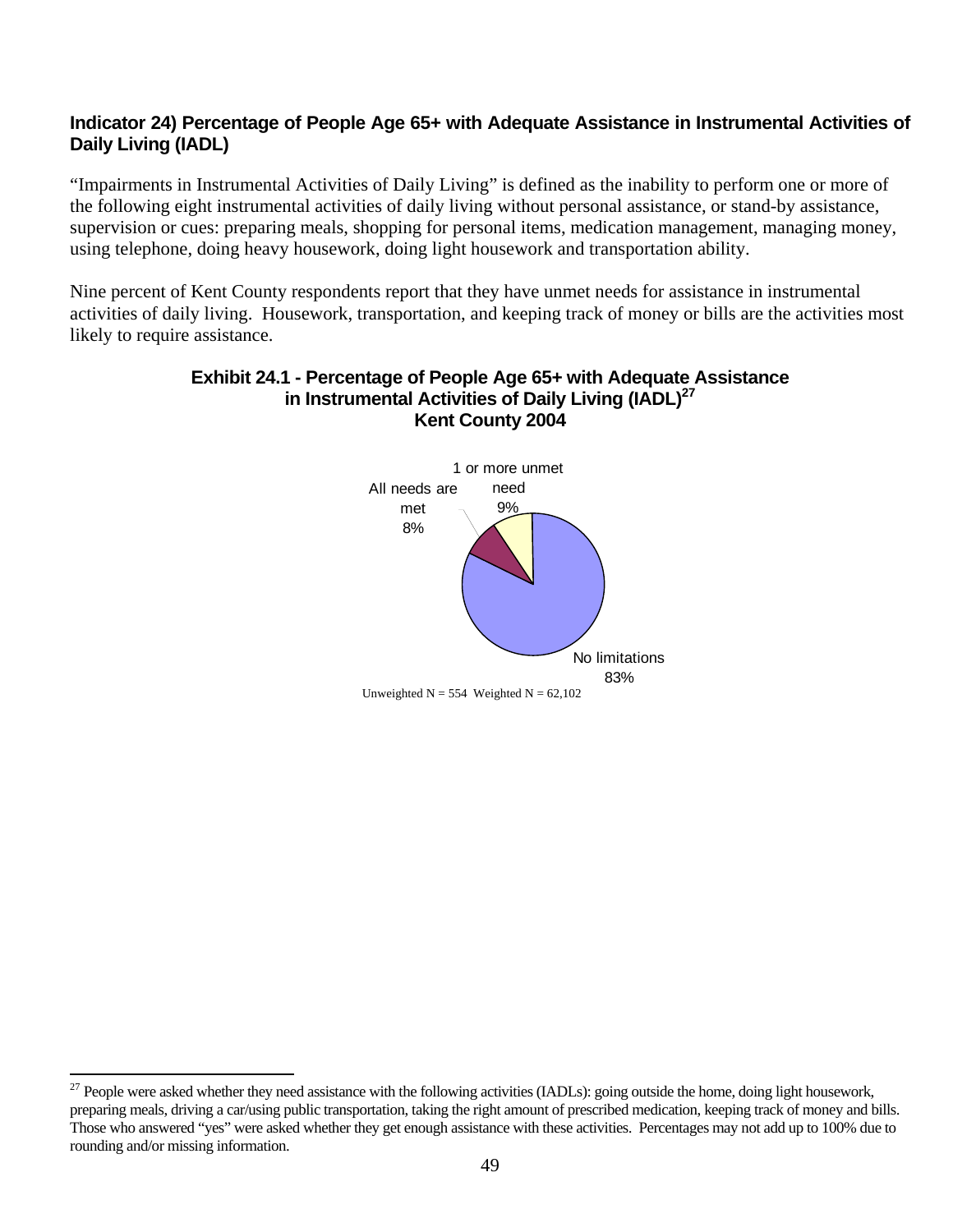#### **Exhibit 24.2 - Percentage of People Age 65+ who Need Assistance with each Instrumental Activity of Daily Living**<sup>28</sup> **Kent County 2004**



Unweighted  $N = 554$  Weighted  $N = 62,102$ 

 $28$  People were asked whether they have a problem or need help with each of the above activities.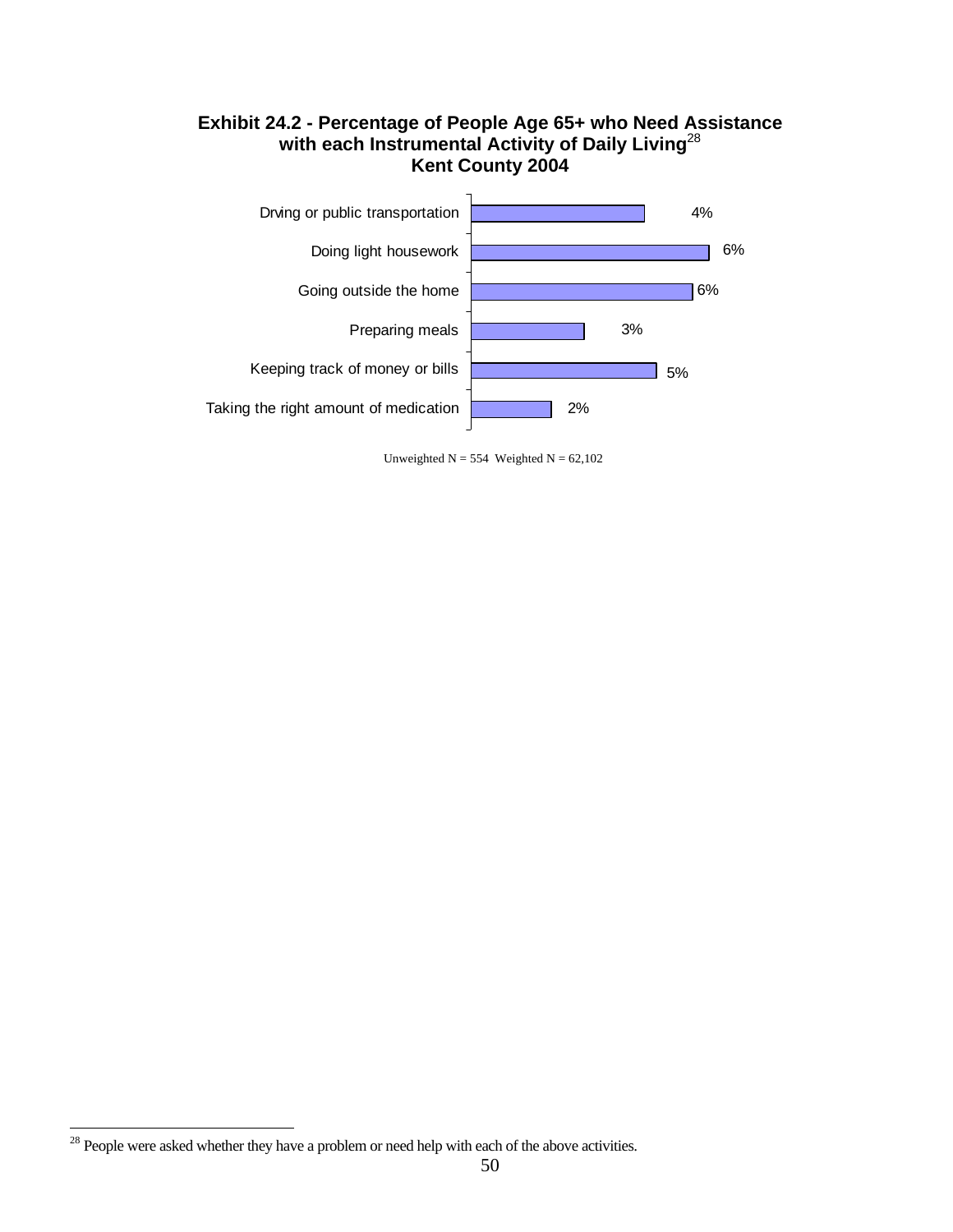

## **How Does Kent County Compare?**

## Dimension 13 Caregivers are Mobilized to Complement the Formal Service System

The term 'caregiver' refers to anyone who provides assistance to someone else who is in some degree incapacitated and needs help. 'Informal caregiver' and 'family caregiver' are terms that refer to unpaid individuals such as family members, friends and neighbors who provide care. These individuals can be primary or secondary caregivers, full time or part time, and can live with the person being cared for or live separately. 'Formal caregivers' are volunteers or paid care providers associated with a service system. The majority of older persons receive assistance from spouses, adult children, and family members. Most of this care is informal and unpaid, although there is an increasing number of older adults who are relying on a combination of informal and formal long-term care. The growing aging population is expected to increase the demand for long term care. This increased demand raises an important question about who will provide this care (Federal Interagency Forum on Aging-Related Statistics, 2000).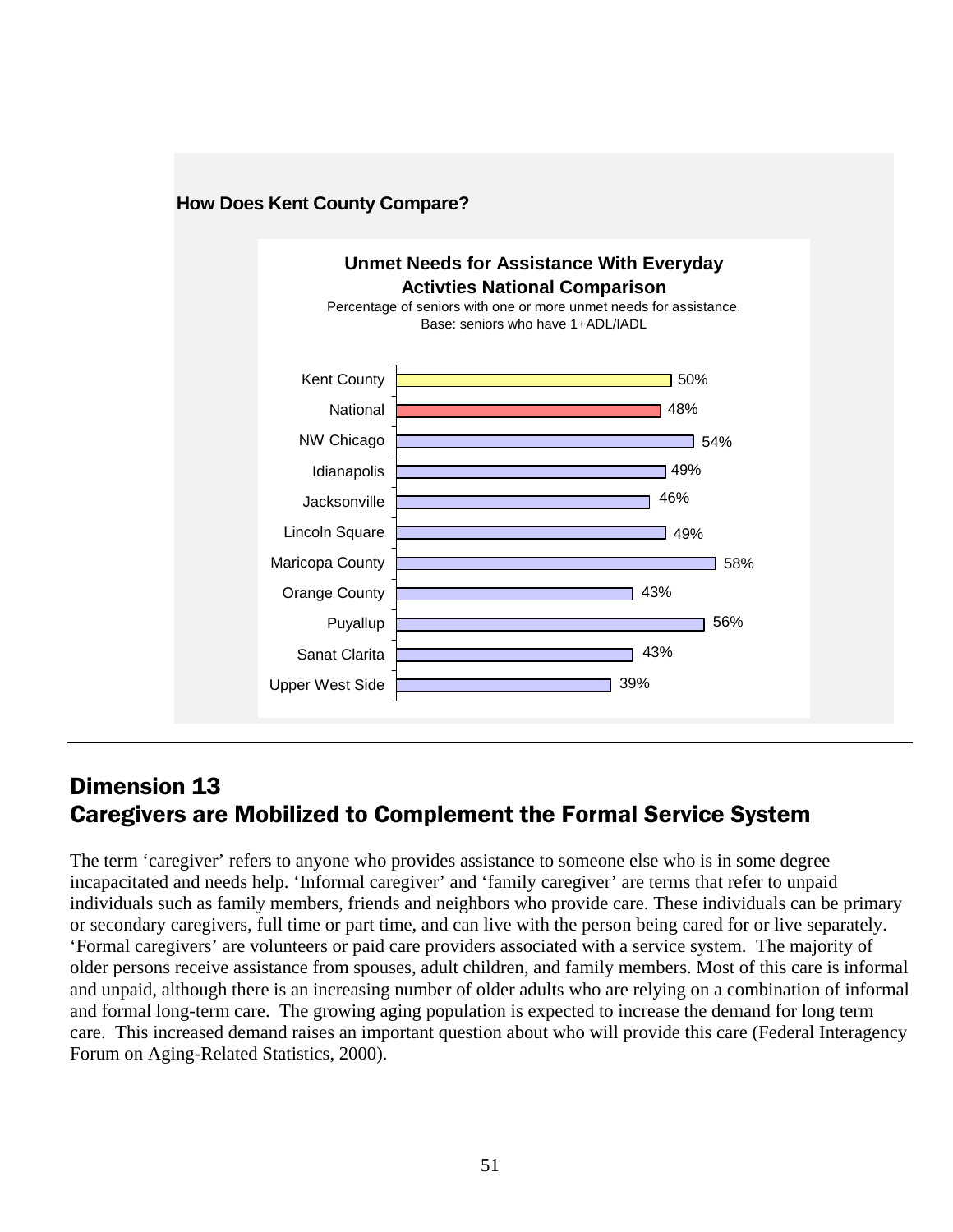## **Indicator 25) Percentage of People Age 65+ who Provide Help to the Frail or Disabled**

Twenty percent of Kent County seniors are providing help for someone who is frail or disabled.

#### **Exhibit 25.1 - Percentage of People Age 65+ who Provide Help to the Frail or Disabled**<sup>29</sup> **Kent County 2004**



Unweighted  $N = 554$  Weighted  $N = 62,102$ 

<sup>&</sup>lt;sup>29</sup> People were asked whether they provide help or care, or arrange for help or care, for a relative or friend who is unable to do some things for him/herself due to illness or injury. Percentages may not add up to 100% due to rounding and/or missing information.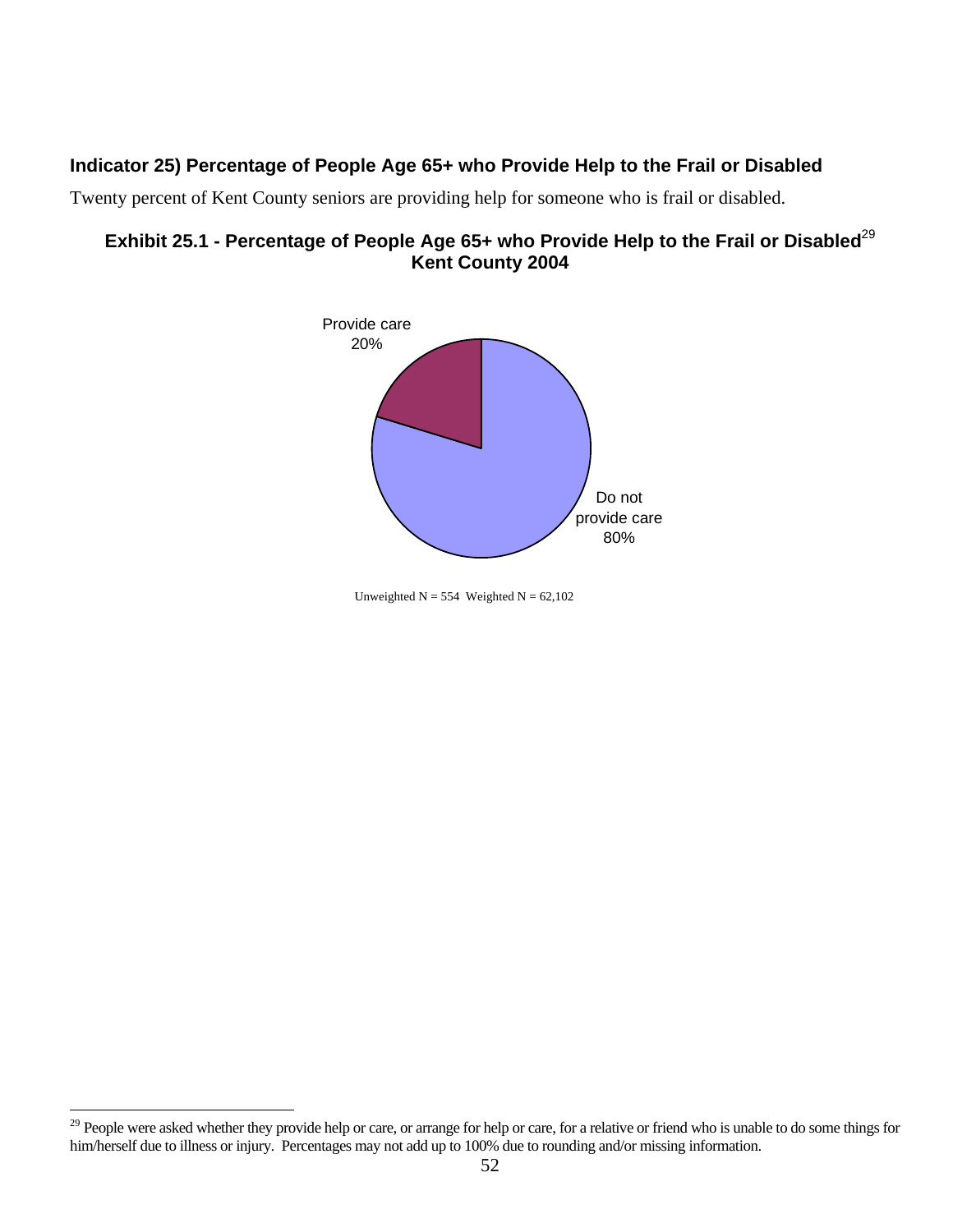These caregivers are providing assistance for spouses/partners (24%), parents or in-laws (13%), child (3%), other relatives (23%), or friends (36%).

**Exhibit 25.2 - Relationship between Caregivers Age 65+ and Care Recipients**<sup>30</sup> **Kent County 2004**



Most caregivers have been providing assistance for at least a year. The amount of time per week dedicated to providing assistance varied greatly.



<sup>&</sup>lt;sup>30</sup> People who said they provide care were asked "what is this person's relationship to you?"

<sup>&</sup>lt;sup>31</sup> People who said they provide care were asked "In total, how long have you been caring for..." Percentages may not add up to 100% due to rounding and/or missing information.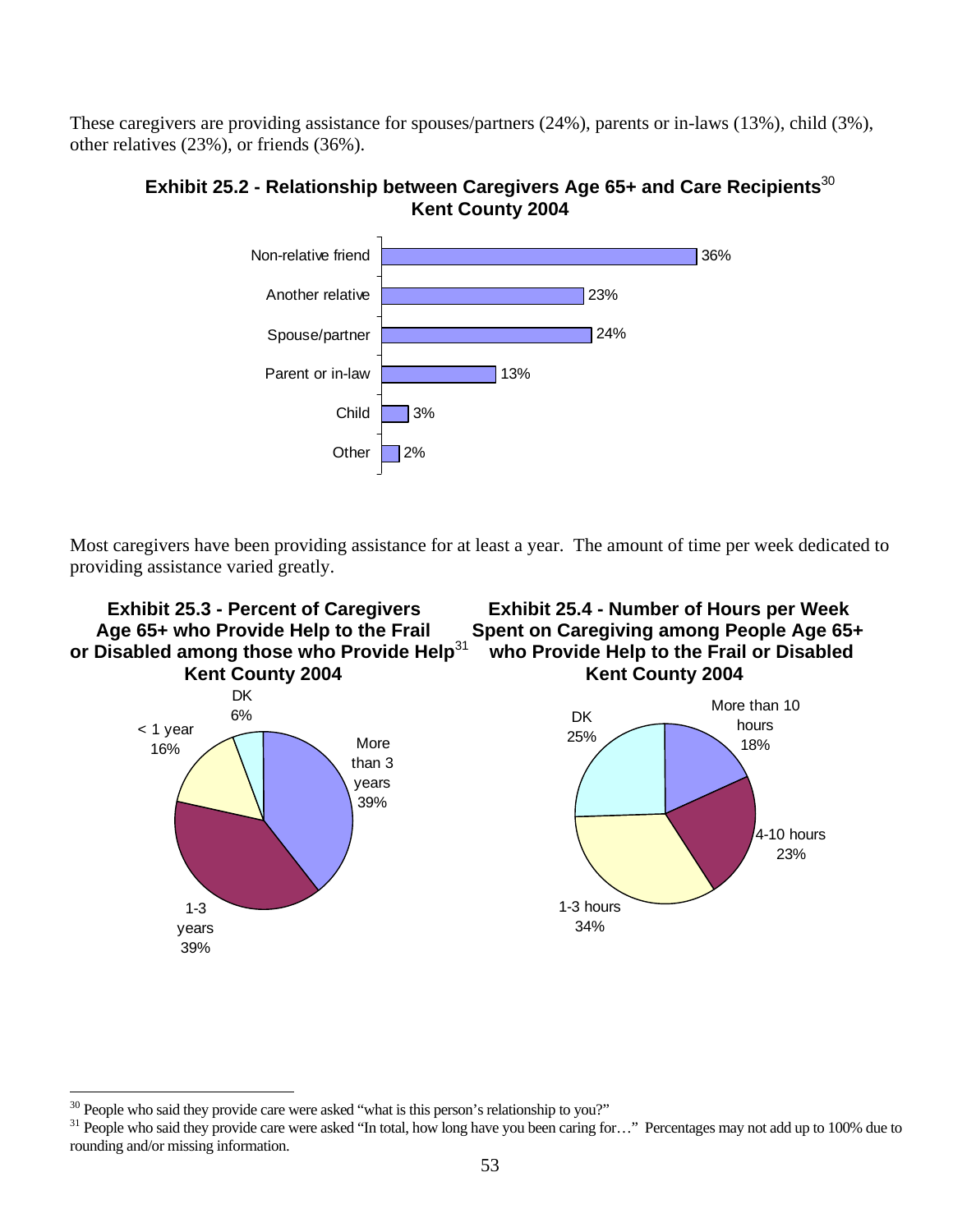#### How Does Kent County Compare?

Kent County is slightly above the national average in the proportion of seniors who provide caregiving assistance to a relative or friend. Twenty percent of Kent County seniors are caregivers compared to 19% of seniors across the country.

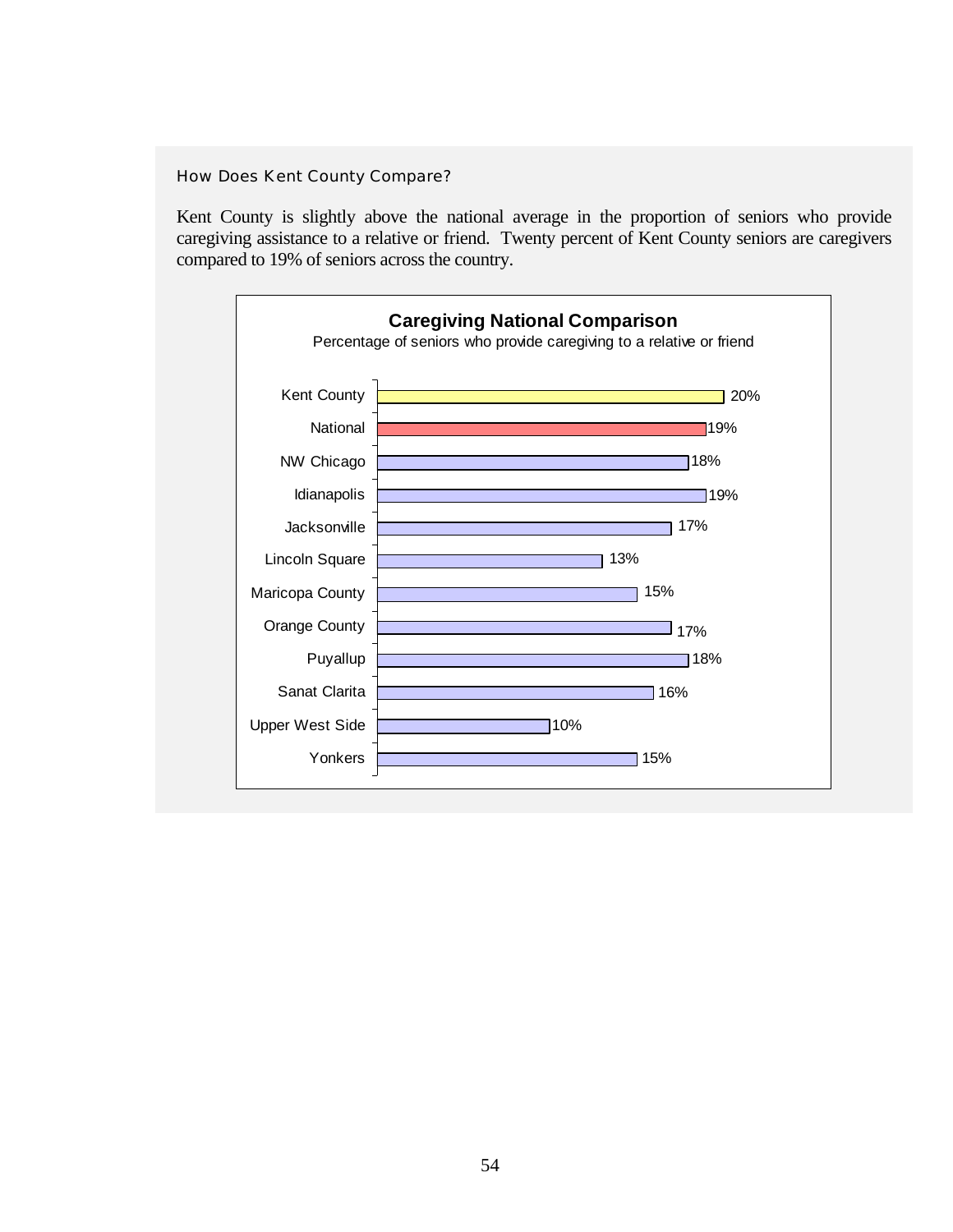#### **Indicator 26) Percentage of People Age 65+ who get Respite/Relief from their Caregiving Activity**

It is obvious to anyone who has provided care that respite is a vital service. In other words it is a necessity, not a luxury. Despite this, 1 out of 4 older adults who are providing care for a friend or relative report that they are not getting relief from their caregiving duties. Due to the number of people indicating that they provide care, any demographic analysis would be inappropriate because the sizes of the groups are too small.





<u>.</u>

Unweighted  $N = 554$  Weighted  $N = 62,102$ 

 $32$  People were asked whether they provide help or care, or arrange for help or care, for a relative or friend who is unable to do some things for him/herself due to illness or disability. People who answered "yes" were asked whether they get relief from their caregiving responsibilities. Percentages may not add up to 100% due to rounding and/or missing information.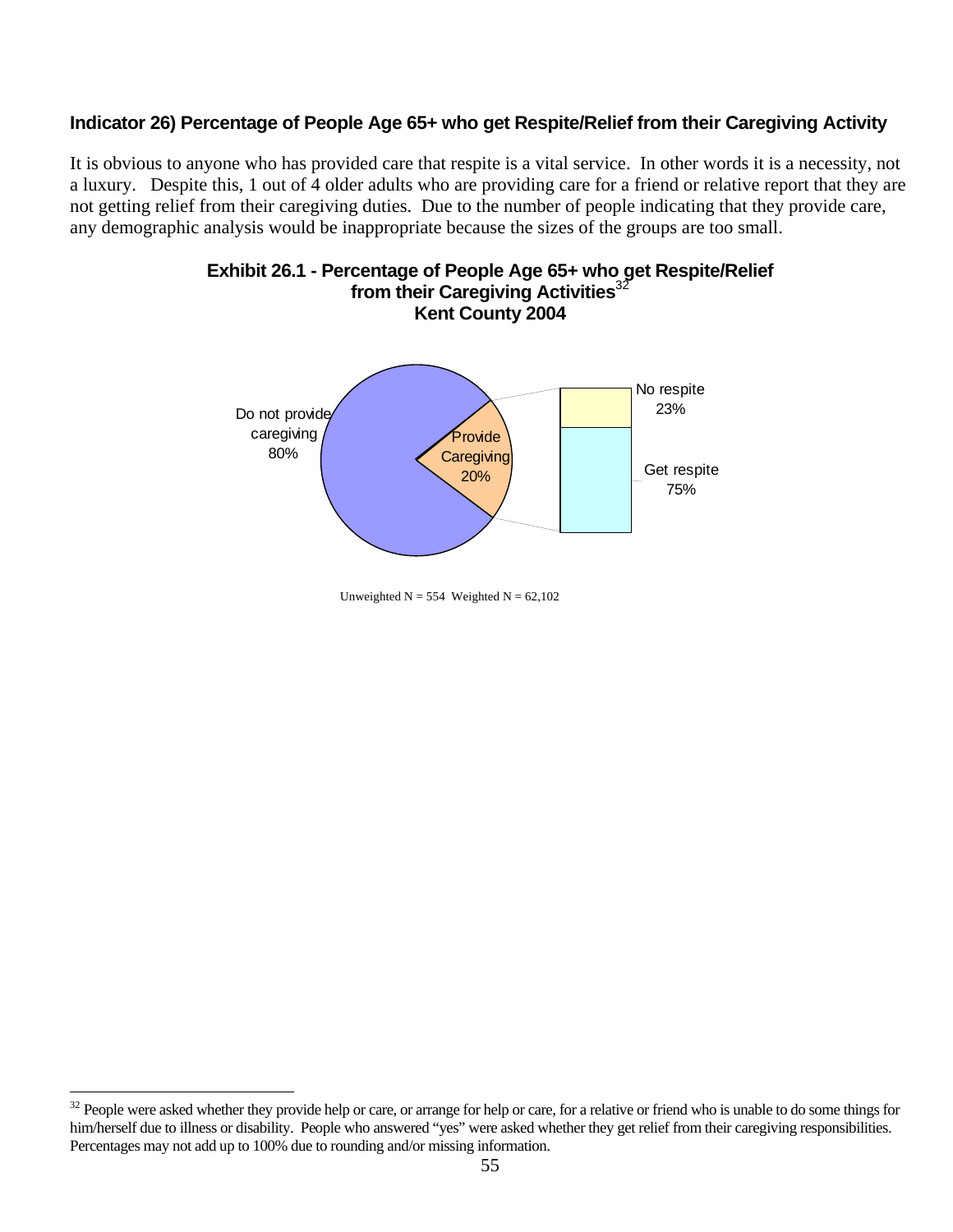## Dimension 14 Residents Maintain Connections with Friends and Neighbors

As adults age, social activity takes on new importance. Those who continue to interact with others tend to be healthier, both physically and mentally, than those who become socially isolated. Interactions with friends and family can provide emotional and practical support that enable older persons to remain in the community and reduce the likelihood they will need formal health care services (Federal Interagency Forum on Aging-Related Statistics, 2000).

#### **Indicator 27) Percentage of People Age 65+ who Socialized with Friends or Neighbors in the Past Week**

Three out of four people who responded to the survey reported that they had socialized with friends or neighbors in the last week.



Unweighted  $N = 554$  Weighted  $N = 62,102$ 

One can see differences in that activity rate when it is viewed by demographic groups. For example, a higher percentage of women than men, reported such activity (79% compared to 69%). Slight differences can be seen between the age groups 65-74 and 75-84, however, activity drops off sharply in the 85+ age group. The largest differences in percentage by demographic categories were by friendships and activity limitations. People with some friends reported social activity at a higher percentage than those with none (79% to 60%) and people with no activity limitations indicated a higher rate of activity than those with such limitations.

<sup>&</sup>lt;sup>33</sup> People were asked whether they got together with friends or neighbors during the past week. Percentages may not add up to 100% due to rounding and/or missing information.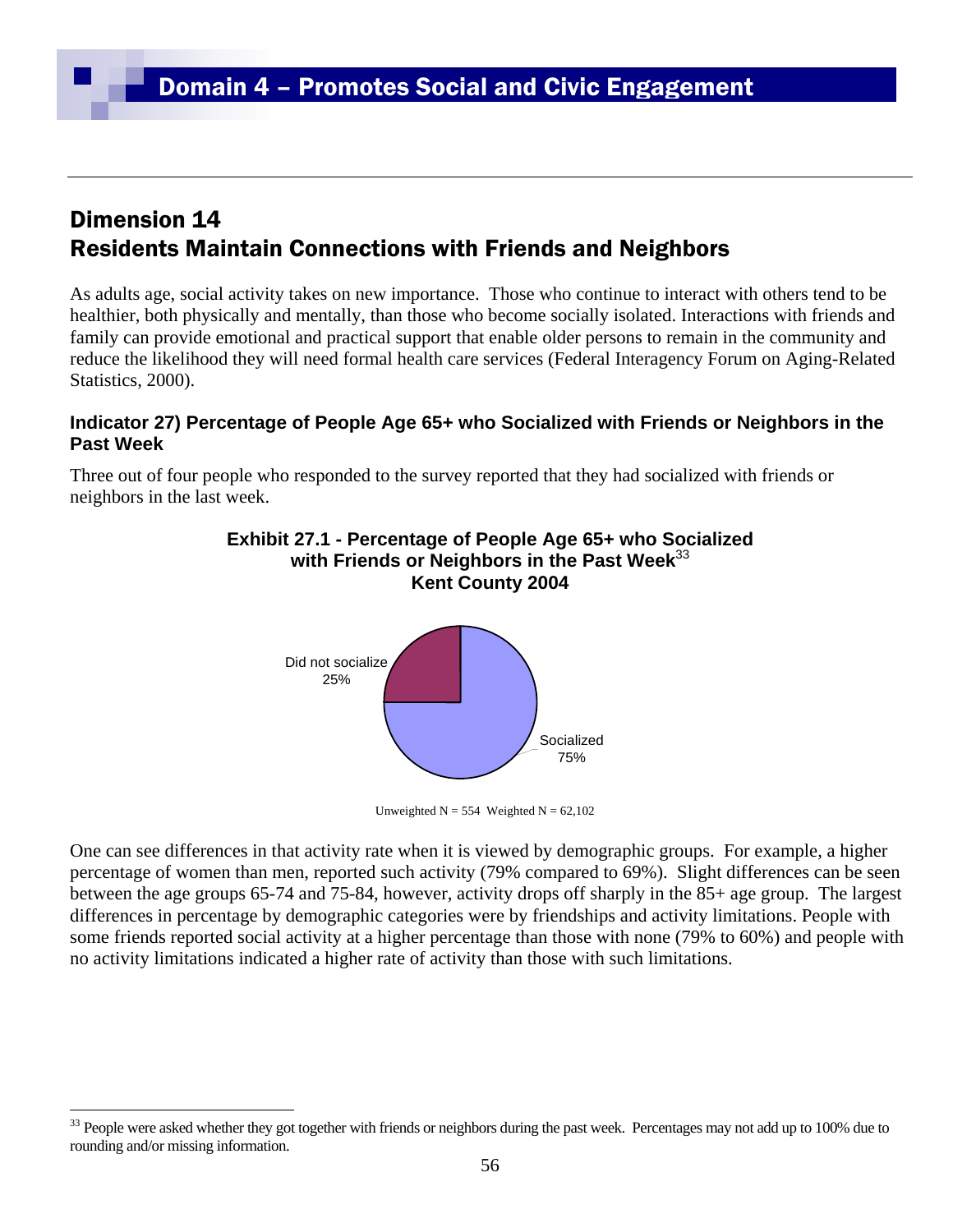

#### **Exhibit 27.2 - Percentage of People Age 65+ who Socialized with Friends or Neighbors**  in the Past Week, by Demographics<sup>1</sup> **Kent County 2004**

Margin of Error ranges from 4.5% - 20% depending on sample size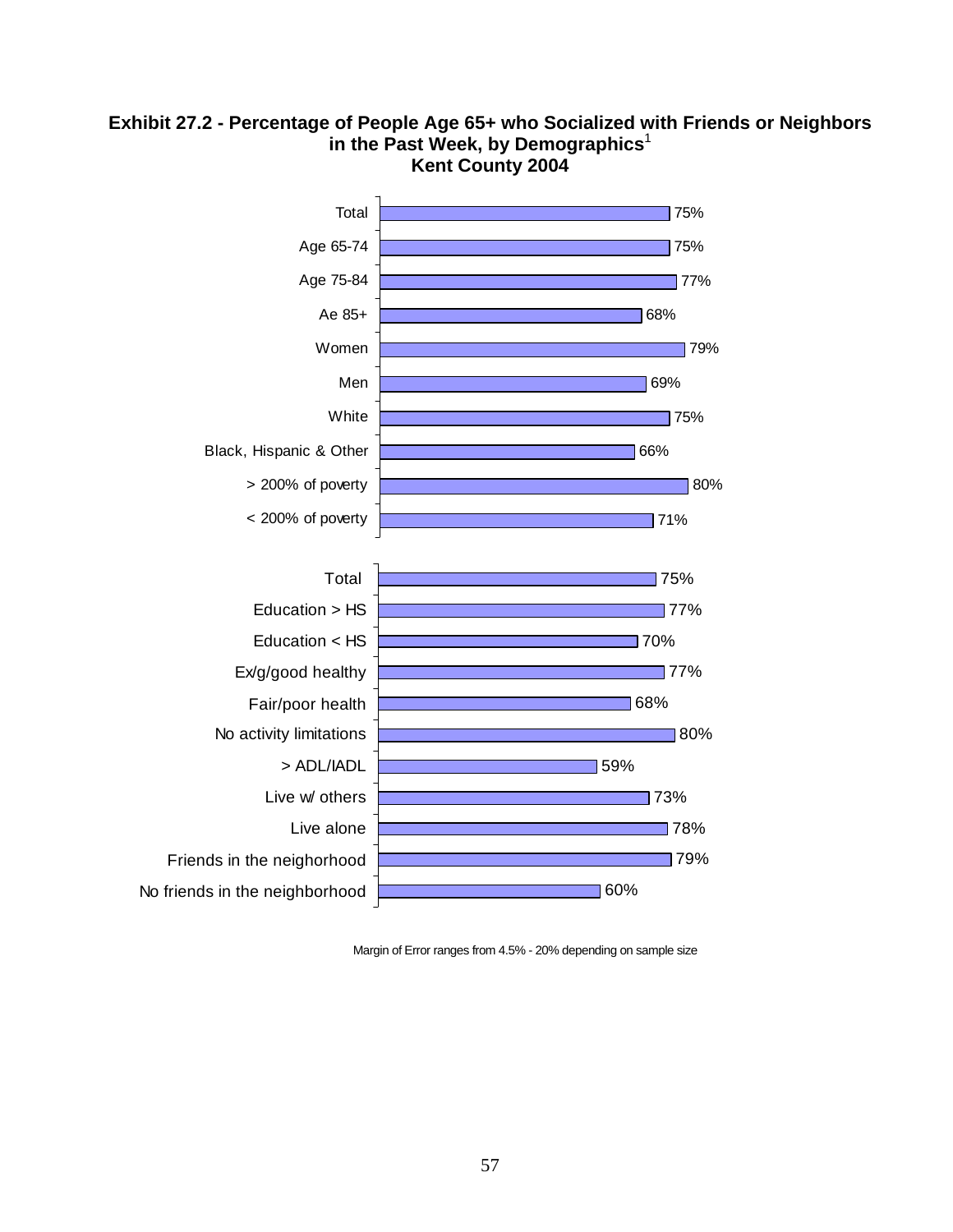## Dimension 15 Civic, Cultural, Religious, and Recreational Activities include Older Adults

Participation builds community by generating trust and connections among its members. Social interactions can benefit individuals, especially seniors, by decreasing social isolation, increasing support networks, and providing enriching and satisfying life experiences.

#### **Indicator 28) Percentage of People Age 65+ who Attended Church, Temple or Other in the Past Week**

With few demographic exceptions, Kent County residents age 65+ indicated in this survey that they attended church, temple or other place of worship in the past week. Over all, six out of ten said "yes" they had attended.



Unweighted  $N = 554$  Weighted  $N = 62,102$ 

Age, gender, race, and friends appear to have a relatively small impact on religious participation. A larger difference was witnessed between people who indicated they have excellent/very good or good health (66%) and those with fair/poor or very poor health (52%) as well as those with no activity limitation (68%) and those with such limitations (50%). People who had more education attended at a higher percentage than those with less as did people with higher incomes and those who lived with others. People who live with someone appear to attend at a high percentage as to those who reported having some friends in the neighborhood.

1

<sup>&</sup>lt;sup>34</sup> People were asked if they went to church, temple, or another place of worship for service or other activities during the week. Percentages may not add up to 100% due to rounding and/or missing information.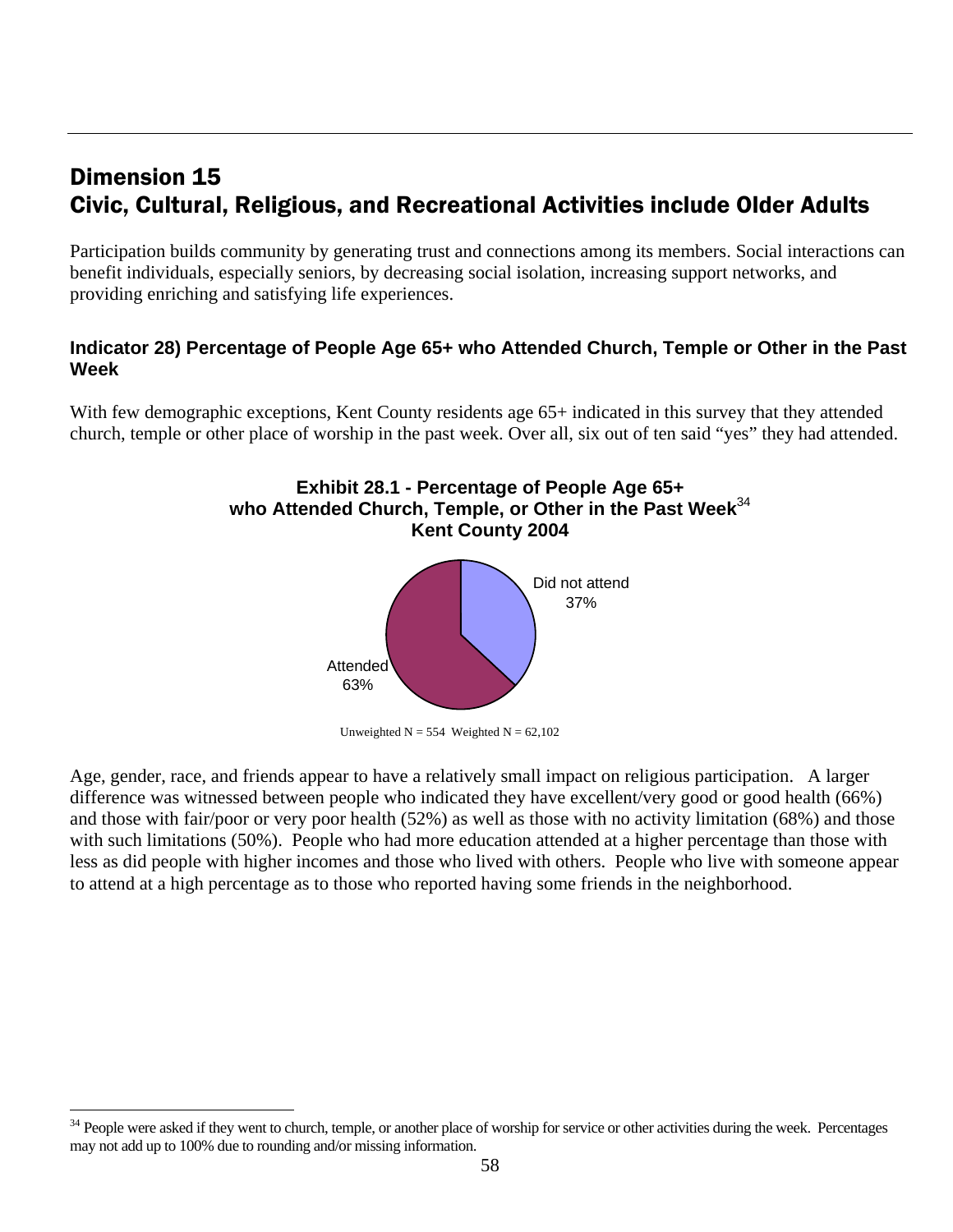#### **Exhibit 28.2 - Percentage of People Age 65+ who Attended Church, Temple or other**  in the Past Week, by Demographics<sup>2</sup> **Kent County 2004**

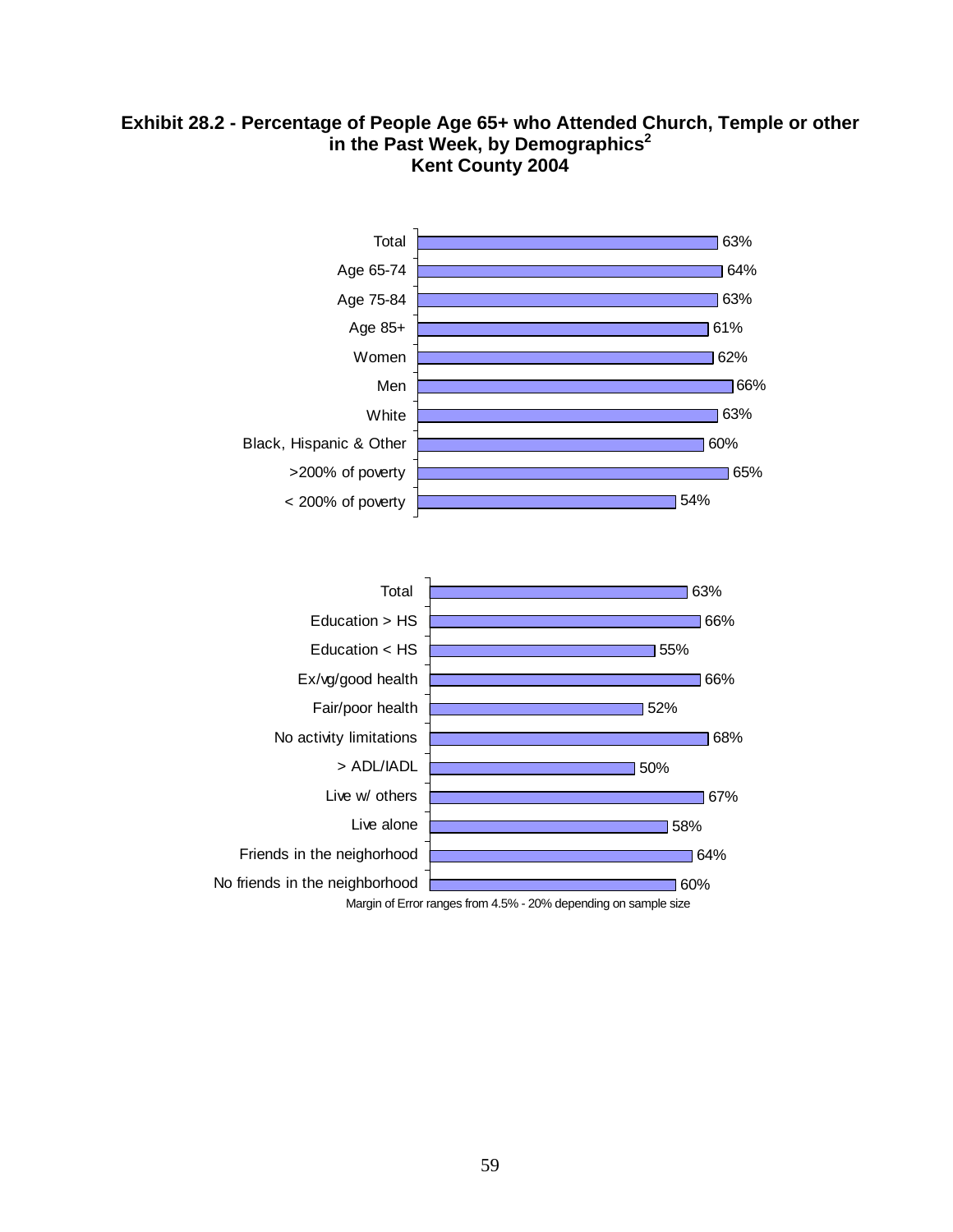#### **Indicator 29) Percentage of People Age 65+ who Attended Movies, Sports Events, Clubs, or Group Events in the Past Week**

More than twice as many people age 65+ attended a movie, sporting event, club or group event than did not in the week prior to this survey. The percentage of those attending (70%), when compared to the 30% not attending, would seem to indicate an active group of individuals.



Unweighted  $N = 554$  Weighted  $N = 62,102$ 

The results show that as Kent County's population ages, their reported participation in common recreational activities is likely to decrease. There is no major difference by gender as 71% of the men attended an event and 69% of the women. The differences were similarly small between those living with others (71%) and those living alone (68%). The differences are larger, however, when race, income, education or health/activity limitations are considered. There is a ten percentage point difference in reported attendance to events between those with higher income (76% reported attendance) and those with lower income (66% attendance). The difference is even greater when comparing various races/ethnicities and those with a "high school or more" education are compared to those with less than high school. When people with excellent/very good or good health are compared to those with fail/poor or very poor health, those with "better" health appear to be in attendance at events in a greater rate and those with out activity limitations attending at a rate of seven out of 10 compared to a rate of just under 6 out of 10 for those with limitations.

1

<sup>&</sup>lt;sup>35</sup> People were asked if they went to a movie, play, concert, restaurant, sporting event, club meeting, card game, or other social activity during the past week. Percentages may not add up to 100% due to rounding and/or missing information.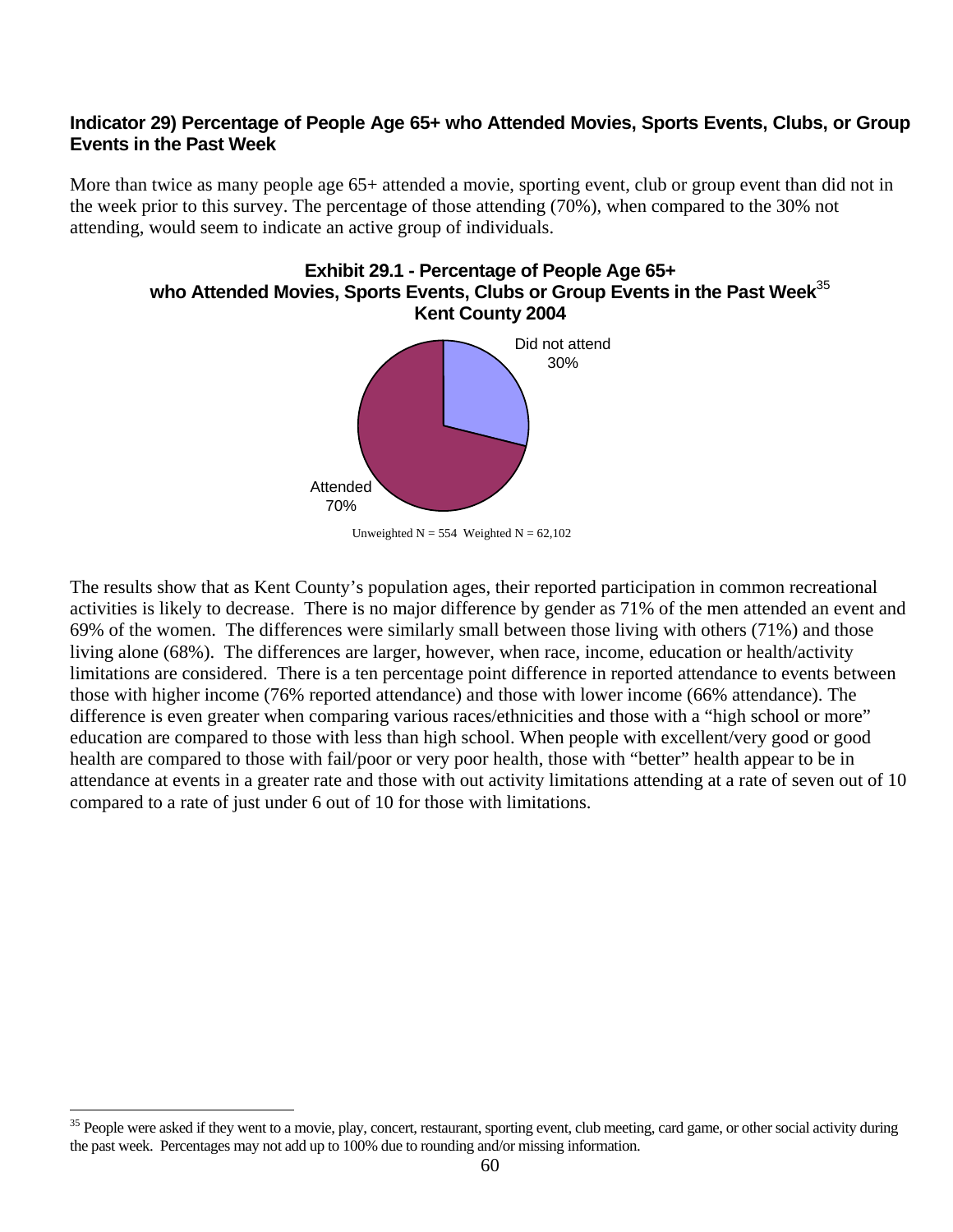#### **Exhibit 29.2 - Percentage of People Age 65+ who Attended Movies, Sports Events, Clubs or Group Events in the Past Week**<sup>3</sup> **Kent County 2004**



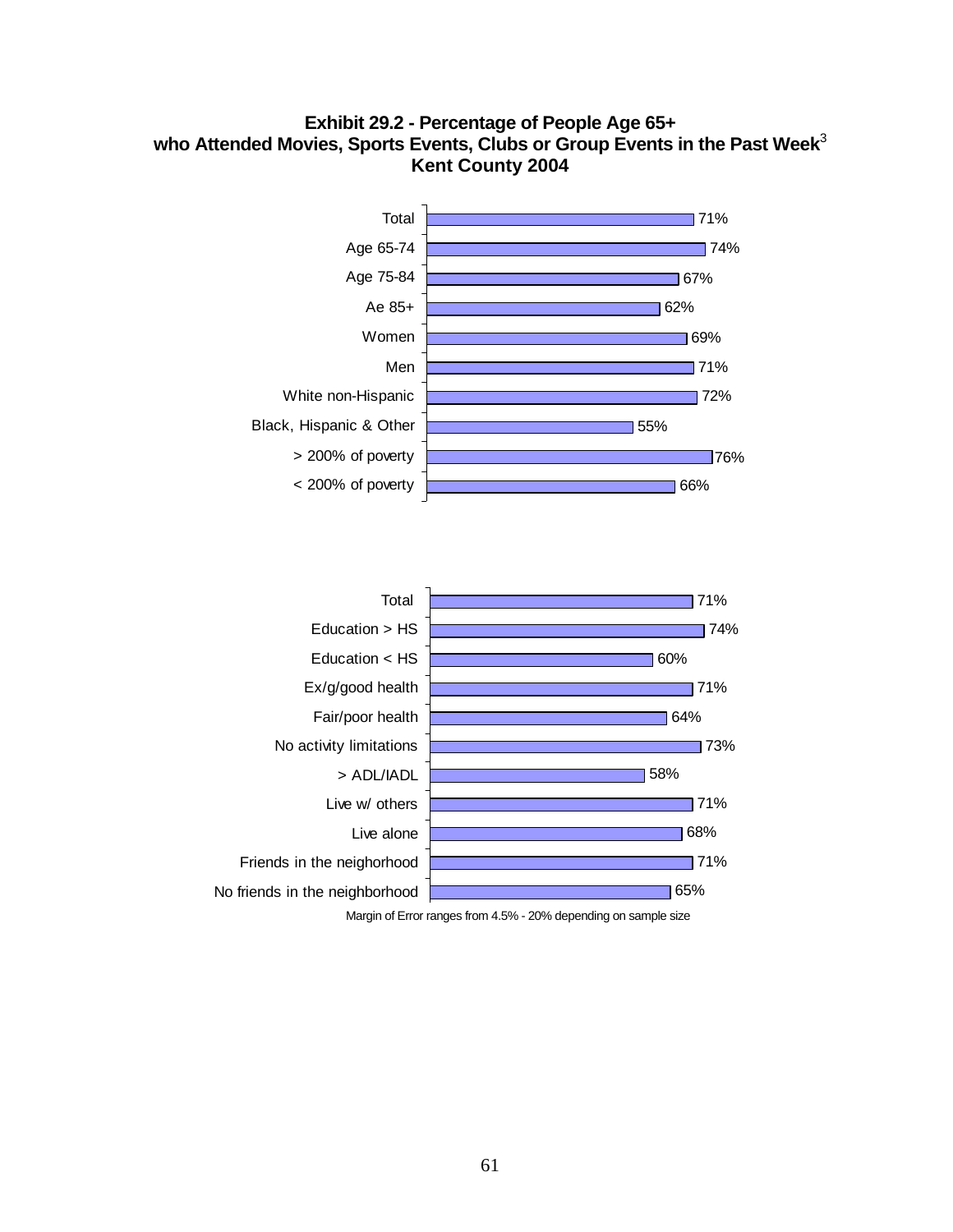#### **Indicator 30) Percentage of People Age 65+ who Engaged in at least one Social, Religious, or Cultural Activity in the Last Week**

Kent County people age 65+ seem to be overwhelmingly active according to the responses to this survey. Ninetythree percent indicated that they had been engaged in at least one social, religious or cultural activity in the week prior to participating in the study.

#### **Exhibit 30.1 - Percentage of People Age 65+ who Engaged in at least one Social, Religious, or Cultural Activity in the Past Week Kent County 2004**



Unweighted  $N = 554$  Weighted  $N = 62,102$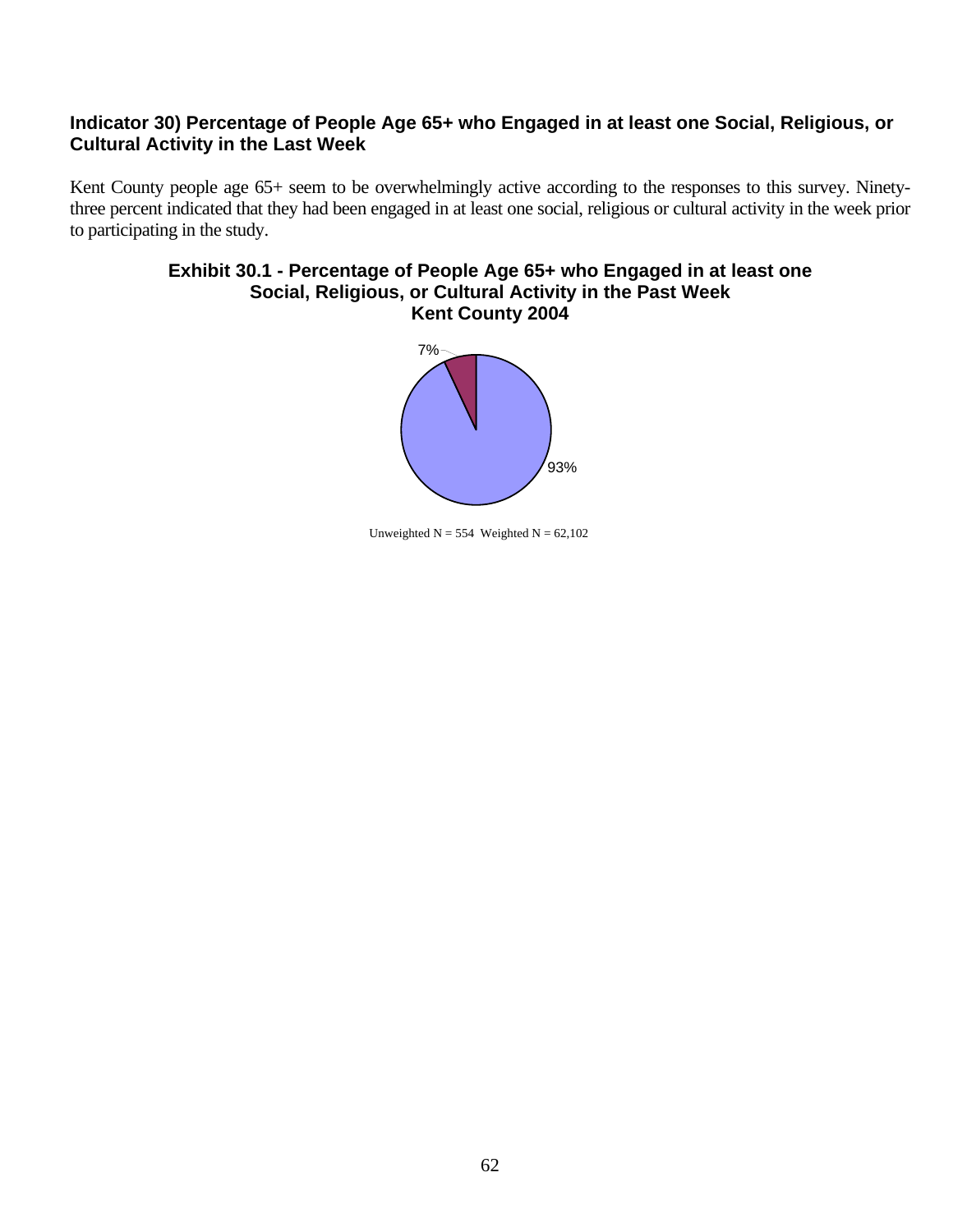#### How Does Kent County Compare?

Kent County people age 65+ have a higher percentage of social activity than people of similar age when they are compared to a national average of people in their age group. No other geographic area reported such a high percentage of activity either. In Kent County, 93% of those responding to the survey indicated that they had participated in at least one activity in the last week, a higher rate than any other locations surveyed in the country.



## Dimension 16 Opportunities for Volunteer Work are Readily Available

Volunteering increases older adults' sense of well-being and self-image while helping them maintain a sense of usefulness and productivity. Older adults involved in volunteer work are reported to do so for three main reasons: (1) to increase their sense of purpose by making a difference and helping others, (2) as a way to become more involved in a personal interest and achieve growth in that area, and (3) to create structure to their day by remaining productive. According to a 2002 survey conducted for Civic Ventures, a nonprofit organization, seniors who volunteer were more likely to have a happy, healthy outlook on life and gain personal satisfaction (Hart, 2002).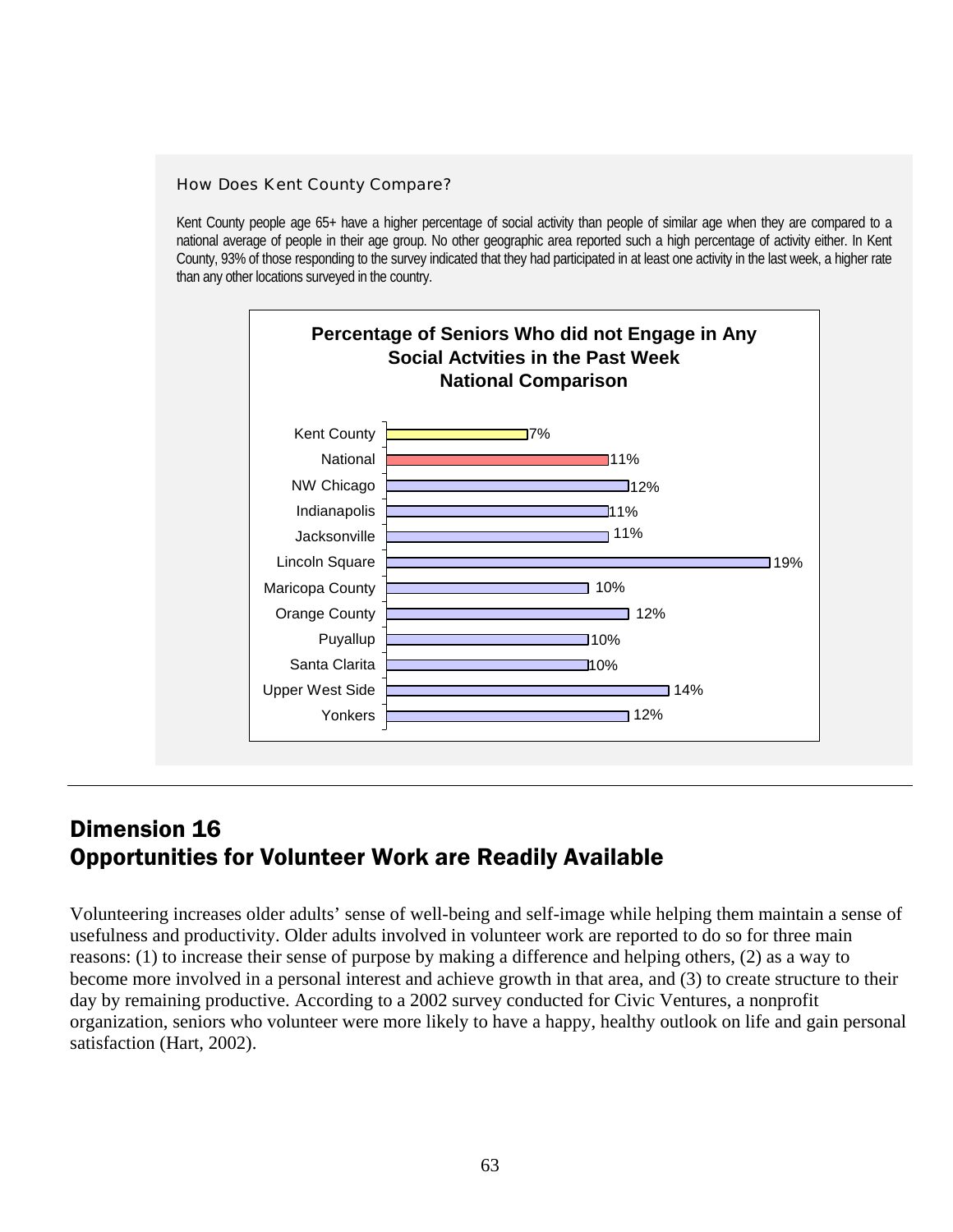#### **Indicator 31) Percentage of People Age 65+ who Participate in Volunteer Work**

Less than half of Kent County people age 65+ spend their time helping without getting paid for it, in some form of volunteer work. Of those responding to the survey, 42% did indicate that they are involved in such activities and of those, the largest percentage (20%) are involved less than five hours per week.

#### **Exhibit 31.1 – Percentage of People Age 65+ who Participate in Volunteer Work Kent County 2004**<sup>36</sup>



Unweighted  $N = 554$  Weighted  $N = 62,102$ 

#### **Exhibit 31.2 - Number of Hours People Age 65+ Spend Volunteering, among those who Volunteer**<sup>37</sup> **Kent County 2004**



Unweighted  $N = 554$  Weighted  $N = 62,102$ 

<sup>&</sup>lt;sup>36</sup> People were asked if they do volunteer work and if so what type of volunteer work they do. Percentages may not add up to 100% due to rounding or missing information.

<sup>&</sup>lt;sup>37</sup> People who said they volunteer were asked how any hours they usually spend doing volunteer work. Percentages may not add up to 100% due to rounding or missing information.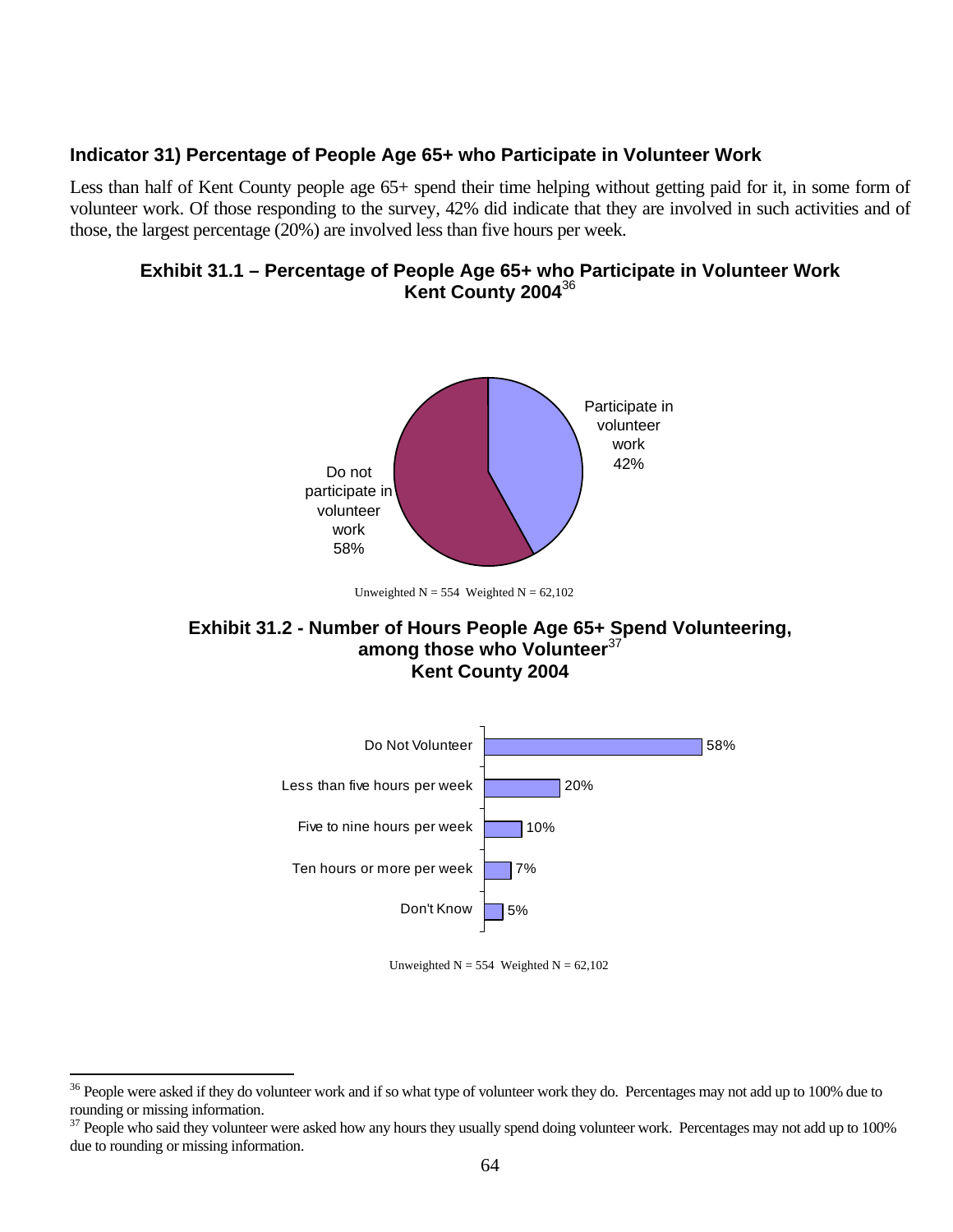#### How Does Kent County Compare?

When taken in isolation, the Kent County volunteer rate may seem less than might be expected but when compared to the national average and the rates of other survey sites, Kent County has a large percentage of volunteering people. The 42% reported in Kent County is higher than the national average of 36% and twice as high as a number of other sites around the country such as Yonkers and Lincoln Square.



## Dimension 17 Community Residents Help and Trust Each Other

In 2001 the Grand Rapids Community Foundation joined other foundations around the United States in a Social Capital Community Benchmark Survey. The survey found that trust between residents is a key dimension of a socially connected and thriving community that can provide help and support to its residents.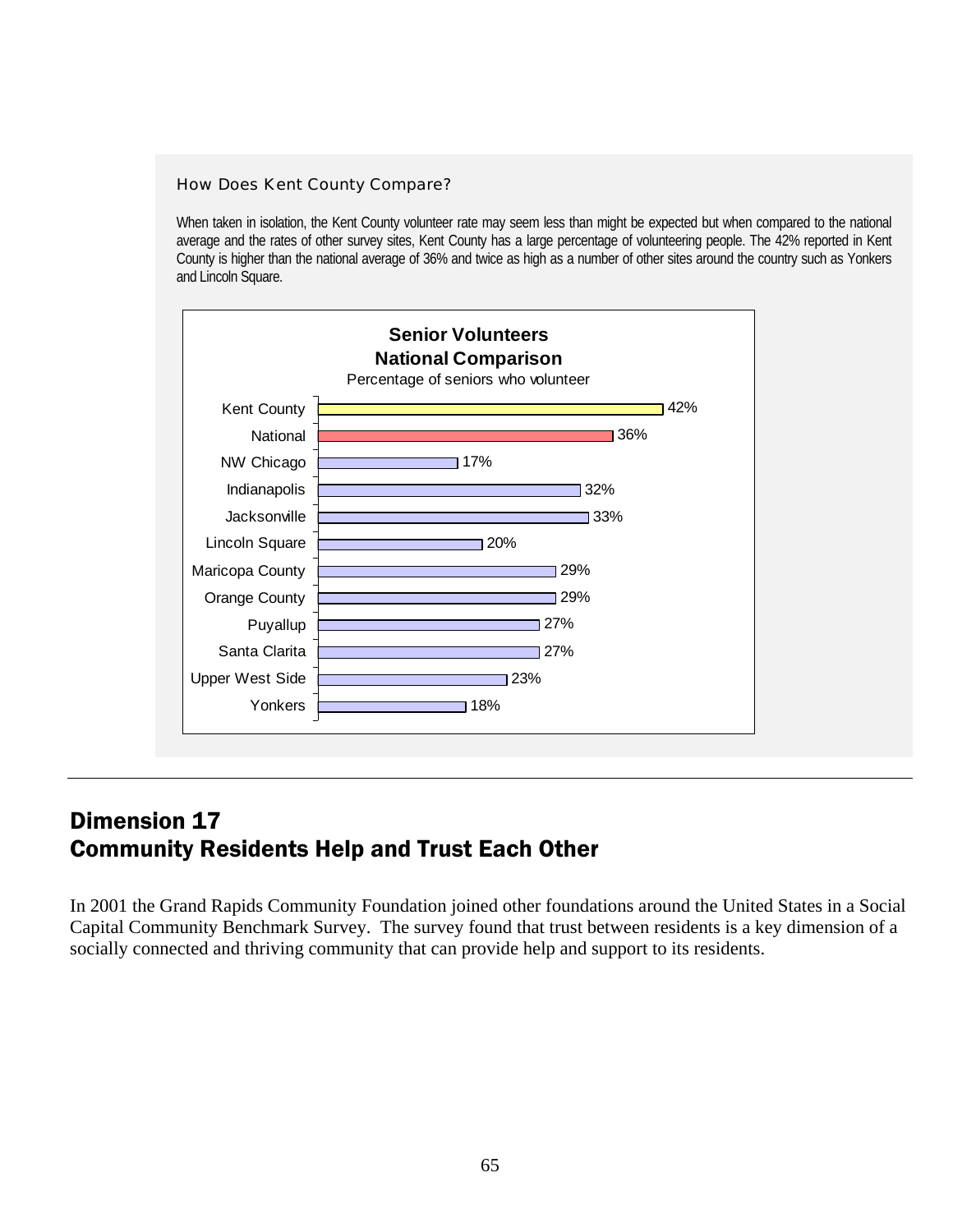## **Indicator 32) Percentage of People Age 65+ who Live in "Helping Communities"**

The results of the Advantage survey would seem to indicate that for Kent County residents 65+, there is a high level of trust and connectedness for them in their community. They were asked to indicate their level of agreement with three statements. The statements were the following:

- 1. Most people in the neighborhood are basically honest and can be trusted
- 2. If I have a problem there is always someone to help me in this neighborhood
- 3. Most people in this neighborhood are willing to help if you need it

Nearly 90% of those responding agreed with these statements.

## **Exhibit 32.1 - Percentage of people age 65+ who live in "helping communities"**<sup>38</sup>



Unweighted  $N = 554$  Weighted  $N = 62,102$ 

<sup>&</sup>lt;sup>38</sup> People were asked whether they strongly agree, agree, disagree, or strongly disagree with the following 3 statements: "Most people in this neighborhood are basically honest and can be trusted"; If I have a problem there is always someone to help me in this neighborhood"; " Most people in this neighborhood are willing to help if you need it". Percentage of people who "agreed" includes those who said they "strongly agreed" and those who said they "agree".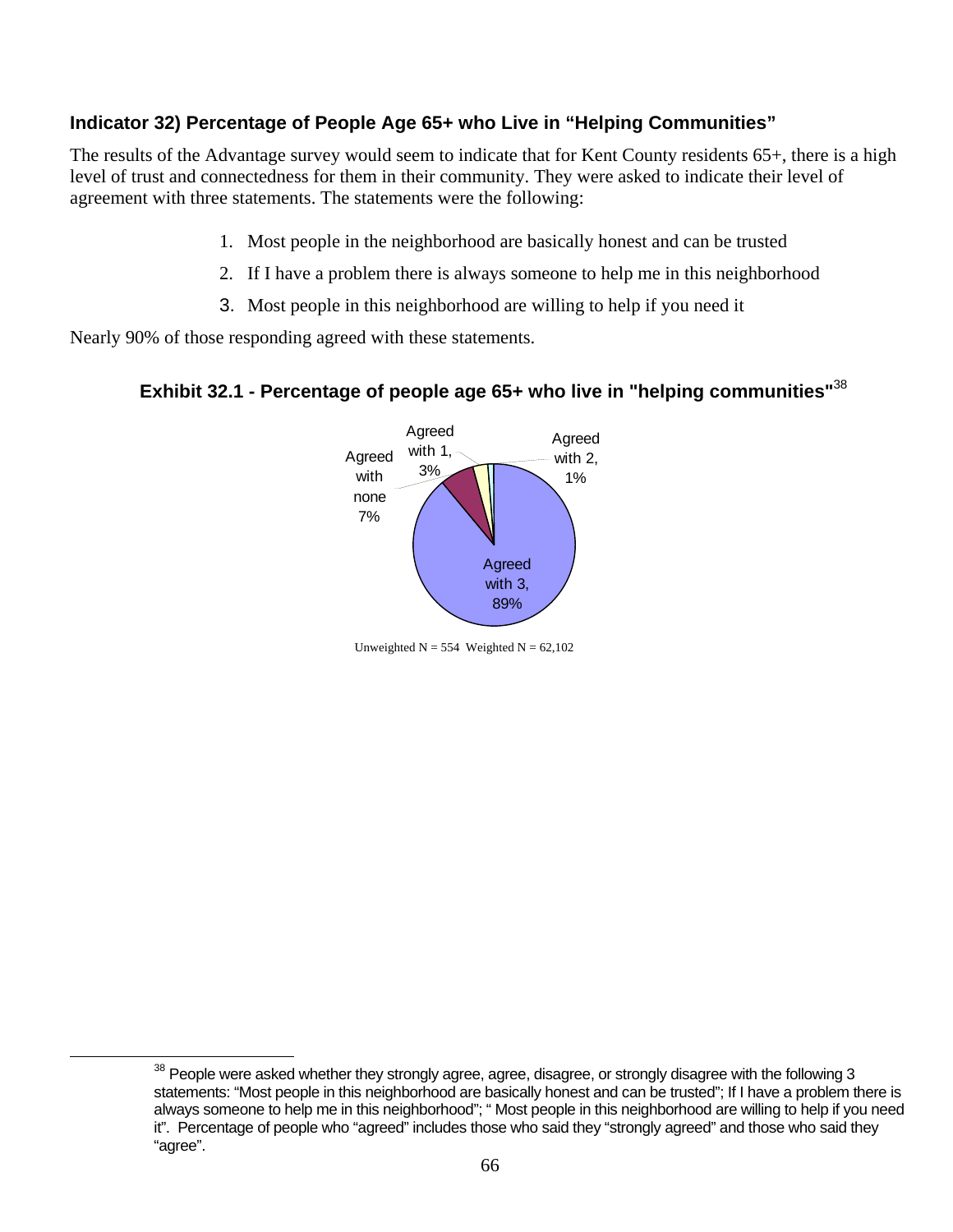#### How Does Kent County Compare?

When asked if they knew they could get help if they needed it, a high percentage of Kent County people 65+ indicated that they did know how. When compared to the national average or that of other surveyed areas, Kent County had the lowest percentage of people who indicated either "no" they could not get help for a long period of time or that they did not know.



## Dimension 18 Appropriate Work is Available to Those Who Want It

According to the Federal Interagency Forum on Aging-Related Statistics, some older Americans work out of economic necessity. Others seek employment because they desire the social contact, intellectual challenges, or a sense of value that work often provides.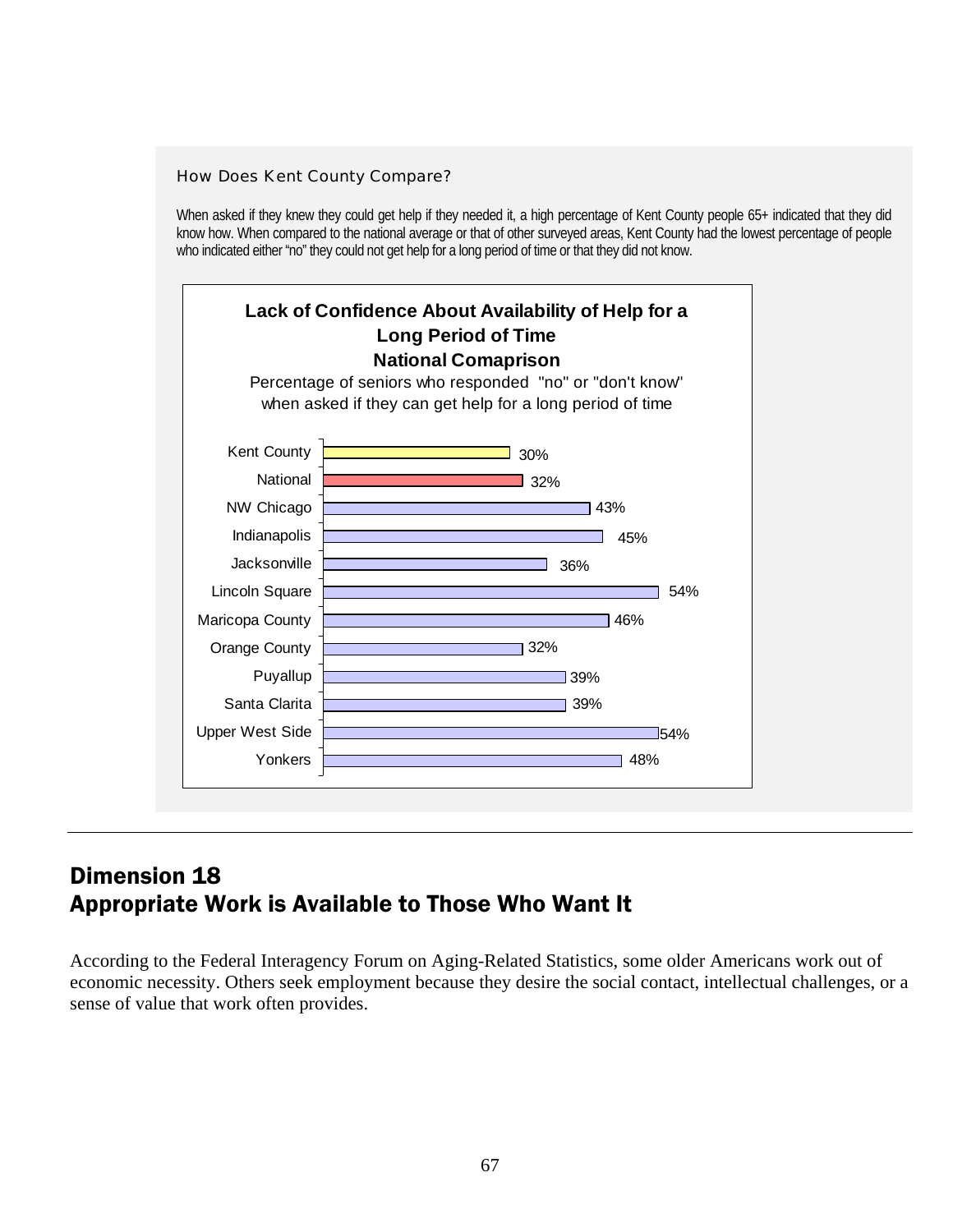#### **Indicator 33) Percentage of People Age 65+ who would like to be Working for Pay**

Approximately 16% of Kent County people 65+ who responded to the Advantage survey indicted that they are working either full or part time. Of those remaining, just over 12% said they would like to work for pay. Given the relatively small number of people indicating that they would like to do so, any demographic analysis would be inappropriate because the size of the groups is too small.

#### **Exhibit 33.1 - Percentage of People Age 65+ who would like to be Working for Pay**<sup>39</sup> **Kent County 2004**



Unweighted  $N = 554$  Weighted  $N = 62,102$ 

<sup>&</sup>lt;sup>39</sup> People were asked what their current employment status is. People who were not working were asked whether they would like to be working for pay. Percentages may not add up to 100% due to rounding or missing information.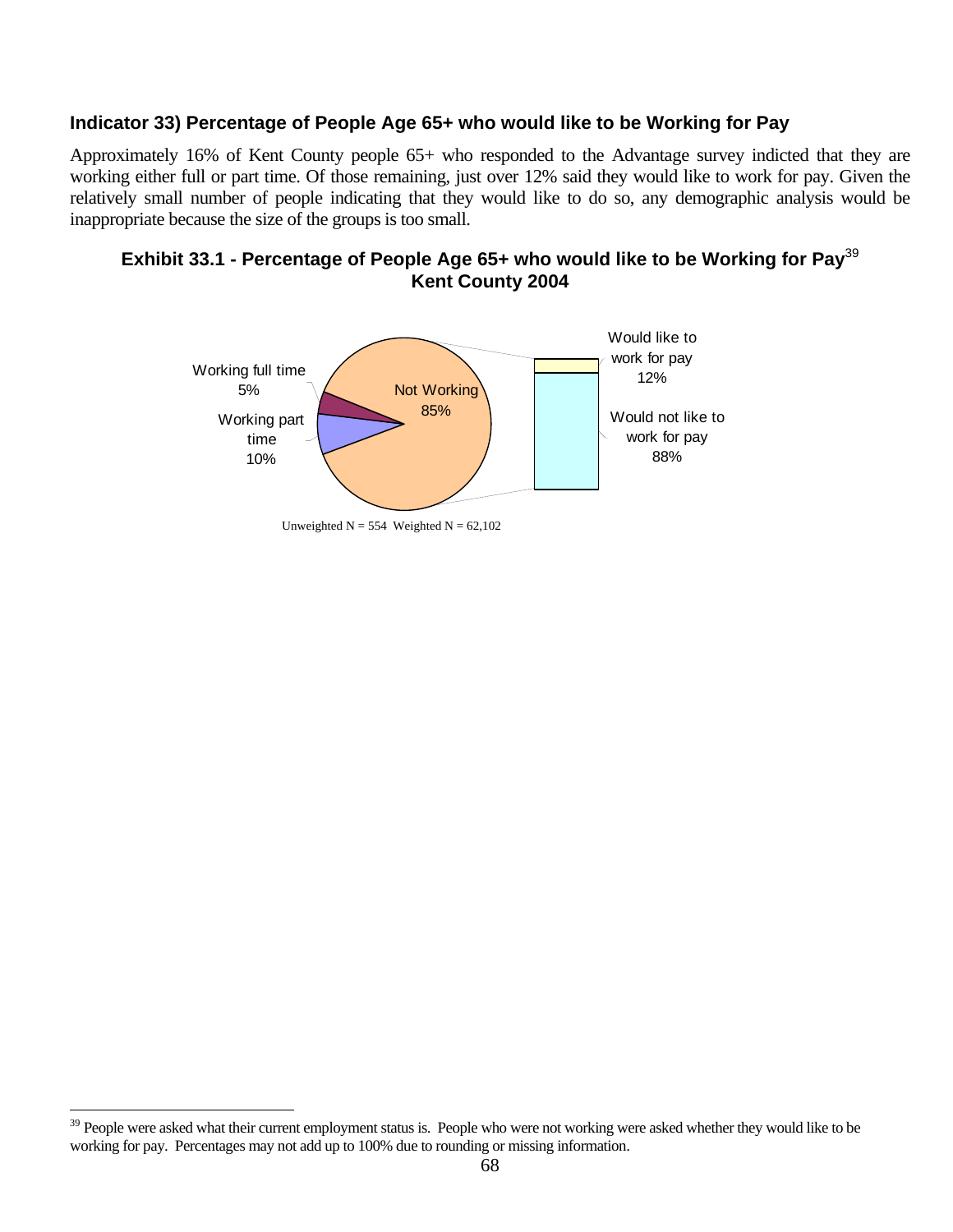#### How Does Kent County Compare?

The percentage of Kent County people 65+ who are not currently but would like to be working is quite a bit smaller than either the national average or the percentage of those in other areas.

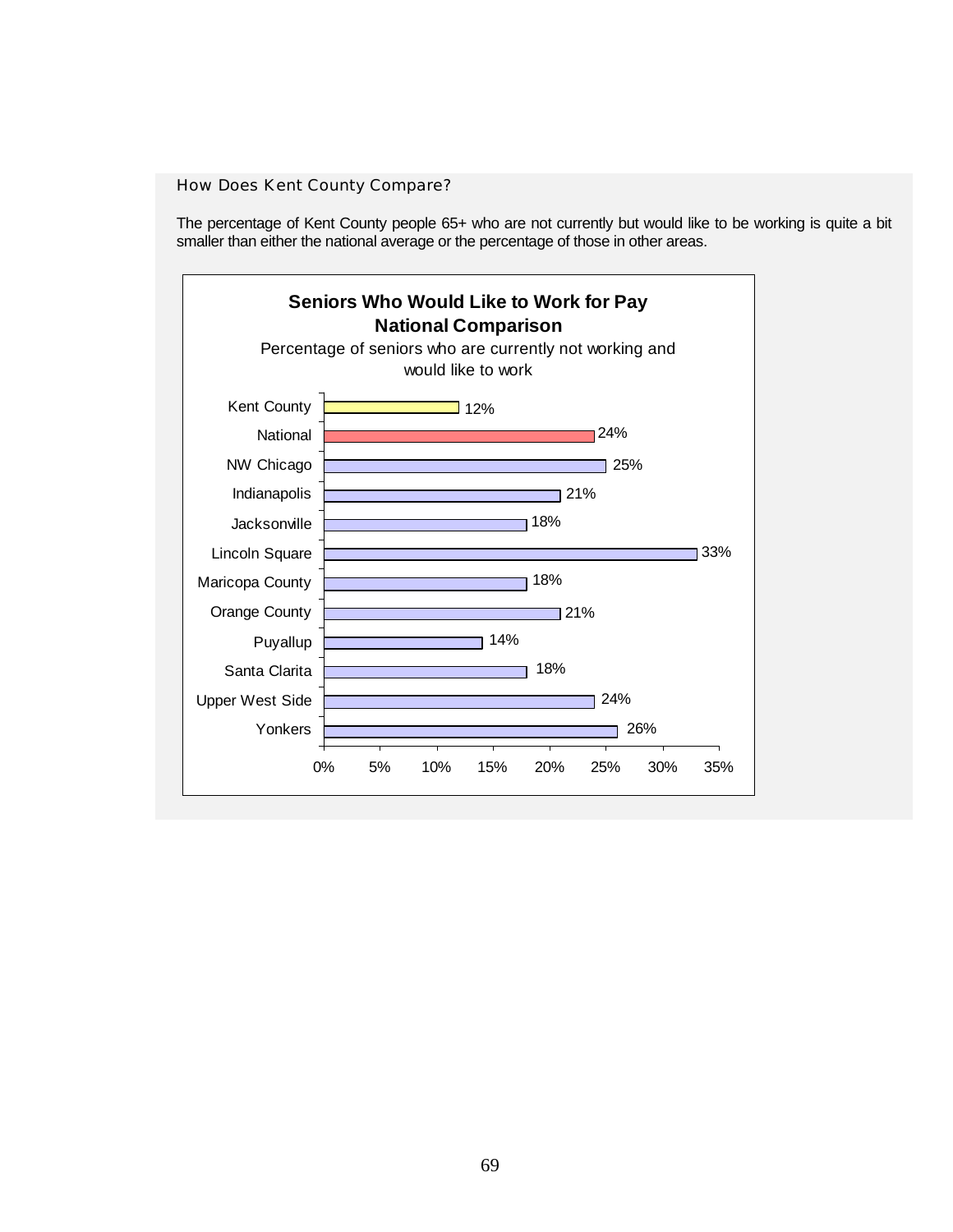Administration on Aging (2003). *Home Modification.Administration on Aging, Fact Sheet.* Retrieved August 26, 2004 from the world wide web at: http://www.aoa.gov/press/fact/pdf/fs\_home\_mod.pdf

Administration on Aging (2004). *Aging Well Living Well: Transportation Fact Sheet.* Retrieved August 26, 2004 from the world wide web at: http://www.aoa.gov/press/oam/May\_2004/media/factsheets/Transportation%20FS.pdf

*Center for Disease Control (2004). Healthy Aging: Preventing Disease and Improving Quality of Life Among Older Americans.* Retrieved August 26 2004 from the world wide web at: http://www.cdc.gov/nccdphp/aag/pdf/aag\_aging2004.pdf

Center for Disease Control (1999). *Healthy People 2000 Oral Health Progress Review*. Retrieved October 7, 2004 from the world wide web at: http://www.cdc.gov/nchs/about/otheract/hp2000/oralhealth/oralcharts.htm

Commission on Affordable Housing and Health (2002). *A Quiet Crisis in America*. Retrieved August 26, 2004 from the world wide web at: http://www.seniorscommission.gov/pages/final\_report/finalreport.pdf)

Community Research Institute (2004). *Emerging trends: Healthy Seniors Update*. Retrieved August 26, 2004 from the world wide web at: http://www.cridata.org/publications/2004/healthyseniors2004.html

Fan,J., Sharpe, D., and Hong, G. (2003). *Health Care and Prescription Drug Spending by Seniors*. Monthly Labor Review. Vol. 126, No. 3, 16-26.

Federal Interagency Forum on Aging-Related Statistics (2000). *Older Americans 2000. Key Indicators of Well being*. Retrieved August 26, 2004 from the world wide web at: http://www.agingstats.gov

Hull, Adrianne (2002). *Aging in Place: Solutions to a Crisis in Care.* Retrieved August 26, 2004 from the world wide web at: http://www.frbatlanta.org/invoke.cfm?objectid=B18A9FB0-5C94-4CF6- 84499ACFE919804A&method=display

Jennings, B., Ryndes, T., D'Onofrio, C., Baily, M., (2003). *Access to Hospice Care: Expanding Boundaries, Overcoming Barriers*. Retrieved August 26, 2004 from the world wide web at: http://www.openminds.com/indres/accesstohospice5-2003.pdf

Jordan, L (2002). *Law Enforcement and the Elderly: A Concern for the 21<sup>st</sup> Century*. Retrieved August 26, 2004 from the world wide web at: http://www.fbi.gov/publications/leb/2002/may2002/may2002.htm#page\_21

Kassner, E (2003). *Nutrition Assistance for Older Americans*. Retrieved August 26, 2004 from the world wide web at: http://research.aarp.org/il/fs19r\_food.html#FIRST

Kennedy School of Government (2002). NPR/*Kaiser/Kennedy School Poll on Health Care.* Retrieved August 26 2004 from the world wide web at: http://www.npr.org/news/specials/healthcarepoll/

National Center for Senior's Housing Research (2001*). Seniors and America's Homes: Cost and Practicality of Home Modifications*. Retrieved August 26, 2004 from the world wide web at: